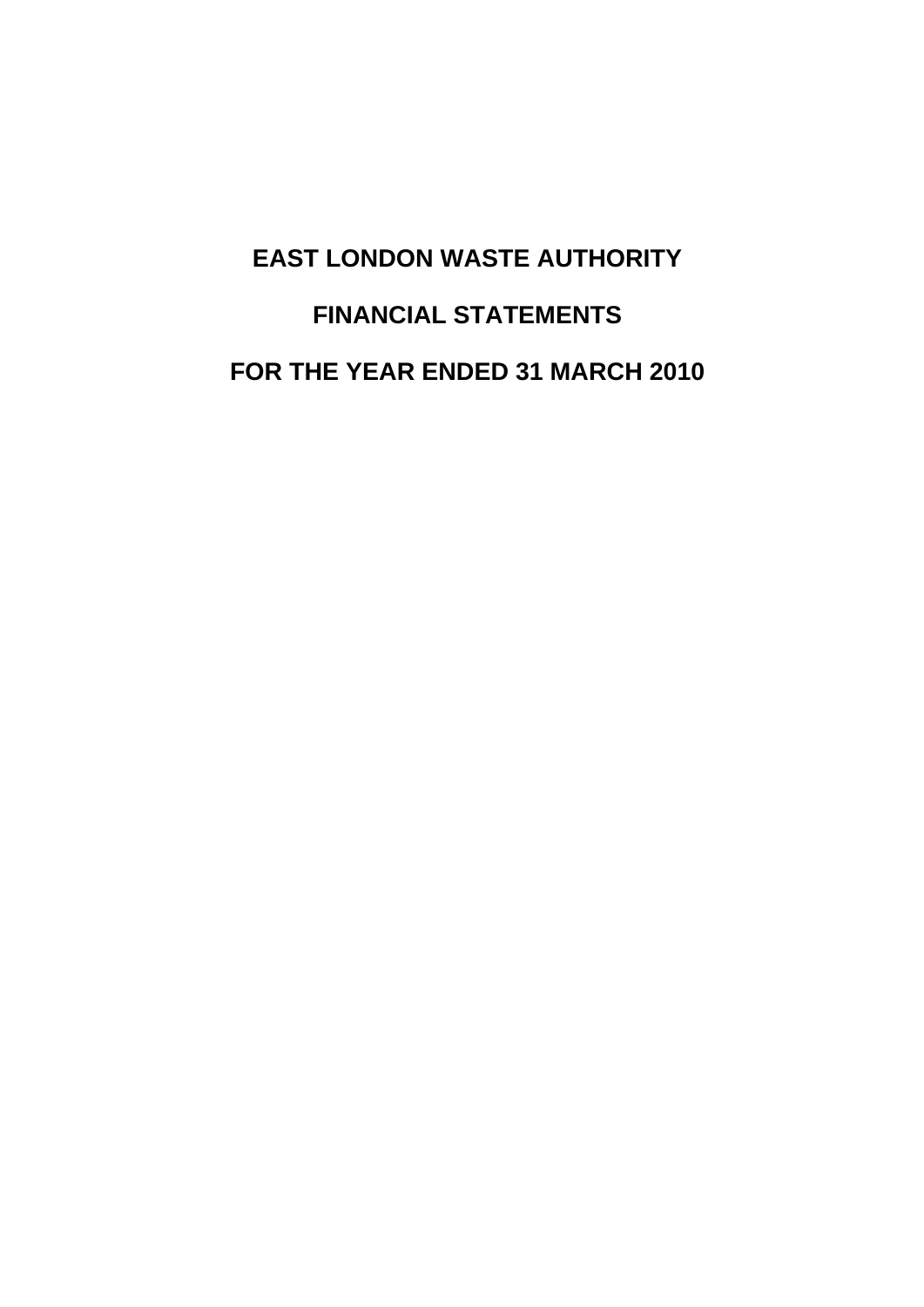### **Page Contents**

- 1 Preface and Explanatory Foreword
- 2-4 Finance Director's Statement
	- 5 Statement of Responsibilities
- 6-12 Statement of Accounting Policies
- 13-14 Auditor's Report
	- 15 Income and Expenditure Account
	- 16 Statement of Movement on the General Fund Balance
	- 16 Statement of Total Recognised Gains and Losses
	- 17 Balance Sheet
	- 18 Cash Flow Statement
- 19-46 Notes to the Financial Statements
- 47-53 Annual Governance Statement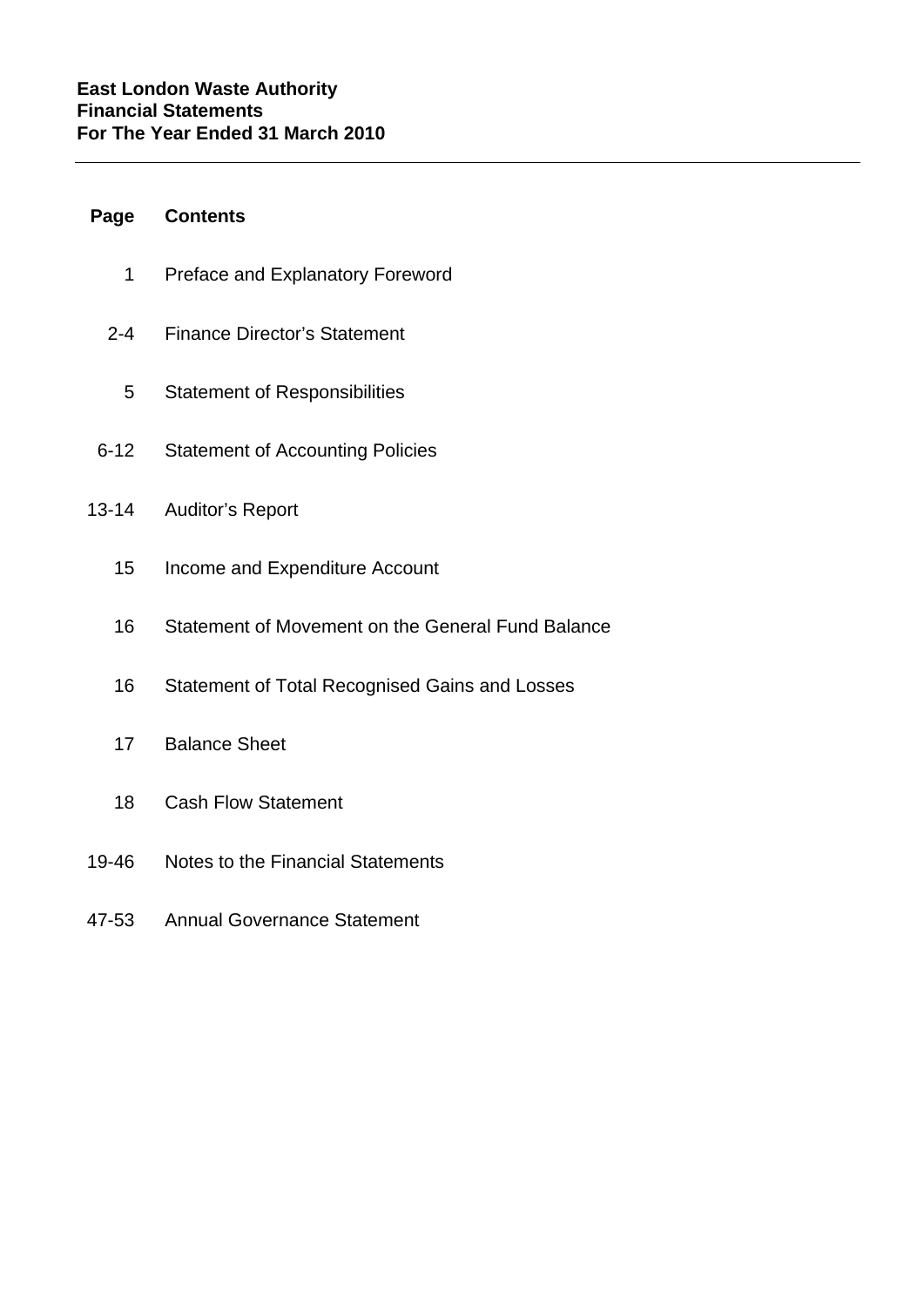### **PREFACE**

This publication presents the Authority's Accounts for the year ended 31st March 2010. Its purpose is to give clear and concise information about the financial affairs of the Authority to both Members of the Authority and the Public.

Any enquiries about the Accounts or requests for further financial information should be addressed to the Finance Director, Lynton House, 255-259 High Road, Ilford, Essex, IG1 1NN.

### **EXPLANATORY FOREWORD**

The accounts for 2009/10 are set out on the following pages and consist of:

- The Income and Expenditure Account on page 15 summarises the costs of the services provided by the Authority. It also shows how these costs are met from Service Income, Government Grants and the Levy Income.
- The Statement of Movement on the General Fund Balance on page 16 brings together all the movements in 2009/10 on this Balance.
- The Statement of Total Recognised Gains and Losses on page 16 brings together all the gains and losses in 2009/10 separating the movements between revenue and capital reserves.
- The Balance Sheet on page 17 is a summary of the Authority's financial position at 31st March 2010.
- The Cash Flow Statement on page 18 shows the total cash received by the Authority and how it was used.

The Authority's Accounts are accompanied by explanatory notes.

The accounts have been compiled in accordance with the Code of Practice on Local Authority Accounting in the United Kingdom 2009 – A Statement of Recommended Practice (2009 SORP), jointly developed by the Chartered Institute of Public Finance and Accountancy (CIPFA) and the Accounting Standards Board. The Code constitutes "proper accounting practice" with which, by law, Local Authorities must comply. The 2009 Code incorporates the Accounts and Audit Regulations 2003. The SORP has introduced a number of accounting and reporting changes, which have been incorporated into the accounts and briefly explained within relevant sections of the Accounts. Where applicable, figures for 2008/09 have been restated.

The Finance Director's Statement on pages 2 to 4 identifies the more significant matters included within the Authority's Accounts and provides a summary of the Authority's overall financial position.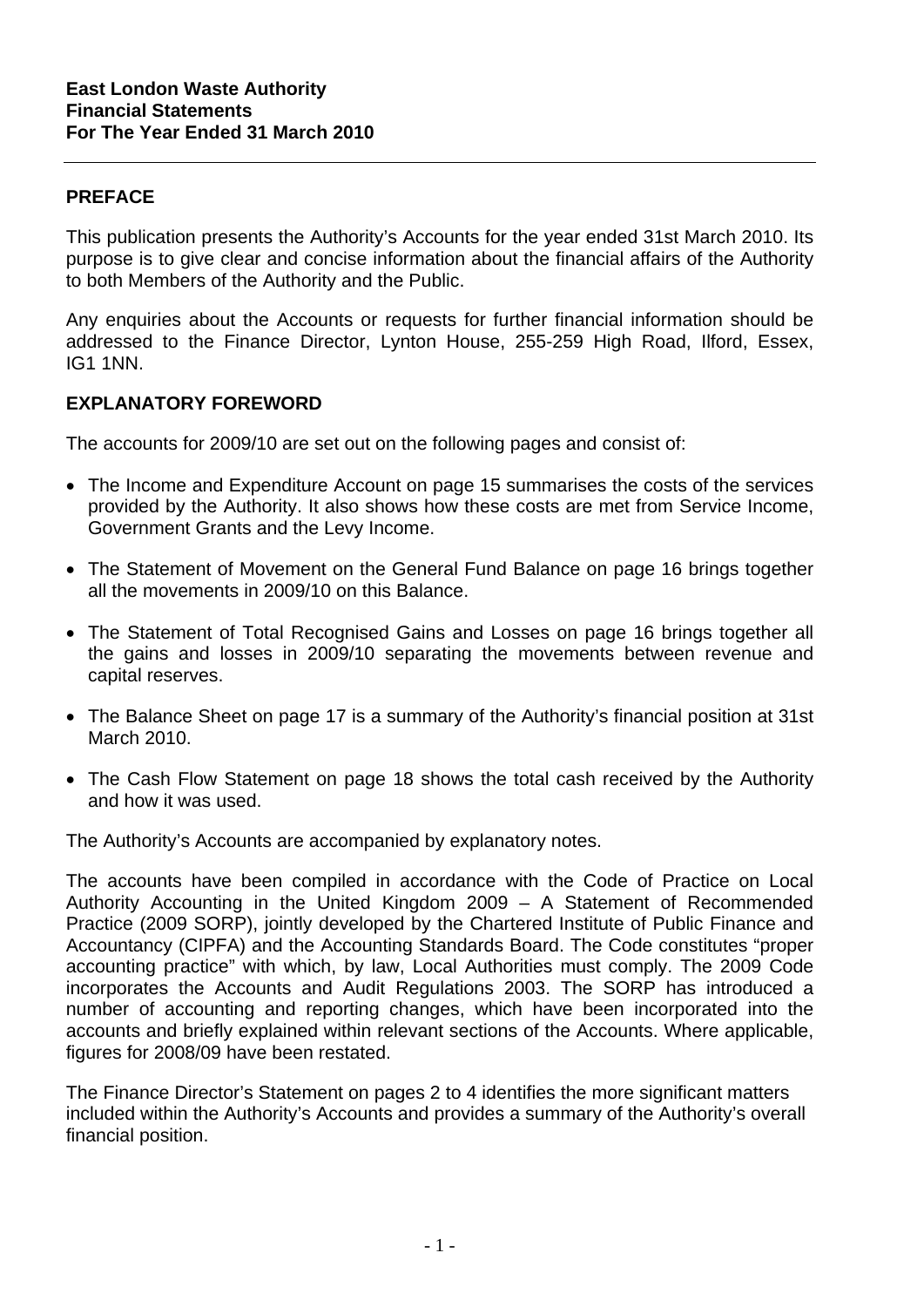### **Introduction**

The East London Waste Authority (ELWA) was created by Regulations made under the Local Government Act 1985. From 1 April 1986, ELWA assumed responsibility for the disposal of waste arising in the area covered by the London Boroughs of Barking and Dagenham, Havering, Newham and Redbridge.

The financial statements on the following pages set out the Authority's financial position for the year to 31 March 2010. Further information on the nature and purposes of the Authority's expenditure is contained in the annual Revenue and Capital Budgets.

The 2009/10 financial statements have been affected by some significant changes to accounting standards. Most notably, these relate to the introduction of International Financial Reporting Standards (IFRS's). The main area affected by IFRS's is the accounting treatment of Private Finance Initiative (PFI) assets where a number of very significant accounting adjustments have been made to record the PFI on the balance sheet. Previously, the PFI assets were not included on the balance sheet.

### **Income and Expenditure Account**

The Authority's revised budget for 2009/10 projected that there would be a net deficit of £5.047m which would require the use of of general fund reserves and the PFI contract reserve in order to ensure that a balanced budget was achieved. The Authority's final outturn position demonstrates a slight improvement from the revised budget, as a result of a reduction in the final net revenue expenditure position.This is summarised in the table below.

|                                            | Original<br><b>Budget</b><br>(E'000) | <b>Revised</b><br><b>Budget</b><br>(E'000) | <b>Actual</b><br>(E'000) |
|--------------------------------------------|--------------------------------------|--------------------------------------------|--------------------------|
| Net Revenue Expenditure (inc. Contingency) | 43,707                               | 43,707                                     | 43,437                   |
| Levy Raised                                | 38,660                               | 38,660                                     | 38,660                   |
| Balance to be funded by reserves           | (5,047)                              | (5,047)                                    | (4, 777)                 |

However, as a result of the accounting adjustments that are required to be made under the IFRS's, the deficit for the year as shown in the income and expenditure account appears larger, at £9.293m. The table on page 3 provides a reconciliation between this net deficit figure and the actual final outturn position shown above of £4.777m.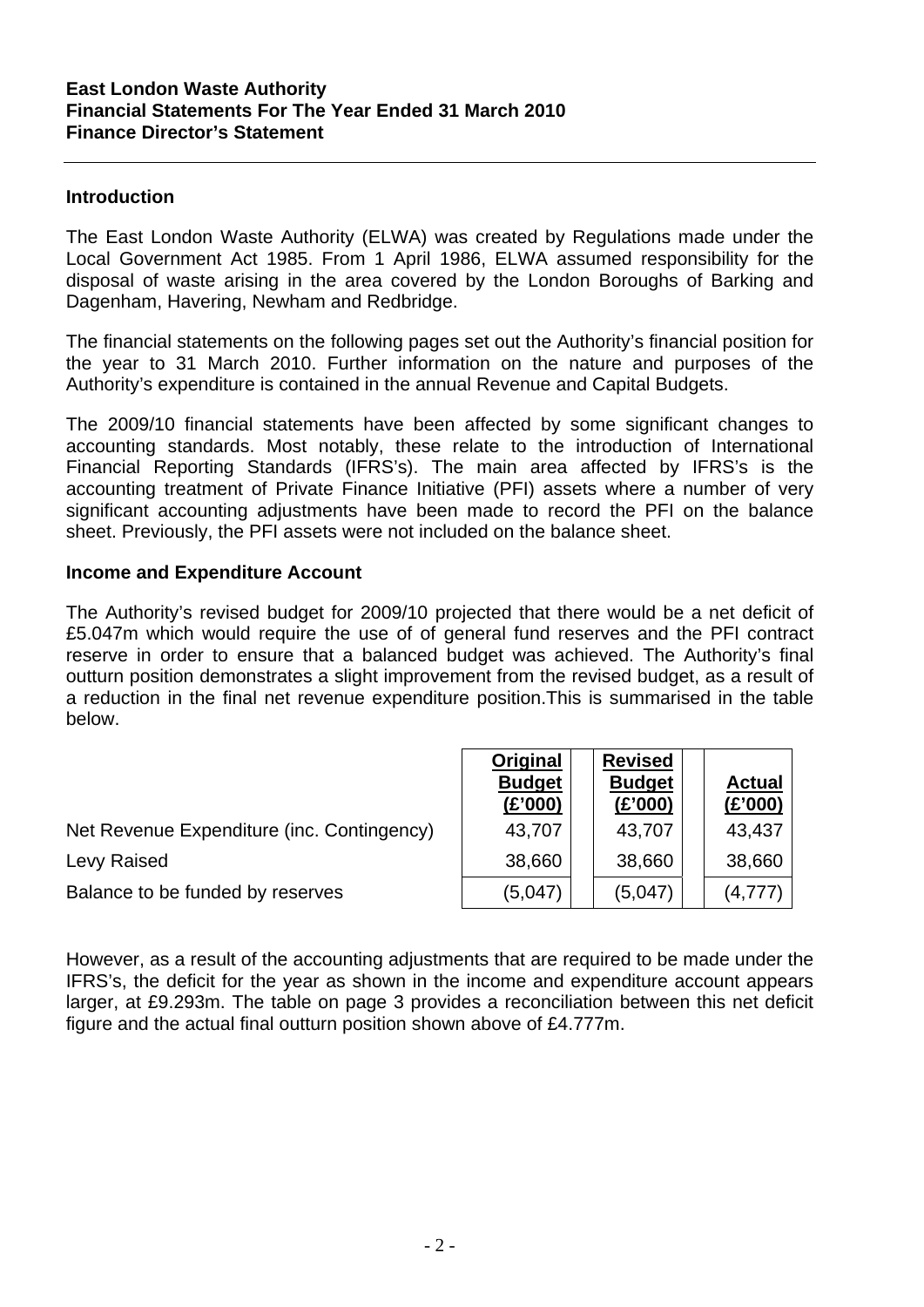|                                                                                                                    | <b>Actual</b><br>£'000 | <b>Actual</b><br>£'000 |
|--------------------------------------------------------------------------------------------------------------------|------------------------|------------------------|
| Balance of net expenditure to be finance by reserves                                                               |                        | (4,777)                |
| Adjustments arising from change in accounting for PFI<br><u>contract (see note 14 of the accounting policies):</u> |                        |                        |
| Service Charge                                                                                                     | 8,654                  |                        |
| Depreciation and Impairment of PFI assets                                                                          | (5,680)                |                        |
| Interest Payable on Finance Leases                                                                                 | (7, 490)               | (4, 516)               |
| Deficit for the year                                                                                               |                        | (9,293)                |
| Net Transfer from PFI Contract Reserve                                                                             |                        | 2,768                  |
| <b>Transfer from Capital Adjustment Account</b>                                                                    |                        | 4,438                  |
| <b>Transfer from Pensions Reserve</b>                                                                              |                        | 33                     |
| Net Effect on Revenue Reserves                                                                                     |                        | (2,054)                |
| Revenue Reserves Brought Forward                                                                                   |                        | 10,157                 |
| <b>Revenue Reserves Carried Forward</b>                                                                            |                        | 8,103                  |

These adjustments arising from the change in accounting treatment have had no impact on overall net expenditure and movements on reserves.

### **Capital Programme/Borrowing Facilities**

Since the introduction of the Prudential Code in 2004, the Authority can set its own capital spending limit as long as it is affordable, sustainable and prudent. The Local Government and Housing Act 1989 specifies that all new capital receipts generated from the sale of non-housing land, buildings and other assets are available to finance capital expenditure.

ELWA can borrow for any purpose for which it is legally entitled to incur expenditure. Loans can be raised for new capital requirements, to replace maturing debt and also to meet short-term revenue cash flow deficits. No capital expenditure or financing was incurred during 2009/10.

### **ELWA Operations**

ELWA transferred its principal operations and contracts to Shanks Waste Services Limited as part of the 25-year IWMS Contract partly backed by PFI funding in December 2002. Since then ELWA's limited direct operational responsibilities have been in relation to its four closed landfill sites.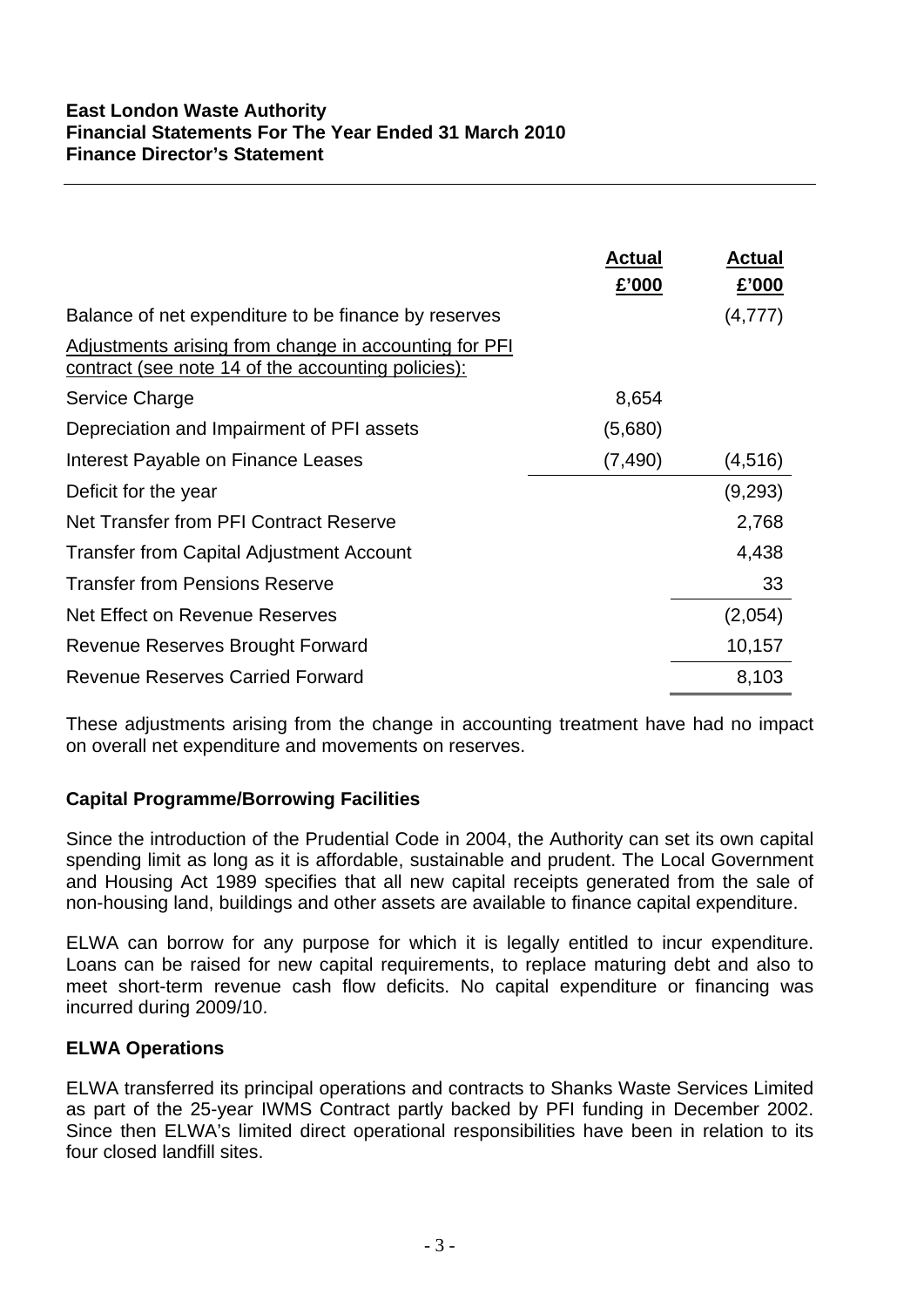### **East London Waste Authority Statement of Responsibilities for the Statement of Accounts For The Year Ended 31 March 2010**

### **Pension Scheme**

The Authority is legally obliged to offer guaranteed pension benefits to its employees. The statutory pension fund provider for the Authority is the London Pensions Fund Authority (LPFA). The LPFA Fund is maintained at a level to eventually meet the Authority's longterm liabilities for pension benefits, with the Authority's contributions fixed accordingly.

The next valuation is due as at 31 March 2010, whereby the report will be available by 31 March 2011.

As at 31 March 2010 the Authority's estimated liability for retirement benefits exceeded the value of assets by £990,000 (as at 31 March 2009 £429,000) when valued in accordance with the accounting standards. This is primarily due to longer life expectancy and equities not performing as well as expected. Statutory arrangements for funding the deficit mean that the deficit will be made good by increased contributions to the LPFA Fund over a number of years as assessed by the LPFA's Actuary.

### **Conclusion**

I would like to thank all the ELWA staff and the staff and colleagues in the four Constituent Councils for their continued support in the production of these financial statements.

Signed G Pearce, BA, CPFA Finance Director

Dated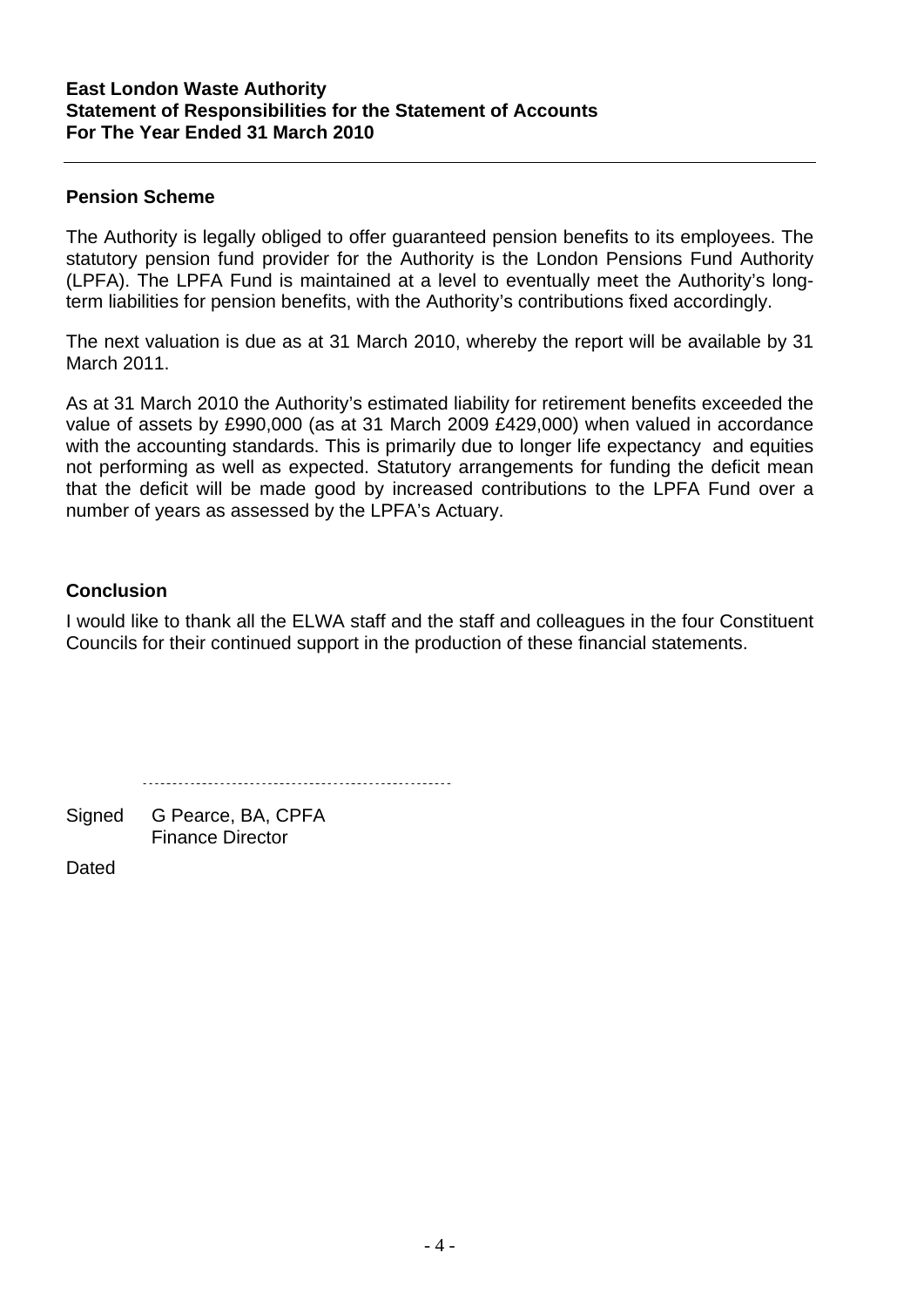### **The Authority's Responsibilities**

The Authority is required:

- to make arrangements for the proper administration of its financial affairs and to ensure that one of its officers has the responsibility for the administration of those affairs. In this Authority, that officer is the Finance Director;
- to manage its affairs to secure economic, efficient and effective use of resources and safeguard its assets;
- to approve the Statement of Accounts.

### **Chief Officer Responsibilities**

Each Chief Officer is responsible for: -

- maintaining effective financial controls and for securing the accuracy and integrity of financial information and systems operating within their department;
- complying with any procedural instructions issued by the Finance Director ; and
- preparing the Annual Governance Statement

### **The Finance Director's Responsibilities**

The Finance Director is responsible for the preparation of the Authority's Statement of Accounts which, in terms of the CIPFA/LASAAC Code of Practice on Local Authority Accounting in United Kingdom ('the SORP'), is required to give a true and fair view of the financial position of the Authority as at the 31 March 2010 and its income and expenditure for the year ending 31 March 2010.

In preparing this Statement of Accounts, the Finance Director confirms that he has: -

- selected suitable accounting policies and then applied them consistently,
- made judgements and estimates that were reasonable and prudent,
- complied with the Code of Practice
- kept proper accounting records which were up to date,
- taken reasonable steps for the prevention and detection of fraud and other irregularities.

I certify that the Statement of Accounts presents a true and fair view of the Authority's income and expenditure for the year ending 31 March 2010 and the Authority's financial position as at 31 March 2010.

Signed G Pearce Finance Director

**Dated**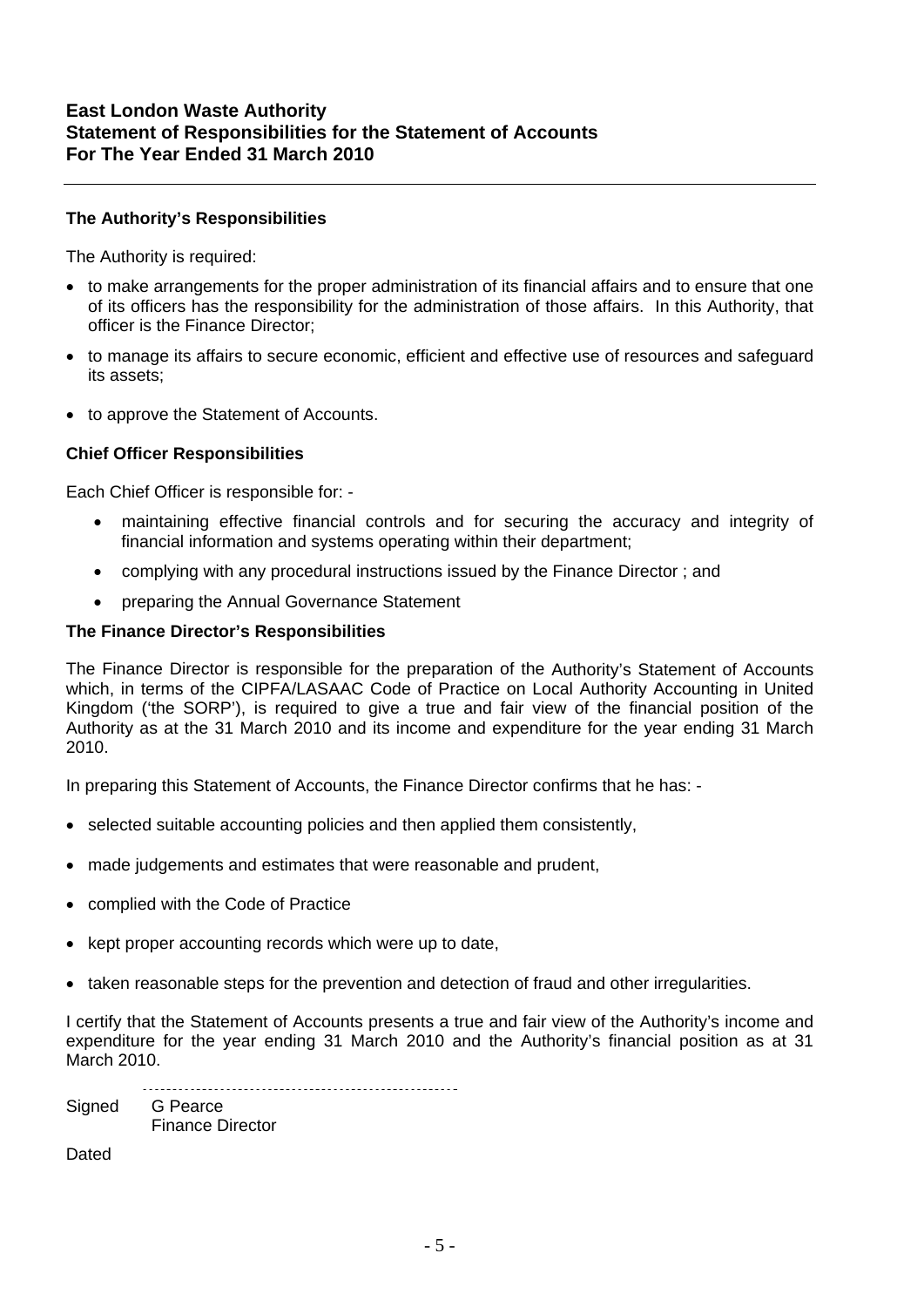### **1 General Principles**

The general principles adopted in compiling the Accounts are consistent with the Code of Practice on Local Authority Accounting in the United Kingdom 2009 – A Statement of Recommended Practice (2009 SORP) issued by CIPFA. The accounting convention adopted is historical cost, modified by the revaluation of certain categories of Tangible Fixed Assets in accordance with the SORP.

 The Balance Sheet comprises the balances, after eliminating inter-account balances, of all the services of the Authority. Balances relating to the Pension Fund and other funds have been excluded.

### **2 Accruals Basis Of Accounting**

The Accounts have been prepared on the normal accruals basis whereby activity is accounted for in the year that it takes place not when cash payments are made or received. Debtors and creditors are included in the balance sheet in respect of goods supplied and services rendered but not paid for at 31 March 2010.

### **3 Fixed Assets**

*.* 

 All expenditure on the acquisition, creation or enhancement of fixed assets is capitalised on an accruals basis in the accounts. Expenditure on fixed assets is capitalised provided that the fixed asset yields benefits to the Authority and the service it provides for a period of more than one year. This excludes expenditure on routine repairs and maintenance of fixed assets which is charged direct to the Income and Expenditure Account.

SORP 2009 specifies that, under the adaptation to International Financial Reporting Interpretations Committee (IFRIC) 12, a PFI asset should initially be recorded as both an asset and liability at the present value of the minimum lease payments, which is equal to the cost of the assets constructed in a PFI scheme. This is a significant change in accounting policy for 2009/10 and has the effect of bringing the PFI asset on to the balance sheet.

 Fixed assets have been valued by the waste management contractor, who has current and expert knowledge of the assets in question. The revaluation was carried out on a replacement cost basis. Fixed assets are classified into the groupings required by the 2009 Code of Practice on Local Authority Accounting. Land, operational properties and other operational assets are included in the balance sheet at the lower of net current replacement cost and net realisable value in existing use.

 Revaluations of fixed assets are planned at five yearly intervals, although material changes to assets valuations will be adjusted in the interim period, as they occur. Properties regarded by the authority as operational were valued on the basis of open market value for their existing use, or where this could not be assessed because there was no market for the subject asset, the depreciated replacement cost (DRC).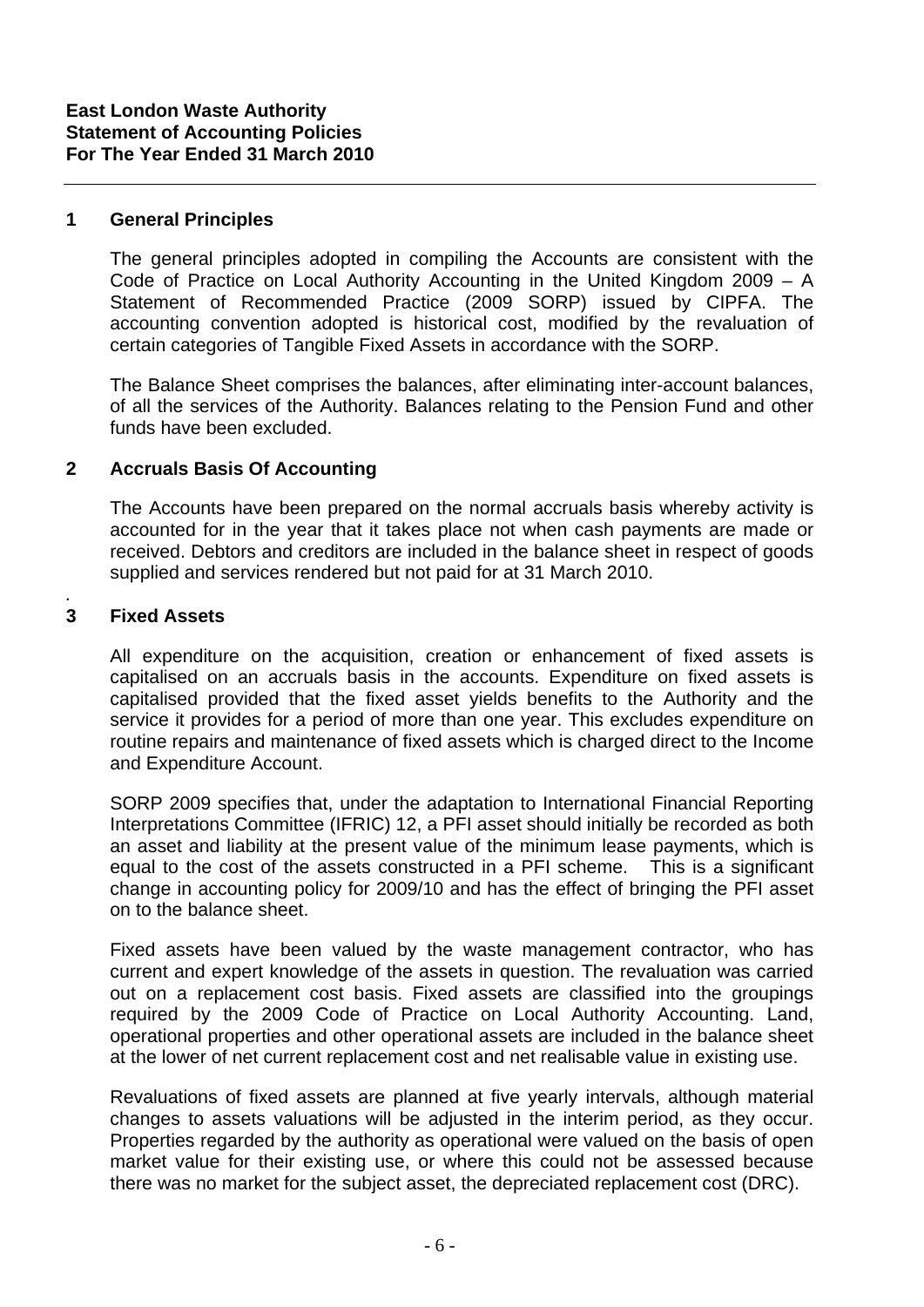### **3 Fixed Assets (continued)**

Properties regarded by the authority as non-operational have been valued on the basis of open market value.

Any surpluses arising from movements in the general level of prices will be credited to the Revaluation Reserve. Any deficit will be debited to the Revaluation Reserve where a credit balance exists for that specific asset, otherwise the debit will be reflected in the Income & Expenditure Account and reversed out in the Statement of the Movement on the General Fund Balance. A review, including an assessment for impairment, is carried out each year to assess material changes to the value or useful life of fixed assets. Where the impairment is due to a clear loss of economic benefit, the SORP requires that the loss is charged to the relevant service area revenue account and reversed out in the Statement of the Movement on General Fund Balance.

One of the Authority's four closed landfill sites has been allocated for new uses (i.e. green belt to employment) by Thurrock Thames Gateway Development Corporation in their non-statutory Master Plan for the area. At the present time, these sites have not been granted planning permission for anything other than their current agricultural use. Consequently, these do not need to be revalued and continue to be shown at nil value.

### **4 Depreciation**

Depreciation is provided for on all fixed assets with a finite useful life (which can be determined at the time of acquisition or revaluation).

- Operational assets are depreciated on a straight-line basis over a maximum period of 25 years.
- Newly acquired assets are not depreciated until the following year.
- Depreciation is provided on assets in the year of disposal.
- Depreciation is calculated using the straight-line method

### **5 Charges to Revenue**

 External interest payable (charged on an accruals basis) is charged to the Income and Expenditure Account.

Amounts set aside from revenue for the repayment of external loans to finance capital expenditure or as transfers to other reserves are excluded from the Income and Expenditure Account and disclosed separately on the Movement on the General Fund Balance.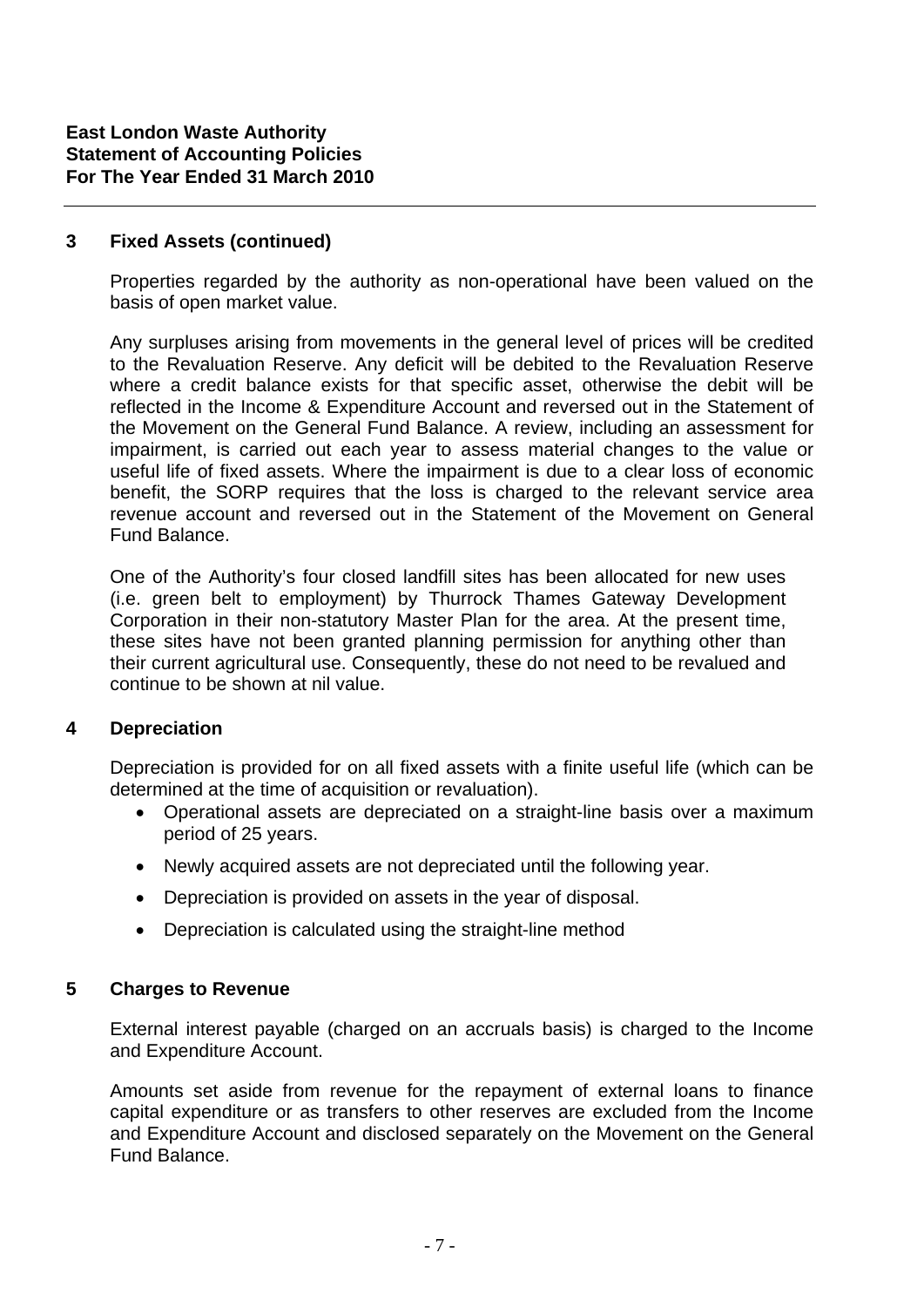### **6 Value Added Tax**

 All expenditure and income figures in the Accounts are stated exclusive of Value Added Tax.

### **7 Reserves**

- a) A Capital Reserve exists primarily to enable expenditure to be financed without the need to borrow or use capital receipts.
- b) The Pension Reserve has been set up as part of the requirement to comply with FRS 17, Accounting for Pension Costs. It represents the actuarially calculated deficit between the value of all pension liabilities and the assets held by the LGPS as at the 31 March 2010. The deficit also includes the difference between the cost of statutorily required payments to the LGPS and the FRS 17 accounting cost charged to the Net Cost of Services in the Income and Expenditure Account. Further information relating to the Net Pension Liability is shown in the Notes to the Accounts.
- c) The PFI Contract Reserve has been set-up in pursuance of the Authority's agreed policy to match income and expenditure in respect of the IWMS/PFI Contract over its 25 year duration from December 2002. The reserve will ensure a smoother levy profile by avoiding exceptional levy increases especially in years when, under the terms of the IWMS/PFI Contract, the cost is expected to be subject to significant stepped increases to meet higher recycling and recovery targets.
- d) The Capital Adjustment Account is a non-cash backed reserve, which represents amounts set aside from revenue resources and capital receipts to finance expenditure on fixed assets and also for the repayment of external loans and certain other capital financing transactions.
- e) From the 1 April 2007, the Authority is required to record unrealised revaluation gains and losses arising from holding fixed assets in a designated Revaluation Reserve. The reserve is matched by fixed assets within the Balance Sheet and therefore not available to finance expenditure.

Certain reserves are kept to manage the accounting processes for tangible assets and retirement benefits and do not represent usable resources for the Authority

### **8 Disposal of Assets**

 Income from the disposal of fixed assets is credited to the Usable Capital Receipts Reserves and can be wholly used to finance capital expenditure. The balance on this Reserve was £nil as at 31st March 2009 and 2010.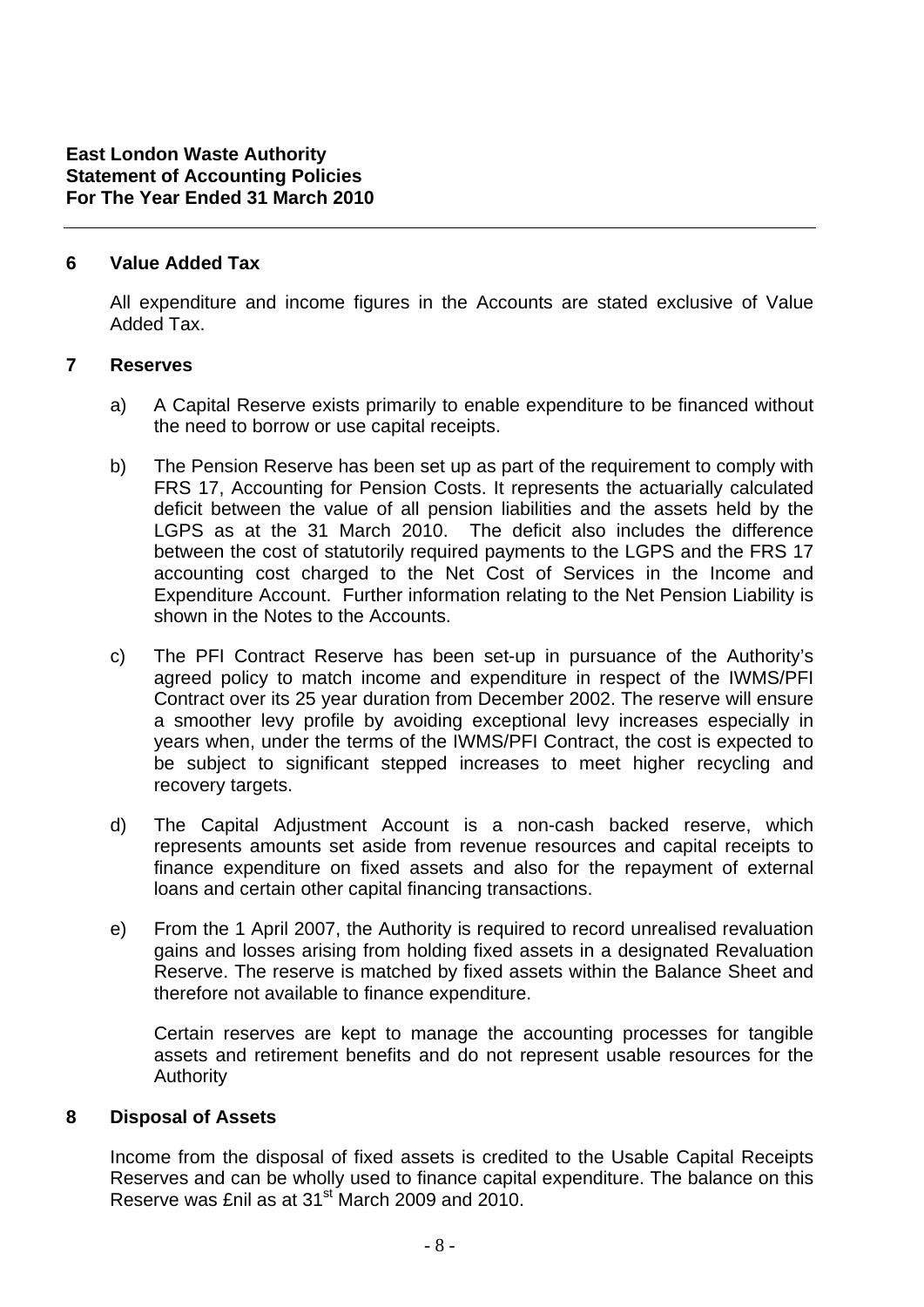### **9 Stocks**

 The Authority holds no stocks or work in progress. The cost of all materials is charged to the Income and Expenditure Account when they are purchased.

### **10 Redemption Of Debt**

 ELWA's Treasury Management function is administered by the London Borough of Redbridge on behalf of ELWA. The Local Government and Housing Act 1989 requires that a Minimum Revenue Provision be charged to the General Fund and set aside for the repayment of debt.

### **11 Financial Relationship Between The Authority And Constituent Councils**

 Many of the Authority's day to day administrative and support functions during the year were run on an agency basis utilising resources from the London Boroughs of Barking & Dagenham, Havering, Newham and Redbridge.

### **12 Government Grants and Contributions**

Government Grants and other contributions are accounted for on an accruals basis and recognised in the accounting statements when the conditions for their receipt have been complied with and there is reasonable assurance that the grant or contribution will be received.

### **13 Landfill Allowances**

In accordance with CIPFA's Code of Practice on Local Authority Accounting Bulletin 64, there is a requirement with effect from  $1<sup>st</sup>$  April 2005 to account for Landfill Allowances at the lower of cost and net realisable value. Any surpluses or deficits arising from the Landfill Allowances Trading Scheme (LATS) are taken to the specific, earmarked LATS Reserve.

Under the scheme, the Authority receives annual allowances from DEFRA for landfilling Biodegradable Municipal Waste (BMW). Each allowance received represents grant income, while each tonne of BMW landfilled incurs a liability to DEFRA. Any unused allowances are carried forward as an Authority asset. These transactions are reflected in the Income and Expenditure Account and Balance Sheet at the rate of £nil per tonne as at  $31<sup>st</sup>$  March 2010 (2009: £0.10).

ELWA has no arrangement to trade the surplus allowances by the target year and therefore has written down the value of the surplus allowances to zero.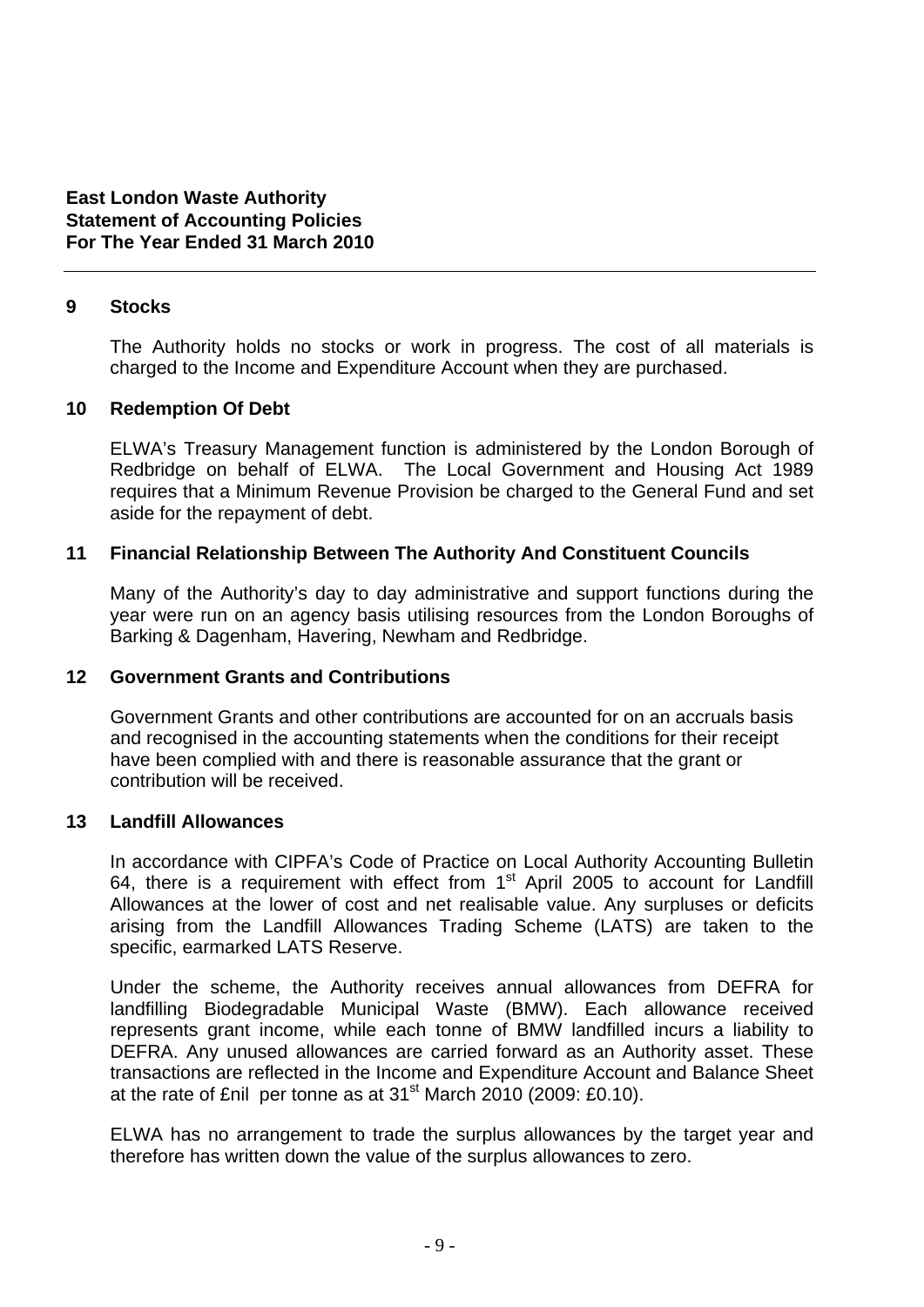### **14 Long Term Contracts/Private Finance Initiative**

In December 2002, the Authority entered into a PFI contract. PFI contracts are agreements to receive services where the responsibility for making available the fixed assets needed to provide the services passes to the PFI contractor.

**East London Waste Authority Statement of Accounting Policies For The Year Ended 31 March 2010** 

### **14 Long Term Contracts/Private Finance Initiative (continued)**

Statement of Recommended Practice (SORP) 2009 has introduced a change in the way in which PFI contracts are to be accounted for by Local Authorities. Prior SORPs required the use of Financial Reporting Standard (FRS) 5 as that previously adopted by the Authority.

Changes to SORP 2009 have resulted in the Authority re-examining its accounting treatment in the context of International Financial Reporting Standards (IFRS), and in particular under the interpretations from the International Financial Reporting Interpretations Committee (IFRIC). We have determined that the arrangements should be accounted for as a service concession arrangement within the scope of IFRIC 12. This treatment has resulted in the PFI arrangements being reflected on the Authority's balance sheet as fixed assets, and prior year comparative figures have been restated accordingly. This also means that a financial liability is recognised at the same time based on the finance lease principles under Statements of Standard Accounting Practice (SSAP) 21.

The fixed assets associated with the contract have been recognised in the Authority's balance sheet at fair value, and the assets will be revalued and depreciated in line with the Authority's policies for the accounting of fixed assets.

The annual amounts payable to the PFI operator are analysed into three elements: -

- The value of services received during the year, which is charged to the Income and Expenditure Account;
- An interest charge of 5.99% reflecting the implicit rate of interest on the finance lease on the outstanding balance sheet liability, which is charged to the Income and Expenditure Account; and
- The payment towards the liability, which writes down the liability in the Balance Sheet.

Since these arrangements are a result of a change in accounting policy, the appropriate prior period adjustments have been made to the 2008/09 Statement of Accounts.

### **15 Financial Instruments**

Financial Instruments represent transactions, with a contract, which result in a financial asset for one entity and a financial liability for another. Financial Instruments cover both financial assets and liabilities.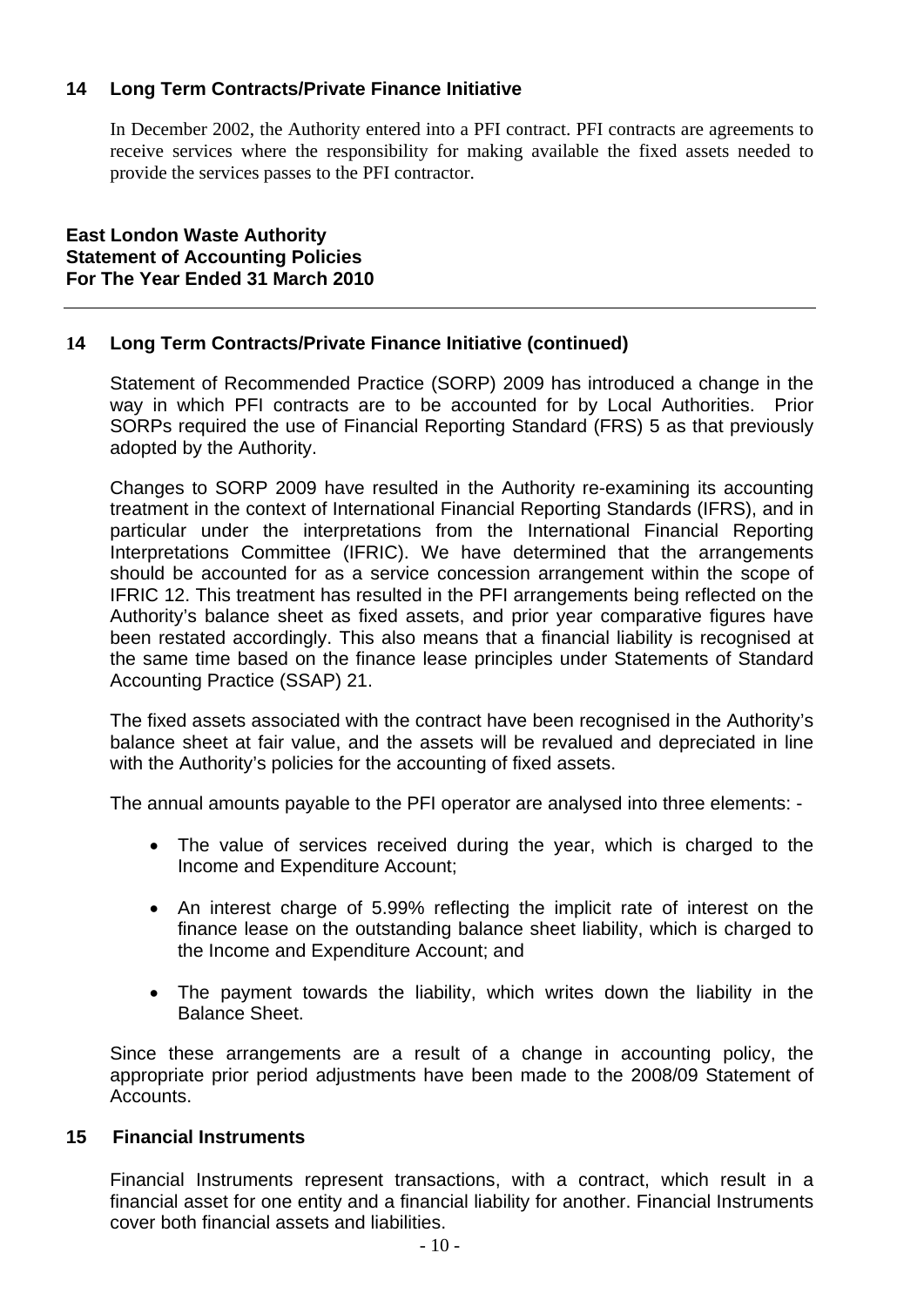a) Financial Assets

Financial assets are classified into two types:

 (i) Loans and receivables - assets that have a fixed or determinable payment, but are not quoted in an active market.

**East London Waste Authority Statement of Accounting Policies (continued) For The Year Ended 31 March 2010** 

### **15 Financial Instruments (continued)**

(ii) Available for Sale Assets – assets that have a quoted market price and/or do not have fixed or determinable payments.

Loans and receivables are initially measured at fair value and carried in the Balance Sheet at amortised cost. Annual credits to the Income and Expenditure Account for interest receivable are based on the carrying amount of the asset multiplied by the effective interest rate for the instrument. For loans that the Authority has made, the amount in the Balance Sheet is the outstanding principal receivable and the interest credited to the Income and Expenditure Account is the amount receivable for the year in the loan agreement. Where financial assets are identified as impaired because of a likelihood arising from a past event that payments due under the contract will not be made, the asset is written down and a charge made to the Income and Expenditure Account.

Any gains and losses that arise on the derecognition of the asset are credited/debited to the Income and Expenditure Account.

(b) Financial Liabilities

Financial liabilities are initially measured at fair value and carried at their amortised cost. Annual charges to the Income and Expenditure Account for interest payable are based on the carrying amount of the liability, multiplied by the effective rate of interest for the instrument.

For most of the borrowings that the Authority has, this means that the amount presented in the Balance Sheet is the outstanding principal repayable and the interest charged to the Income and Expenditure Account is the amount payable for the year in the loan agreement. Costs associated with the arrangement of borrowing have been identified and assessed as immaterial.

Borrowings and investments are undertaken and accounted for in accordance with the Authority's Treasury Management Policy and Treasury Management Strategy.

### **16 Pension Provision**

As part of the terms and conditions of employment of its officers, the Authority offers retirement benefits. Although these benefits will not actually be payable until employees retire, the Authority has a commitment to make the payments that need to be disclosed at the time that employees earn their future entitlement.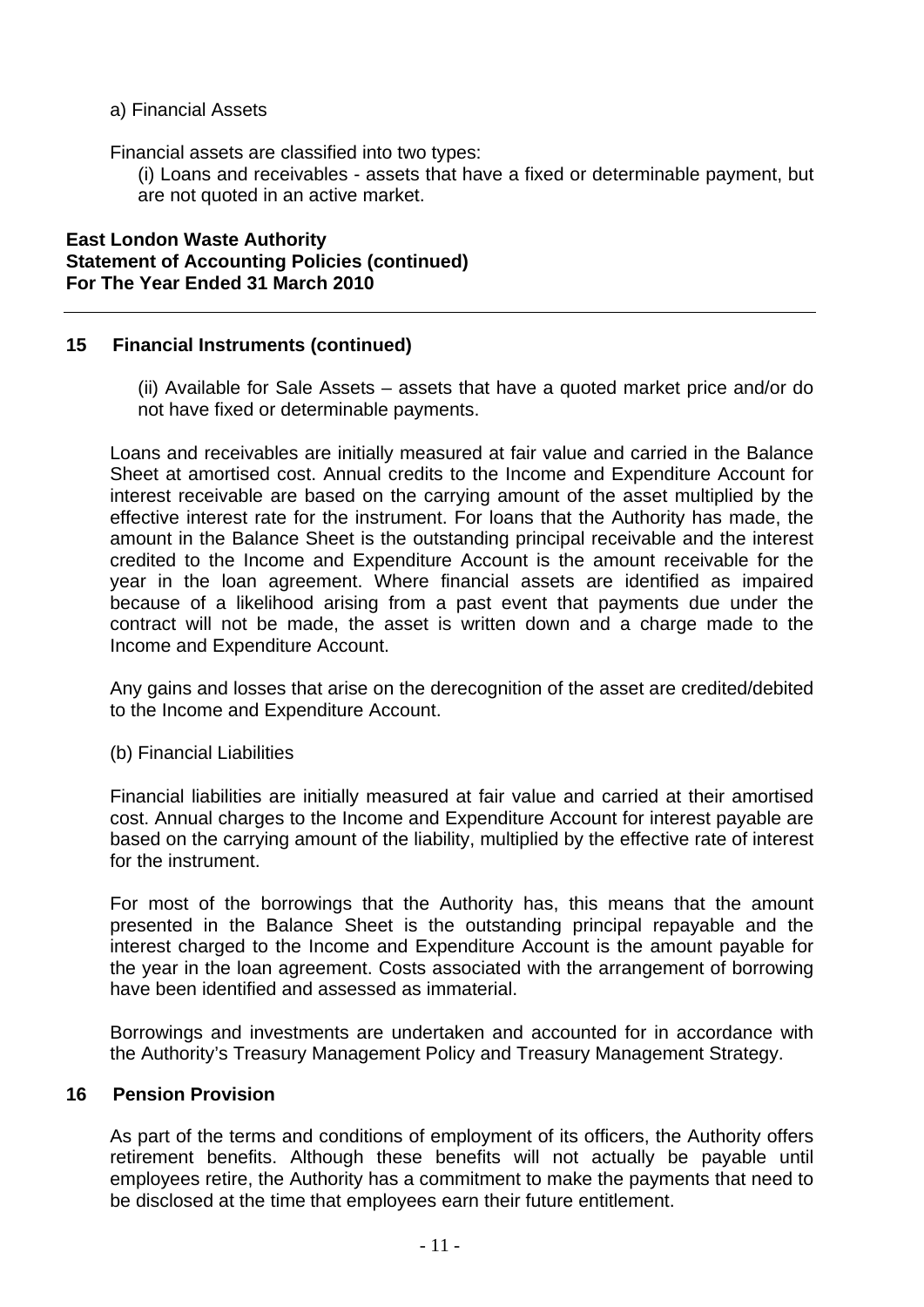The Authority participates in the Local Government Pension Scheme (LGPS) administered by the London Pension Funds Authority (LPFA). This is a funded defined benefit scheme.

### **East London Waste Authority Statement of Accounting Policies (continued) For The Year Ended 31 March 2010**

### **16 Pension Provision (continued)**

Employees' and employers' contributions are paid into the LGPS. Employers' contribution rates are advised by the LPFA Fund's Actuary, Barnett Waddingham LLP, with the intention of balancing the pension liabilities with investment assets over time. Additional pension liabilities resulting from early retirements are met by the Authority's Income and Expenditure Account and not by the Pension Fund. The Authority is required to account for pension costs in accordance with FRS 17 and to recognise in the accounts accrued benefits payments at the time that the employees earn their future benefit entitlements.

This has the following effect on the results of the current and prior period:

- the overall amount to be met from the levy has remained unchanged, but the costs disclosed for services are £33,000 higher (£45,000 higher in 2008/09) after the replacement of actual employer's contributions by current service costs, and net operating expenditure is 0.1% higher (0.1% higher in 2008/09) than it would otherwise have been;
- the requirement to recognise the net pension liability in the balance sheet has reduced the reported net worth of the Authority by 9.2%, £990,000 (2.3%, £429,000 in restated 2008/09).

### **17 Interest on Balances**

Cash balances, not required for immediate use, are invested in accordance with the Authority's Annual Investment Strategy. Interest earned on the Authority's balances is credited to the Income and Expenditure Account.

### **18 Financial Relationships with Companies and other Organisations**

The 2009 SORP requires local authorities to prepare a full set of group financial statements where they have material interests in subsidiaries, associates and joint ventures. This also includes consideration of interests in other statutory bodies. The Authority has undertaken a review of its interests in other bodies in accordance with the accounting tests contained in the SORP and has concluded that it has no group relationships. However, the Authority does have a financial relationship with some bodies and this is explained in Note 10 to the Accounts.

### **19 Prior Period Adjustments**

Under the 2009 SORP, Authorities are now required to account for Private Finance Initiative (PFI) transactions and similar contracts in line with IFRIC 12 – 'Service Concessions Arrangements'. The PFI accounting policy detailed at page 10 summarises the requirements of the standard. In essence the PFI contract's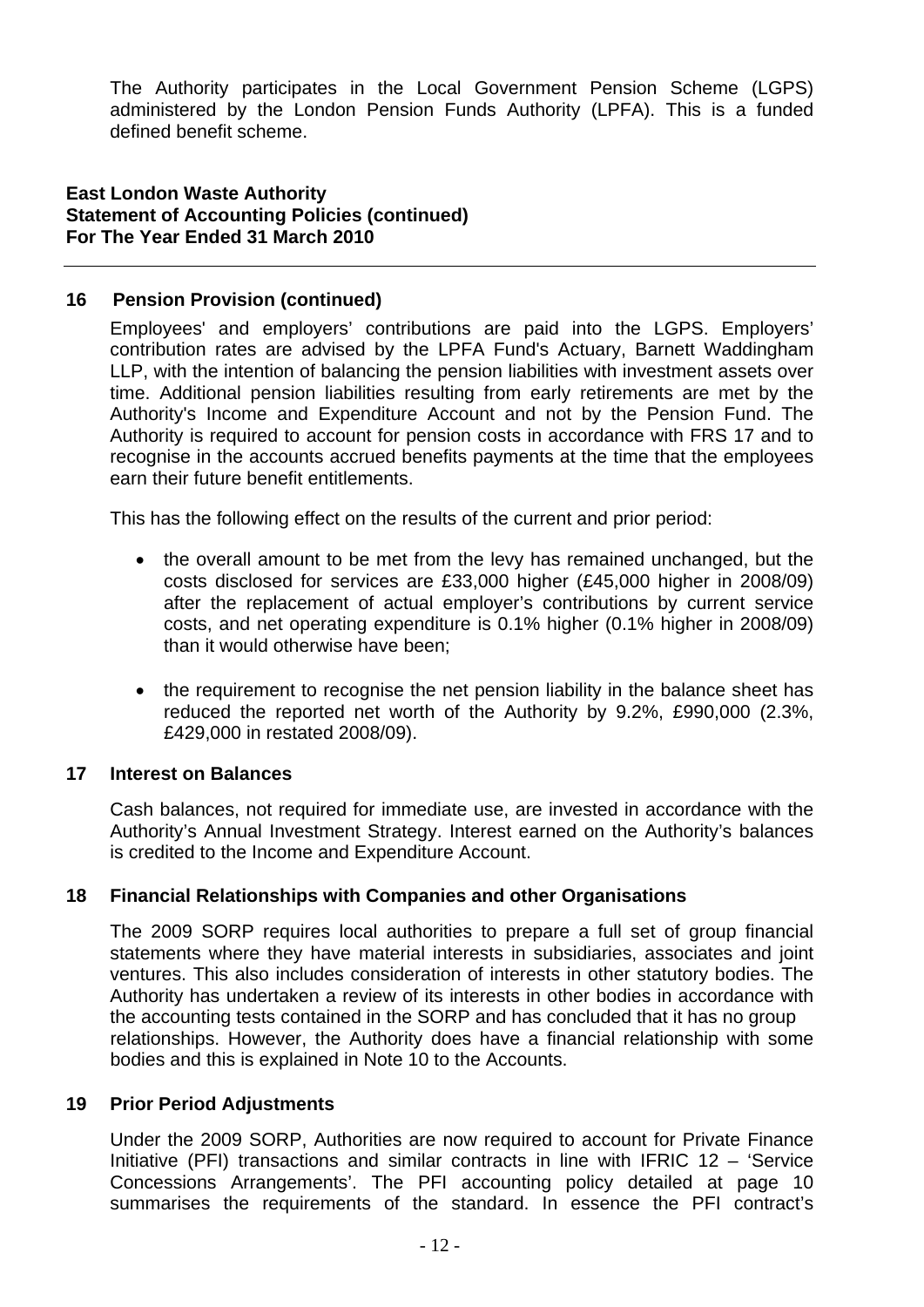associated assets and liabilities are required to be included within the Authority's Balance Sheet with effect from 1<sup>st</sup> April 2008. Under the 2009 SORP, the Authority has adopted the amendments to IFRIC 12 based accounting treatment for the PFI. Note 3 to the Statement of Accounts details the impact of the restatement on the Balance Sheet.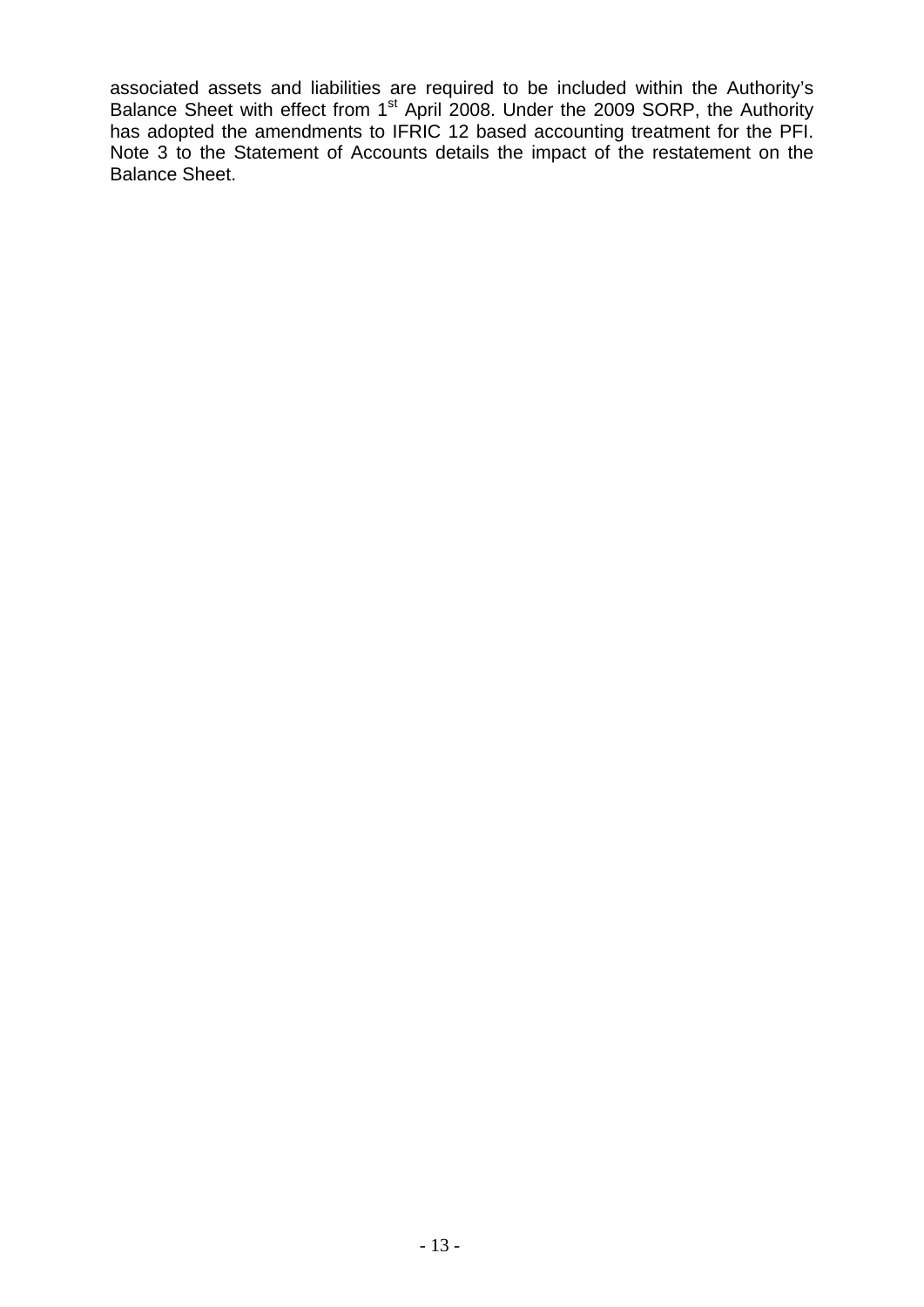### **DRAFT - Independent auditor's report to the Members of the East London Waste Authority**

### **Opinion on the financial statements**

We have audited the financial statements of the East London Waste Authority for the year ended 31 March 2010 under the Audit Commission Act 1998. The financial statements comprise the Income and Expenditure Account, the Statement of Movement on the General Fund Balance, the Balance Sheet, the Statement of Total Recognised Gains and Losses, the Cash Flow Statement and the related notes. These financial statements have been prepared under the accounting policies set out in the Statement of Accounting Policies.

### *Respective responsibilities of the Finance Director and auditor*

The Finance Director's responsibilities for preparing the financial statements in accordance with relevant legal and regulatory requirements and the Code of Practice on Local Authority Accounting in the United Kingdom 2009 are set out in the Statement of Responsibilities for the Statement of Accounts.

Our responsibility is to audit the Authority financial statements in accordance with relevant legal and regulatory requirements and International Standards on Auditing (UK and Ireland).

This report, including the opinion, has been prepared for and only for the East London Waste Authority's members as a body in accordance with the Audit Commission Act 1998 and for no other purpose, as set out in paragraph 49 of the Statement of Responsibilities of Auditors and of Audited Bodies, published by the Audit Commission in April 2008. We do not, in giving this opinion, accept or assume responsibility for any other purpose or to any other person to whom this report is shown or into whose hands it may come save where expressly agreed by our prior consent in writing.

We report to you our opinion as to whether the financial statements give a true and fair view, in accordance with relevant legal and regulatory requirements and the Code of Practice on Local Authority Accounting in the United Kingdom 2009 of the financial position of the Authority and its income and expenditure for the year.

We review whether the governance statement reflects compliance with 'Delivering Good Governance in Local Government: A Framework' published by CIPFA/SOLACE in June 2007. We report if it does not comply with proper practices specified by CIPFA/SOLACE or if the statement is misleading or inconsistent with other information we are aware of from our audit of the financial statements. We are not required to consider, nor have we considered, whether the governance statement covers all risks and controls. Neither are we required to form an opinion on the effectiveness of the Authority's corporate governance procedures or its risk and control procedures.

We read the other information published with the financial statements, and consider whether it is consistent with the audited financial statements. This other information comprises only the Explanatory Foreword and Finance Director's Statement. We consider the implications for our report if we become aware of any apparent misstatements or material inconsistencies with the financial statements. Our responsibilities do not extend to any other information.

The maintenance and integrity of the East London Waste Authority website is the responsibility of the Authority; the work carried out by the auditors does not involve consideration of these matters and, accordingly, the auditors accept no responsibility for any changes that may have occurred to the financial statements since they were initially presented on the website.

Legislation in the United Kingdom governing the preparation and dissemination of financial statements may differ from legislation in other jurisdictions.

### *Basis of audit opinion*

We conducted our audit in accordance with the Audit Commission Act 1998, the Code of Audit Practice issued by the Audit Commission and International Standards on Auditing (UK and Ireland) issued by the Auditing Practices Board. An audit includes examination, on a test basis, of evidence relevant to the amounts and disclosures in the financial statements and related notes. It also includes an assessment of the significant estimates and judgments made by the Authority in the preparation of the financial statements and related notes, and of whether the accounting policies are appropriate to the Authority's circumstances, consistently applied and adequately disclosed.

We planned and performed our audit so as to obtain all the information and explanations which we considered necessary in order to provide us with sufficient evidence to give reasonable assurance that the financial statements and related notes are free from material misstatement, whether caused by fraud or other irregularity or error. In forming our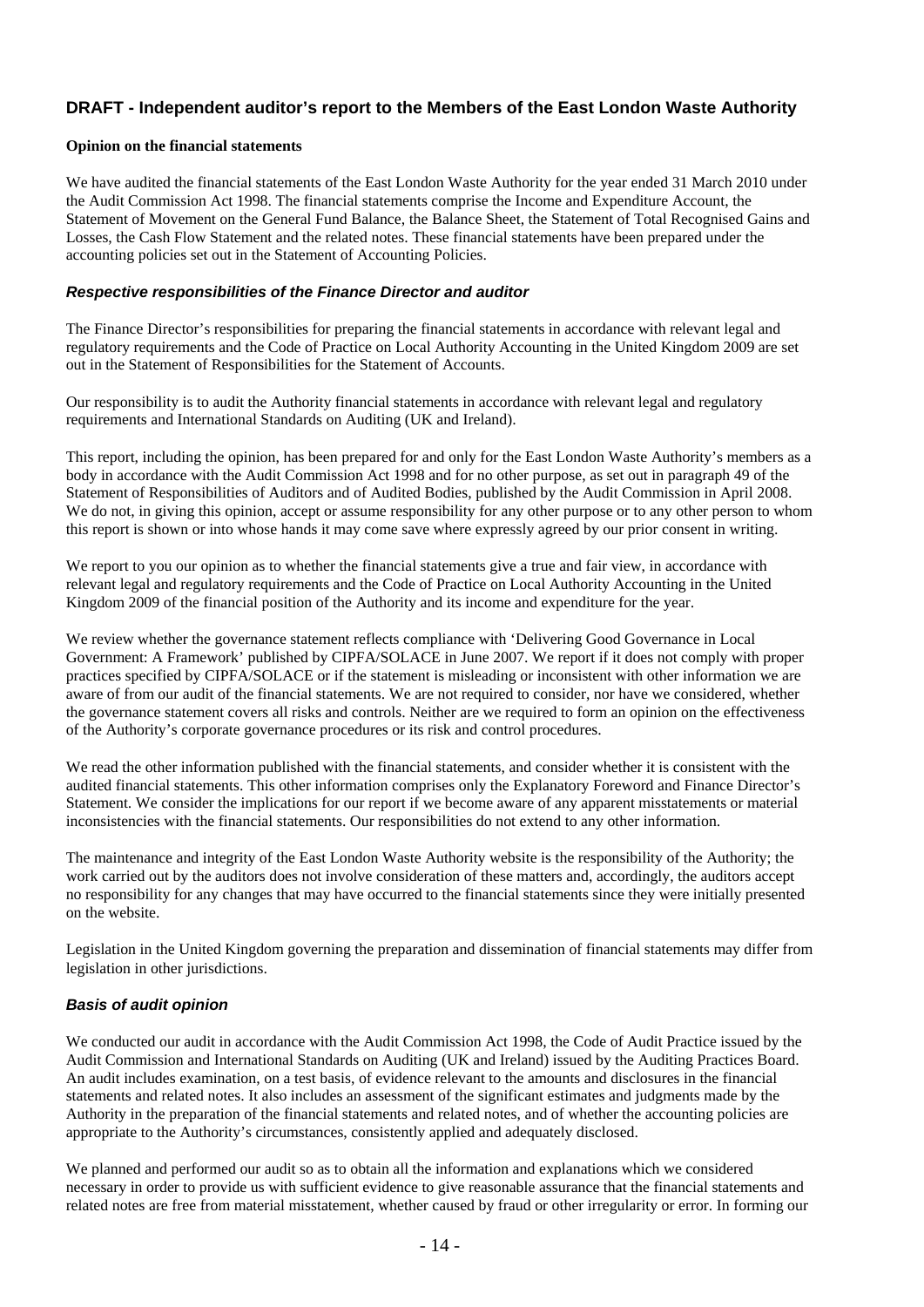opinion we also evaluated the overall adequacy of the presentation of information in the financial statements and related notes.

### *Opinion*

In our opinion the financial statements give a true and fair view, in accordance with relevant legal and regulatory requirements and the Code of Practice on Local Authority Accounting in the United Kingdom 2009, of the financial position of the Authority as at 31 March 2010 and of its income and expenditure and cash flows for the year then ended.

Mike S Robinson (Engagement Lead) For and on behalf of PricewaterhouseCoopers LLP Appointed auditors 80 Strand London WC2R 0AF

#### **Conclusion on arrangements for securing economy, efficiency and effectiveness in the use of resources**

### *Authority's Responsibilities*

The Authority is responsible for putting in place proper arrangements to secure economy, efficiency and effectiveness in its use of resources, to ensure proper stewardship and governance and regularly to review the adequacy and effectiveness of these arrangements.

### *Auditor's Responsibilities*

We are required by the Audit Commission Act 1998 to be satisfied that proper arrangements have been made by the Authority for securing economy, efficiency and effectiveness in its use of resources. The Code of Audit Practice issued by the Audit Commission requires us to report to you our conclusion in relation to proper arrangements, having regard to relevant criteria for other local government bodies specified by the Audit Commission and published in January 2009. We report if significant matters have come to our attention which prevent us from concluding that the Authority has made such proper arrangements. We are not required to consider, nor have we considered, whether all aspects of the Authority's arrangements for securing economy, efficiency and effectiveness in its use of resources are operating effectively.

#### *Conclusion*

We have undertaken our audit in accordance with the Code of Audit Practice and having regard to the criteria for other local government bodies specified by the Audit Commission and published in January 2009, and the supporting guidance, we are satisfied that, in all significant respects, the East London Waste Authority made proper arrangements to secure economy, efficiency and effectiveness in its use of resources for the year ending 31 March 2010.

#### **Certificate**

We certify that we have completed the audit of the financial statements in accordance with the requirements of the Audit Commission Act 1998 and the Code of Audit Practice issued by the Audit Commission.

Mike S Robinson (Engagement Lead) For and on behalf of PricewaterhouseCoopers LLP Appointed auditors 80 Strand London WC2R 0AF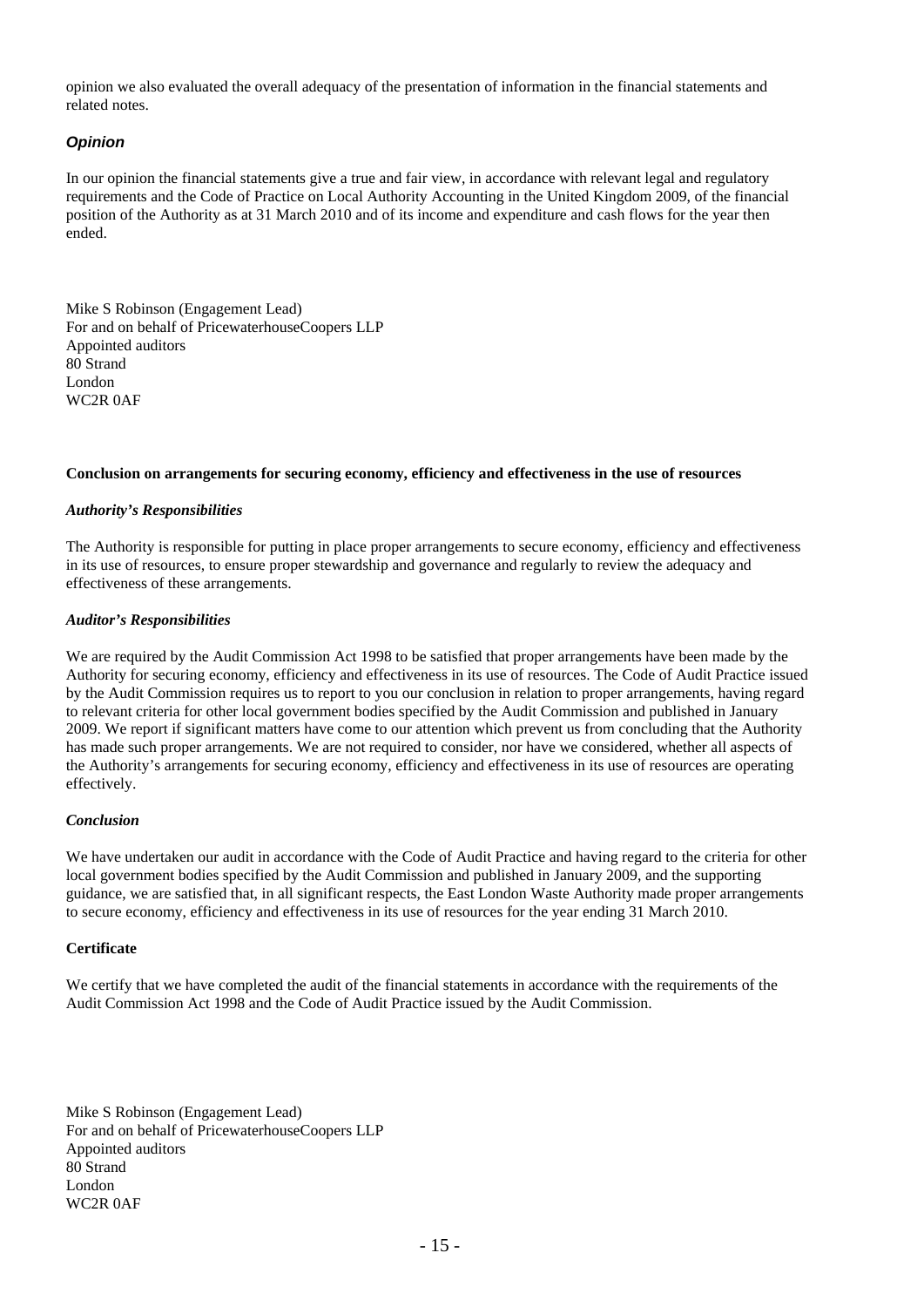### **East London Waste Authority Income and Expenditure Account For The Year Ended 31 March 2010**

The Income and Expenditure Account summarises the resources that have been generated and consumed in providing services and managing the Authority during the year. It includes all day-to-day expenses and related income on an accruals basis.

|                                                                |                | 2009/10  | <u>*RESTATED</u><br>2008/09 |
|----------------------------------------------------------------|----------------|----------|-----------------------------|
|                                                                | <b>Note</b>    | £'000    | £'000                       |
| <b>Expenditure</b>                                             |                |          |                             |
| <b>Supplies and Services</b>                                   |                | 446      | 480                         |
| <b>Service Charges</b>                                         | $\overline{2}$ | 40,380   | 44,971                      |
| <b>Employee and Support Services</b>                           | 4,5            | 766      | 815                         |
| <b>Premises Related Expenditure</b>                            |                | 96       | 101                         |
| <b>Transport Related Expenditure</b>                           |                | 1        | 1                           |
| Depreciation and Impairment of Fixed Assets                    | 6              | 5,680    | 2,565                       |
| <b>Third Party Payments</b>                                    |                | 904      | 1,127                       |
| Landfill Allowances - Expenditure                              |                |          | 15                          |
|                                                                |                | 48,273   | 50,075                      |
| <b>Less: Income</b>                                            |                |          |                             |
| <b>Commercial Waste Charges</b>                                |                | 3,051    | 3,794                       |
| <b>PFI Grant</b>                                               | 8              | 4,181    | 4,355                       |
| Other Income                                                   |                | 343      | 218                         |
| Landfill Allowances - Income                                   |                |          | 24                          |
|                                                                |                | 7,575    | 8,391                       |
|                                                                |                |          |                             |
| <b>Net Cost of Services</b>                                    |                | 40,698   | 41,684                      |
| <b>Interest Payable and Similar Charges</b>                    |                | 7,645    | 3,282                       |
| Interest and Investment Income                                 |                | (359)    | (1, 498)                    |
| Impairment of Investment (recovered)/charged                   |                | (63)     | 333                         |
| Pension Interest Cost and Expected Return on Pension<br>Assets |                | 32       | 23                          |
| <b>Net Operating Expenditure</b>                               |                | 47,953   | 43,824                      |
| Income from the Levy                                           |                | 38,660   | 36,300                      |
| Deficit for the year                                           |                | (9, 293) | (7, 524)                    |

\* 2008/09 comparative figures has been restated due to changes in accounting policy. See details of adjustments in Note 3 of the Financial Statements.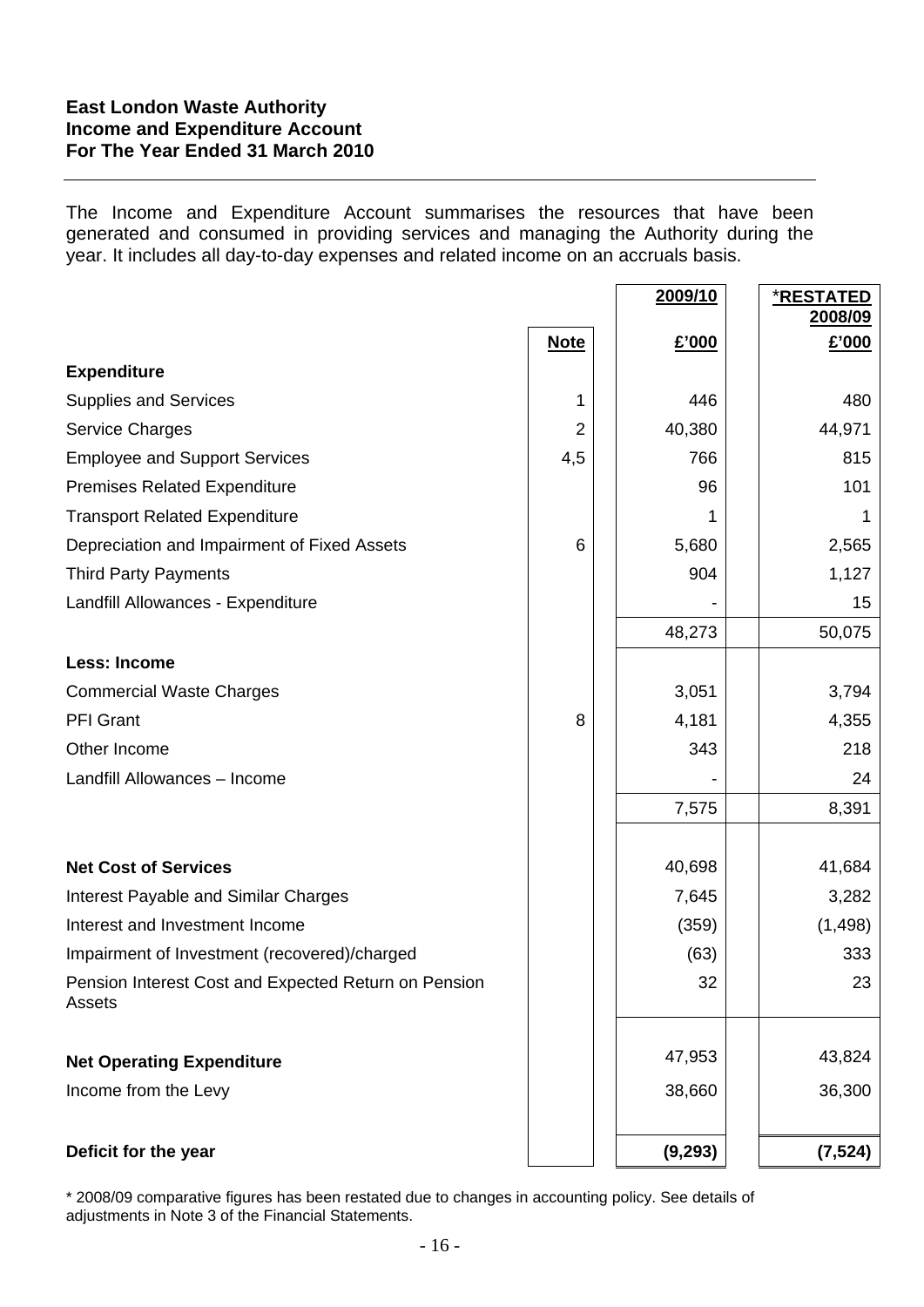# **East London Waste Authority Statements of Movement in General Fund Balance and Total Recognised Gains and Losses**

**For The Year Ended 31 March 2010** 

### **Statement of Movement in General Fund Balance**

The Income and Expenditure Account shows the Authority's actual financial performance for the year. The General Fund Balance compares the Authority's spending against the levy income that is raised for the year, taking into account the use of reserves built up in the past and contributions to reserves earmarked for future expenditure. This reconciliation statement summarises the differences between the outturn on the Income and Expenditure Account and the General Fund Balance.

|                                                                                                                                                       | <b>Note</b> |         | *Restated |
|-------------------------------------------------------------------------------------------------------------------------------------------------------|-------------|---------|-----------|
|                                                                                                                                                       |             | 2009/10 | 2008/09   |
|                                                                                                                                                       |             | £'000   | £'000     |
| Deficit for the year on the Income and Expenditure<br>Account                                                                                         |             | (9,293) | (7, 524)  |
| Net additional amount required by statute and non-<br>statutory proper practices to be credited/(debited) to<br>the General Fund Balance for the year | 15          | 7,239   | 7,744     |
| (Decrease)/Increase in General Fund Balance for<br>the year                                                                                           |             | (2,054) | 220       |
| <b>General Fund Balance brought forward</b>                                                                                                           |             | 10,157  | 9,937     |
| <b>General Fund Balance carried forward</b>                                                                                                           |             | 8,103   | 10,157    |

# **Statement of Total Recognised Gains and Losses**

This Statement brings together all the recognised gains and losses of the Authority for the financial year and shows the aggregate increase in net worth. In addition to the surplus generated on the Income and Expenditure Account it includes other gains and losses.

|                                                                 | <b>Note</b> |          | *Restated |
|-----------------------------------------------------------------|-------------|----------|-----------|
|                                                                 |             | 2009/10  | 2008/09   |
|                                                                 |             | £'000    | £'000     |
| Deficit for the year on the Income and Expenditure<br>Account   |             | (9,293)  | (7, 524)  |
| <b>Revaluation of LATS allowances</b>                           |             |          | (763)     |
| Gains arising from Revaluation of Fixed Assets                  |             | 2,278    |           |
| Actuarial (Loss)/Gain on Pension Fund Assets and<br>Liabilities | 23          | (528)    | (53)      |
| Total recognised losses for the year                            |             | (7, 543) | (8,340)   |

\* 2008/09 comparative figures has been restated due to changes in accounting policy. See details of adjustments in Note 3 of the Financial Statements.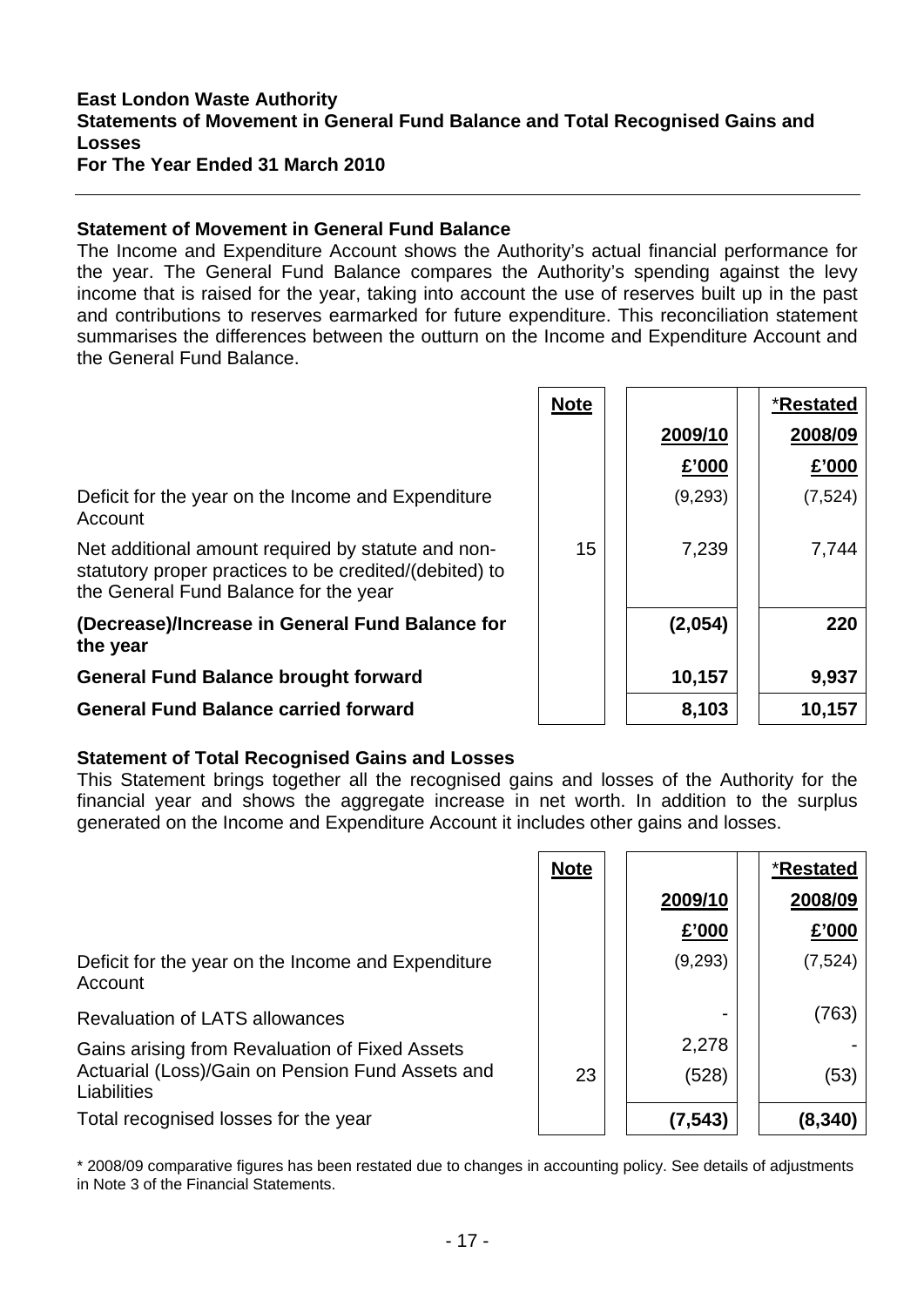The Balance Sheet reflects the Authority's position at the end of the year for all activities and services.

|                                              |             | 31.3.2010 |            |  |         | <u>*RESTATED</u><br>31.3.2009 |
|----------------------------------------------|-------------|-----------|------------|--|---------|-------------------------------|
|                                              | <b>Note</b> | £'000     | £'000      |  | £'000   | £'000                         |
| <b>Fixed Assets</b>                          |             |           |            |  |         |                               |
| <b>Operational Assets</b>                    | 6,9         |           | 94,158     |  |         | 97,560                        |
| Long Term Investments                        | 10,14       |           | 283        |  |         | 2,619                         |
| <b>Total Long Term Assets</b>                |             |           | 94,441     |  |         | 100,179                       |
| <b>Current Assets</b>                        |             |           |            |  |         |                               |
| <b>Debtors</b>                               | 11          | 1,796     |            |  | 3,574   |                               |
| Cash at bank                                 | 19          | 934       |            |  |         |                               |
| Investments                                  | 10,14       | 21,231    |            |  | 23,051  |                               |
|                                              |             | 23,961    |            |  | 26,625  |                               |
| <b>Current Liabilities</b>                   |             |           |            |  |         |                               |
| <b>Short Term Borrowing</b>                  |             | (29)      |            |  | (29)    |                               |
| Cash Overdrawn                               | 19          |           |            |  | (11)    |                               |
| Creditors                                    | 12          | (4,641)   |            |  | (4,886) |                               |
|                                              |             | (4,670)   |            |  | (4,926) |                               |
| <b>Net Current Assets</b>                    |             |           | 19,291     |  |         | 21,699                        |
| <b>Total Assets less Current Liabilities</b> |             |           | 113,732    |  |         | 121,878                       |
| Long Term Borrowing                          | 13,24       |           | (1,610)    |  |         | (1,610)                       |
| PFI Finance Lease Liability                  | 22          |           | (102, 818) |  |         | (103, 982)                    |
| Pension Liability                            | 23          |           | (990)      |  |         | (429)                         |
| <b>Total Assets less Liabilities</b>         |             |           | 8,314      |  |         | 15,857                        |
|                                              |             |           |            |  |         |                               |
| <b>Capital Adjustment Account</b>            | 16          |           | (12, 244)  |  |         | (7,806)                       |
| <b>Capital Reserve</b>                       | 16          |           | 400        |  |         | 400                           |
| <b>Revaluation Reserve</b>                   |             |           | 2,278      |  |         |                               |
| <b>Pension Reserve</b>                       | 16          |           | (990)      |  |         | (429)                         |
| <b>PFI Contract Reserve</b>                  | 16          |           | 10,767     |  |         | 13,535                        |
| <b>General Fund</b>                          | 16          |           | 8,103      |  |         | 10,157                        |
| <b>Total Equity</b>                          |             |           | 8,314      |  |         | 15,857                        |

\* 2008/09 comparative figures has been restated due to changes in accounting policy. See details of adjustments in Note 3 of the Financial Statements.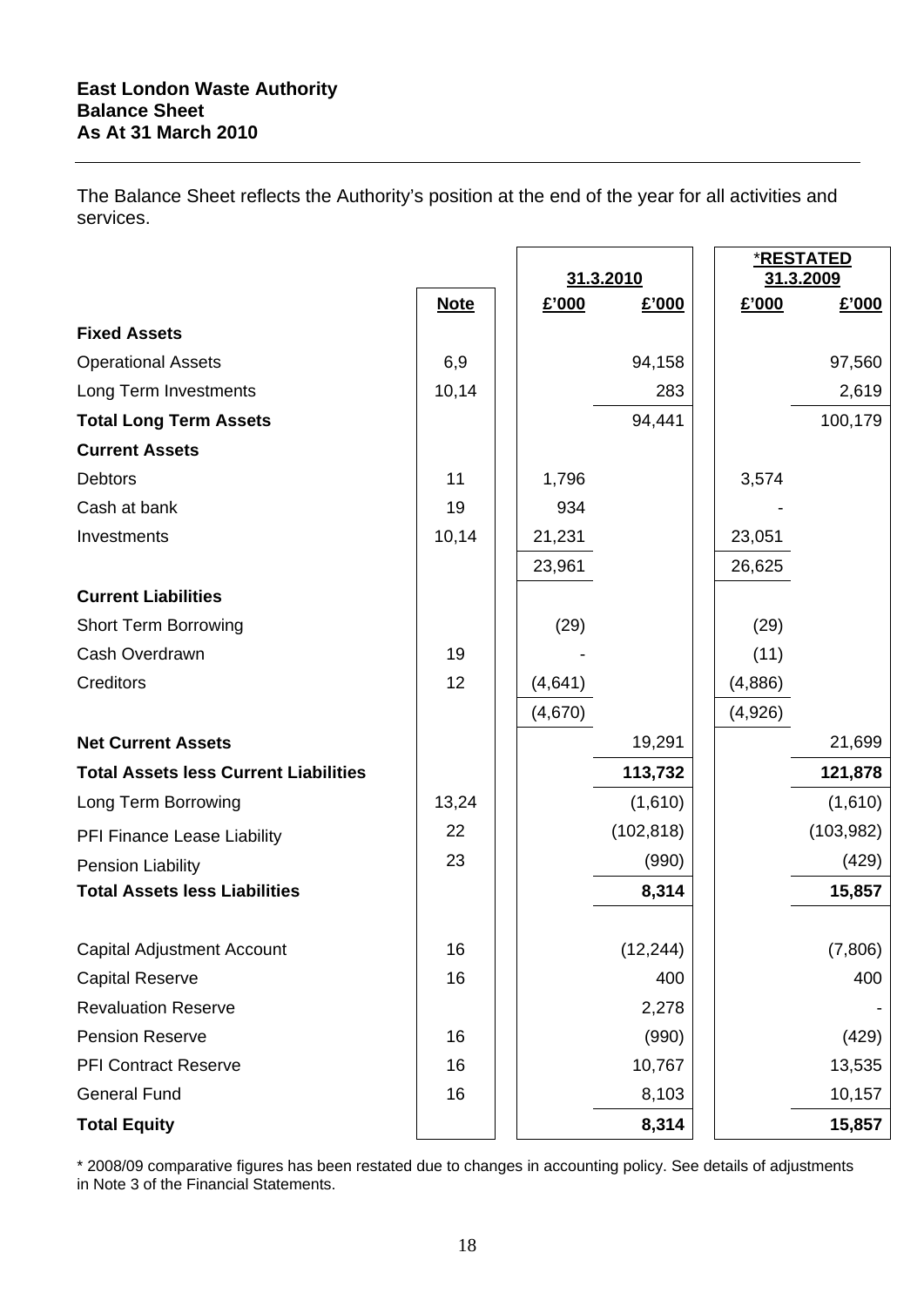The Cash Flow Statement summarises the inflows and outflows of cash arising from transactions with third parties for revenue and capital purposes.

|                                                                               |             | 2009/10  | *Restated        |
|-------------------------------------------------------------------------------|-------------|----------|------------------|
|                                                                               | <b>Note</b> | £'000    | 2008/09<br>£'000 |
| <b>Revenue Activities</b>                                                     |             |          |                  |
| <b>Cash Outflows</b>                                                          |             |          |                  |
| Cash Paid to and on behalf of Employees                                       | 4,5         | 877      | 886              |
| <b>Other Operating Costs</b>                                                  |             | 41,953   | 45,797           |
|                                                                               |             | 42,830   | 46,683           |
| Cash Inflows                                                                  |             |          |                  |
| Levy Receipts                                                                 |             | 38,660   | 36,300           |
| <b>Other Government Grants</b>                                                | 8           | 4,181    | 4,355            |
| Cash Received for Goods & Services                                            |             | 4,897    | 3,846            |
|                                                                               |             | 47,738   | 44,501           |
| Revenue Activities Net Cash (Outflow)/Inflow                                  | 17          | 4,908    | (2, 182)         |
| <b>Returns on Investment and Servicing of Finance</b><br><b>Cash Outflows</b> |             |          |                  |
| Loan Interest Paid                                                            |             | (7,645)  | (3,291)          |
| Cash Inflows                                                                  |             |          |                  |
| <b>Interest Received</b>                                                      |             | 690      | 1,700            |
| <b>Capital Activities</b>                                                     |             |          |                  |
| Cash Inflows                                                                  |             |          |                  |
| Long Term Investments                                                         | 14          | 2,336    |                  |
| <b>Cash Outflows</b>                                                          |             |          |                  |
| Long Term Investments                                                         | 14          |          | (1,597)          |
| <b>Net Cash Outflow before Financing</b>                                      |             | 289      | (5,370)          |
|                                                                               |             |          |                  |
| <b>Management of Liquid Resources</b>                                         |             |          |                  |
| Net decrease/(increase) in Short Term Investments                             | 18          | 1,820    | 4,988            |
| <b>Financing</b>                                                              |             |          |                  |
| Repayments of amounts borrowed                                                |             |          | (423)            |
| PFI Finance Liability                                                         | 22          | (1, 164) | 2,179            |
| Increase/(Decrease) in Cash                                                   | 19          | 945      | 1,374            |

\* 2008/09 comparative figures has been restated due to changes in accounting policy. See details of adjustments in Note 3 of the Financial Statements.

# **East London Waste Authority**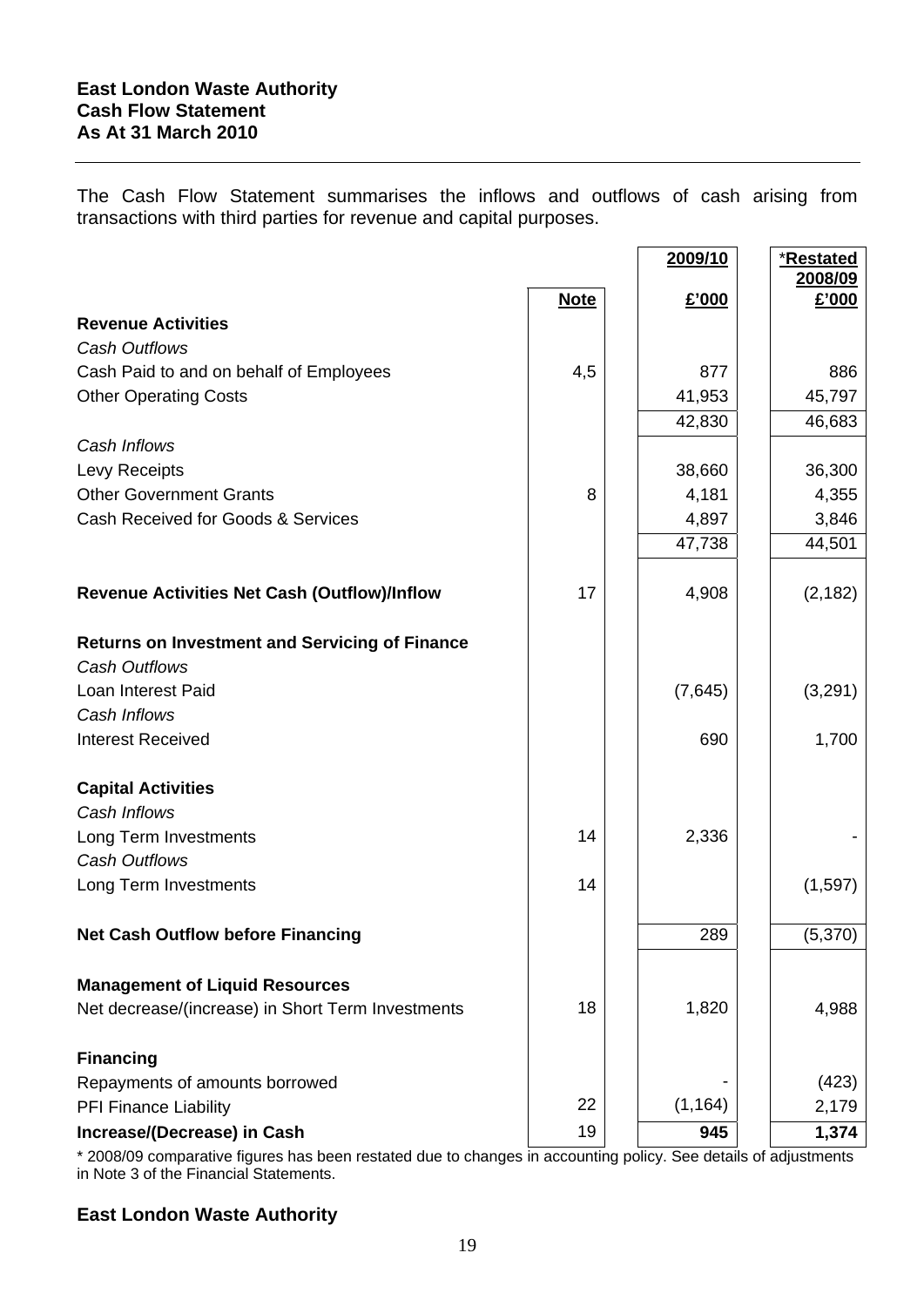### **1 Revenue Account**

The Supplies and Services expenditure includes the following:

| External Audit Services (under the Code of Practice in      |  |
|-------------------------------------------------------------|--|
| accordance with section 5 of the Audit Commission Act 1998) |  |

| 2009/10<br>£'000 | 2008/09<br>£'000 |
|------------------|------------------|
| 38               | 36               |
| 38               | 36               |

### **2 Service Charges**

The previous accounting treatment for the Unitary Charge payment to the contractor has to reflect the total payment as a charge to the Income & Expenditure Account. This treatment needs to be reversed to reflect the application of the IFRC 12 based accounting treatment for the PFI. The Government's Financial Reporting Manual (FReM) requires that the service, interest and infrastructure elements of the Unitary charge are separated. The service and interest elements should be expensed to the operating/revenue account.

|                                | 2009/10  | <b>Restated</b><br>2008/09 |
|--------------------------------|----------|----------------------------|
|                                | £'000    | £'000                      |
| Payments to Shanks East London | 49,034   | 45,908                     |
| <b>Capital Repayment</b>       | (1, 164) | 2,179                      |
| Interest Payable               | (7, 490) | (3, 116)                   |
| <b>Service Charges</b>         | 40,380   | 44,971                     |

### **3 Prior Year Adjustment**

As a result of a change in accounting policy on PFI contract the following prior period adjustments have been undertaken to reinstate the 2008/09 Accounts.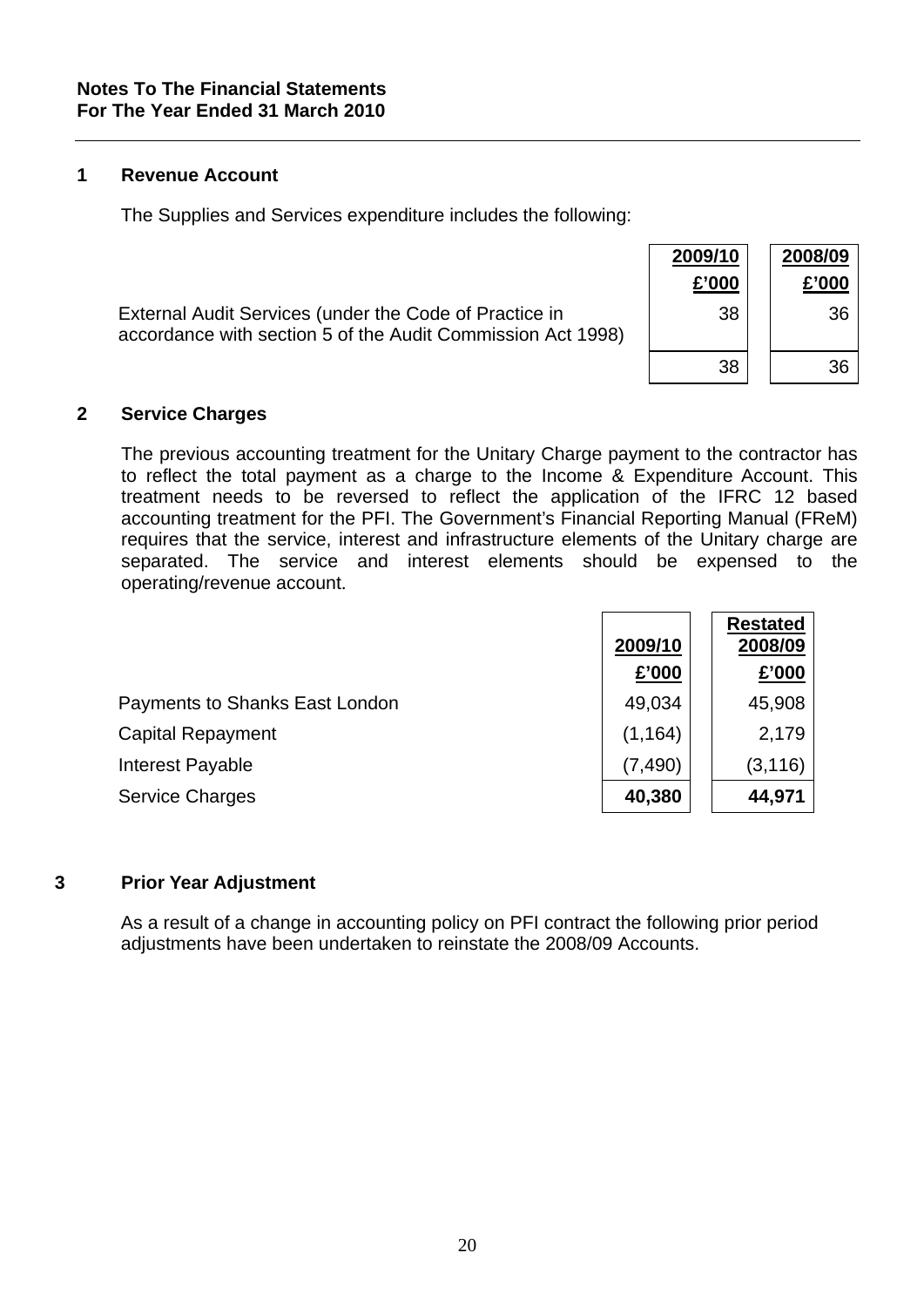# **3 Prior Year Adjustment (continued)**

### **3(a) Impact on the Income and Expenditure Account for 2008/09**

The accounting changes have had the following impact on the comparative figures for 2008/09 compared with those published for 2008/09:-

|                                    | <b>Extract of</b><br>Income and                                    |                                                                        |                                                              |
|------------------------------------|--------------------------------------------------------------------|------------------------------------------------------------------------|--------------------------------------------------------------|
|                                    | Expenditure<br>Accounts in<br>2008/09<br>Statements of<br>Accounts | Adjustments to<br>reflect<br>Accounting<br>changes for<br>PFI contract | Restated<br>Income and<br>Expenditure<br>Accounts<br>2008/09 |
|                                    | £'000                                                              | £'000                                                                  | £'000                                                        |
| <b>Net Cost of Services</b>        | 40,393                                                             | 1,291                                                                  | 41,684                                                       |
| Interest Payable & Similar charges | 166                                                                | 3,116                                                                  | 3,282                                                        |
| Net operating Expenditure          | 39,417                                                             | 4,407                                                                  | 43,824                                                       |
| Deficit for the year               | 3,117                                                              | 4,407                                                                  | 7,524                                                        |

### **3(b) Impact on the Statement of Movement on the General Fund Balance for 2008/09**

The reinstatement of the SMGFB for 2008/09 has not resulted in a change in the General Fund balance available for new expenditure.

### **3(c) Impact on the Statement of Total Recognised Gains and Losses (STRGL) for 2008/09**

The restated recognised losses for 2008/09 have increased by £4.407million, in line with the Authority's operating performance as detailed by the 2008/09 restated Income and Expenditure Account.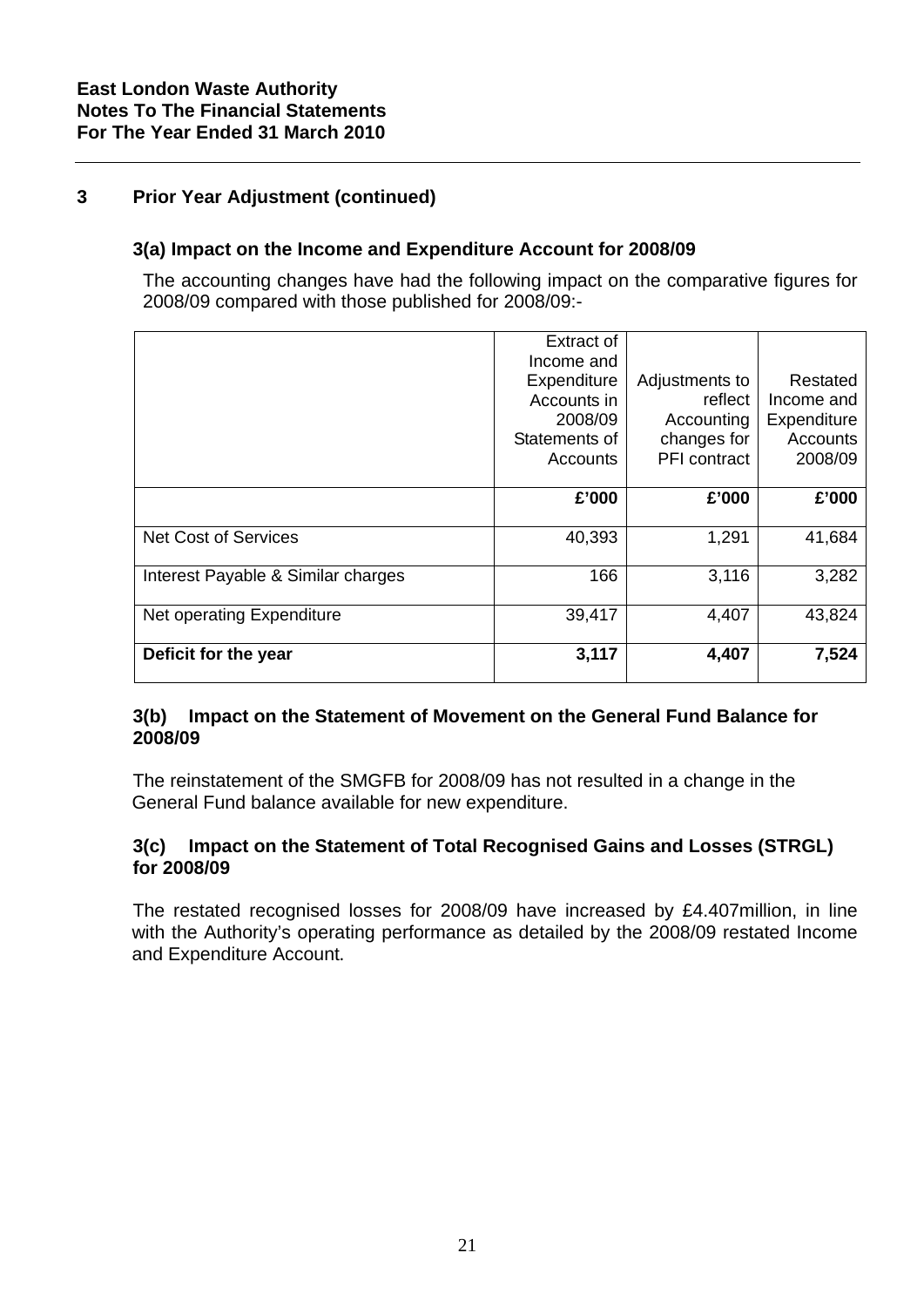### **3(d) Impact on the 2008/09 Balance Sheet**

As a result of the adoption of IFRIC 12 based accounting treatment for the PFI, the Balance Sheet has been restated as follows:

|                                              |                                     | Adjustments to        |                      |
|----------------------------------------------|-------------------------------------|-----------------------|----------------------|
|                                              | <b>Balance Sheet</b>                | reflect<br>Accounting | Restated             |
|                                              | Extract as per<br>Published 2008/09 | changes for           | <b>Balance Sheet</b> |
|                                              | Statement of                        | PFI contract          | 2008/09              |
|                                              | Accounts                            |                       |                      |
|                                              | £'000                               | £'000                 | £'000                |
| <b>Fixed Assets</b>                          |                                     |                       |                      |
| <b>Deferred Consideration</b>                | 6,318                               | (6,318)               |                      |
| <b>Operational Assets</b>                    |                                     | 97,560                | 97,560               |
| Long Term Investments                        | 2,619                               |                       | 2,619                |
| <b>Total Long Term Assets</b>                | 8,937                               | 91,242                | 100,179              |
| <b>Current Assets</b>                        | 26,625                              |                       | 26,625               |
| <b>Current Liabilities</b>                   | (4,926)                             |                       | (4,926)              |
| <b>Net Current Assets</b>                    | 21,699                              |                       | 21,699               |
| <b>Total Assets less Current Liabilities</b> | 30,636                              | 91,242                | 121,878              |
| Long Term Borrowing                          | (1,610)                             |                       | (1,610)              |
| PFI Finance Lease Liability                  |                                     | (103, 982)            | (103,982)            |
| Pension Liability                            | (429)                               |                       | (429)                |
| <b>Total Assets less Liabilities</b>         | 28,597                              | (12, 740)             | 15,857               |
|                                              |                                     |                       |                      |
| Capital Adjustment Account                   | 4,934                               | (12, 740)             | (7,806)              |
| <b>Capital Reserve</b>                       | 400                                 |                       | 400                  |
| <b>Revaluation Reserve</b>                   |                                     |                       |                      |
| <b>Pension Reserve</b>                       | (429)                               |                       | (429)                |
| <b>PFI Contract Reserve</b>                  | 13,535                              |                       | 13,535               |
| <b>General Fund</b>                          | 10,157                              |                       | 10,157               |
| <b>Total Equity</b>                          | 28,597                              | (12, 740)             | 15,857               |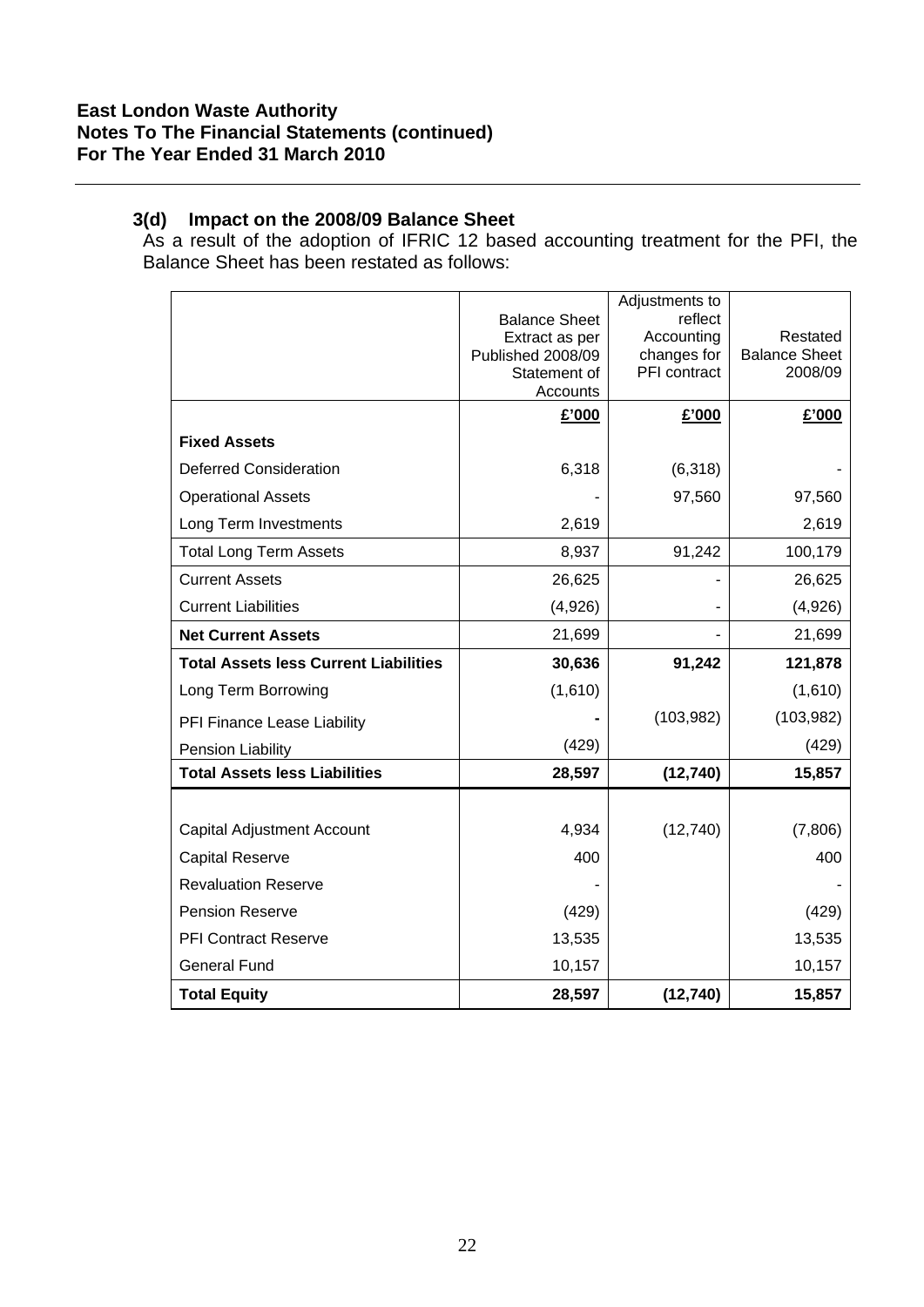### **East London Waste Authority Notes To The Financial Statements (continued) For The Year Ended 31 March 2010**

### **4 Officers' Emoluments**

The number of employees whose remuneration, excluding employer's pension contributions, was £50,000 or more, in bands of £5,000 were:

£50,000 to £54,999 £55,000 to £59,999 £60,000 to £64,999 £65,000 to £69,999 £70,000 to £74,999 £75,000 to £79,999 £80,000 to £84,999 £85,000 to £89,999 £90,000 to £94,999 £95,000 to £99,999 £100,000 to £104,999

| 2009/10       | 2008/09        |
|---------------|----------------|
| <b>Number</b> | <b>Number</b>  |
| 1             | $\overline{2}$ |
|               |                |
|               |                |
| 1             |                |
|               |                |
|               |                |
|               |                |
|               |                |
| 1             | 1              |
|               |                |
|               |                |
|               |                |

### **5 Remuneration for Senior Officers**

| Senior Officers' salary between £50,000 and £150,000 per year |                                                   |                            |                                                                               |                                 |                                                                                  |
|---------------------------------------------------------------|---------------------------------------------------|----------------------------|-------------------------------------------------------------------------------|---------------------------------|----------------------------------------------------------------------------------|
| <b>POST TITLE</b>                                             | <b>Salary</b><br>(Including fees<br>& Allowances) | Other<br><b>Emoluments</b> | <b>Total</b><br>remuneration<br>excluding pension<br>contributions<br>2009/10 | <b>Pension</b><br>contributions | <b>Total</b><br>remuneration<br>including<br>pension<br>contributions<br>2009/10 |
|                                                               | £                                                 | £                          | £                                                                             | £                               | £                                                                                |
| <b>Executive Director</b>                                     | 94,763                                            |                            | 94,763                                                                        | 15,541                          | 110,304                                                                          |
| Assistant<br><b>Executive Director</b>                        | 64,977                                            | 1,170                      | 66,147                                                                        | 10,656                          | 76,803                                                                           |
| <b>Contract Manager</b>                                       | 52,857                                            | 1,170                      | 54,027                                                                        | 8,668                           | 62,695                                                                           |

### **East London Waste Authority**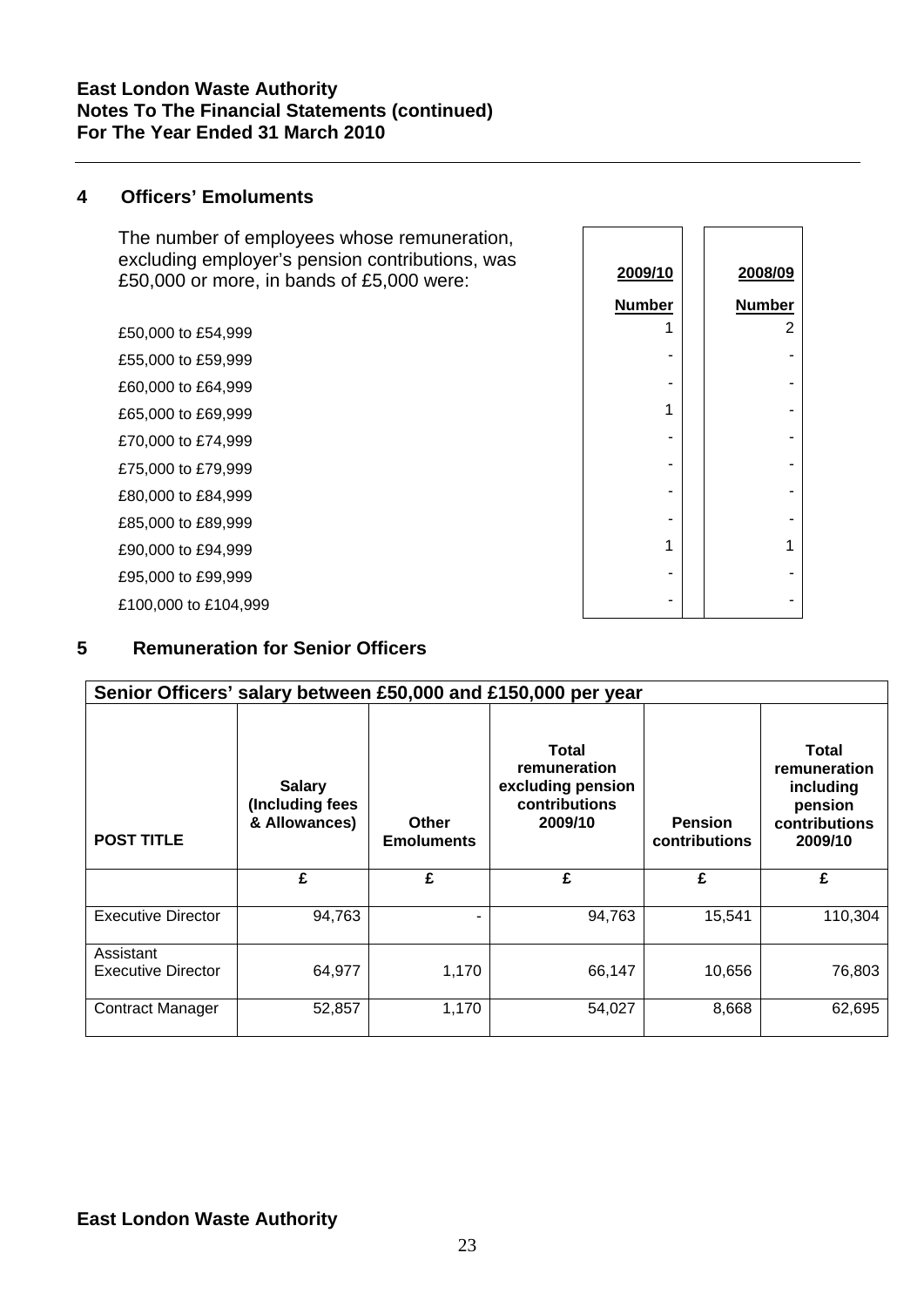### **6 Fixed Assets**

|                                                 | Land and        | Plant and |         |
|-------------------------------------------------|-----------------|-----------|---------|
|                                                 | <b>Building</b> | Machinery | Total   |
| Cost                                            | £'000           | £'000     | £'000   |
| At 1 April 2009 (Restated)                      | 91,591          | 11,611    | 103,202 |
| <b>Revaluations</b>                             | 1,959           | 319       | 2,278   |
| At 31 March 2010                                | 93,550          | 11,930    | 105,480 |
|                                                 |                 |           |         |
| Depreciation and Impairments                    |                 |           |         |
| At 1 April 2009 (Restated)                      | 5,007           | 635       | 5,642   |
| Charge for 2009/10                              | 4,618           | 585       | 5,203   |
| Impairments                                     | 380             | 97        | 477     |
| At 31 March 2010                                | 10,005          | 1,317     | 11,322  |
|                                                 |                 |           |         |
| Balance Sheet amount at 31 March 2010           | 83,545          | 10,613    | 94,158  |
|                                                 |                 |           |         |
| Balance Sheet amount at 1 April 2009 (Restated) | 86,584          | 10,976    | 97,560  |

All assets are covered by the PFI contract.

In 2002/03, under the terms of the IWMS/PFI Contract, ELWA transferred its land, buildings and fixed plant (via a 25-year lease), and its mobile plant for nil consideration to ELWA Limited. The leased assets will revert to the Authority at nil cost at the end of the Contract. On the grounds of prudence, no residual value was assumed for these assets at the end of the 25-year Contract term. Consequently, the full net book value of these fixed assets was written-off against both the Fixed Asset Restatement and Capital Adjustment Accounts. As a result, the fixed assets are shown at nil value as at 31<sup>st</sup> March 2008 and 2009.

Statement of Recommended Practice (SORP) 2009 has introduced a change in the way in which PFI contracts are to be accounted for by Local Authorities. Prior SORPs required the use of FRS5, such as that previously adopted by the Council. However, SORP 2009 requires the application of International Financial Reporting Standards for PFI, specifically IFRIC 12 Service Concession Arrangements. This has resulted in the PFI arrangements being reflected on the Authority's balance sheets as fixed assets with related liabilities calculated following the principles of a finance.

### **7 Pension Costs**

The Authority recognises the cost of retirement benefits in the Net Cost of Services when employees earn them, rather than when the benefits are eventually paid as pensions. However, the charge the Authority is required to make against the levy is based on the cash payable in the year, so the real cost of retirement benefits is reversed out in the Statement of Movement in the General Fund Balance.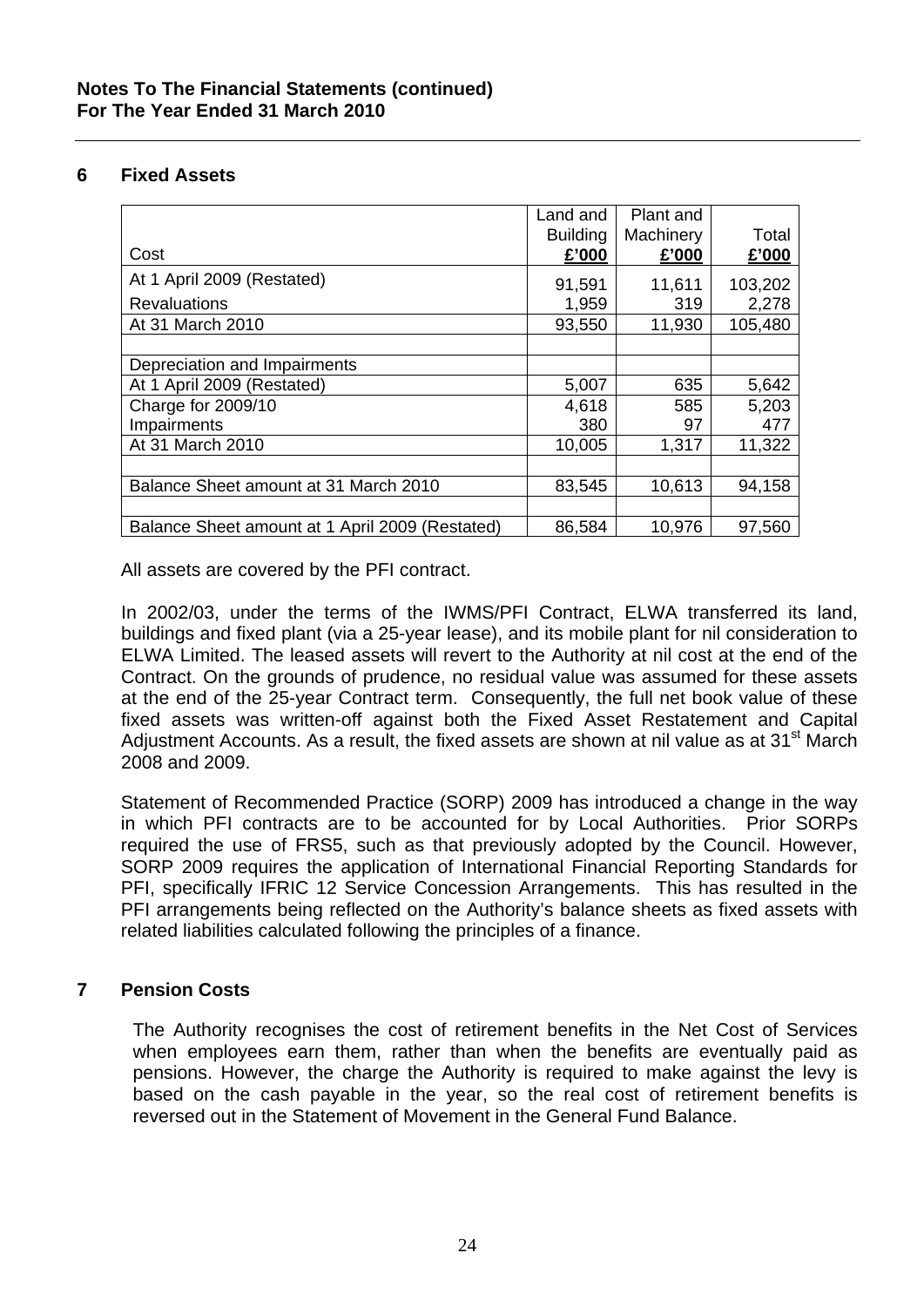# **7 Pension Costs (continued)**

The following transactions have been made in the Income & Expenditure Account and Statement of Movement in the General Fund Balance during the year:

|                                                                        | 2009/10<br>£'000 | 2008/09<br>£'000 |
|------------------------------------------------------------------------|------------------|------------------|
| <b>Income and Expenditure Account</b>                                  |                  |                  |
| <b>Net Cost of Services</b>                                            |                  |                  |
| <b>Current Service Cost</b>                                            | 45               | 45               |
| Past Service Cost                                                      |                  | 14               |
| <b>Curtailments and Settlements</b>                                    |                  |                  |
| <b>Net Operating Expenditure</b>                                       |                  |                  |
| Expected return on Employer Assets                                     | (23)             | (28)             |
| Interest on Pension Scheme Liabilities                                 | 55               | 51               |
| Net charge to Income and Expenditure Account                           | 77               | 82               |
|                                                                        |                  |                  |
| <b>Statement of Movement in the General Fund Balance</b>               |                  |                  |
| Reversal of net charges made for pensions in accordance with FRS<br>17 | 33               | 45               |
| Actual Amount Charged Against Levy for Pensions in the year            |                  |                  |
| <b>Employer Contributions to the Pension Fund</b>                      | 44               | 37               |
|                                                                        | 77               | 82               |

The Authority transfers into the Pension Fund payments to meet the enhanced liability of the Fund due to early retirements granted in the year.The Authority is responsible for all pension payments related to added years of reckonable service it has awarded, together with related increases.

### **8 Analysis of Other Government Grants**

The Cash Flow Statement and Income and Expenditure includes the following Other Government Grants:

|                  | 2009/10 | 2008/09 |
|------------------|---------|---------|
|                  | £'000   | £'000   |
| <b>PFI Grant</b> | 4,181   | 4,355   |
|                  | 4,181   | 4,355   |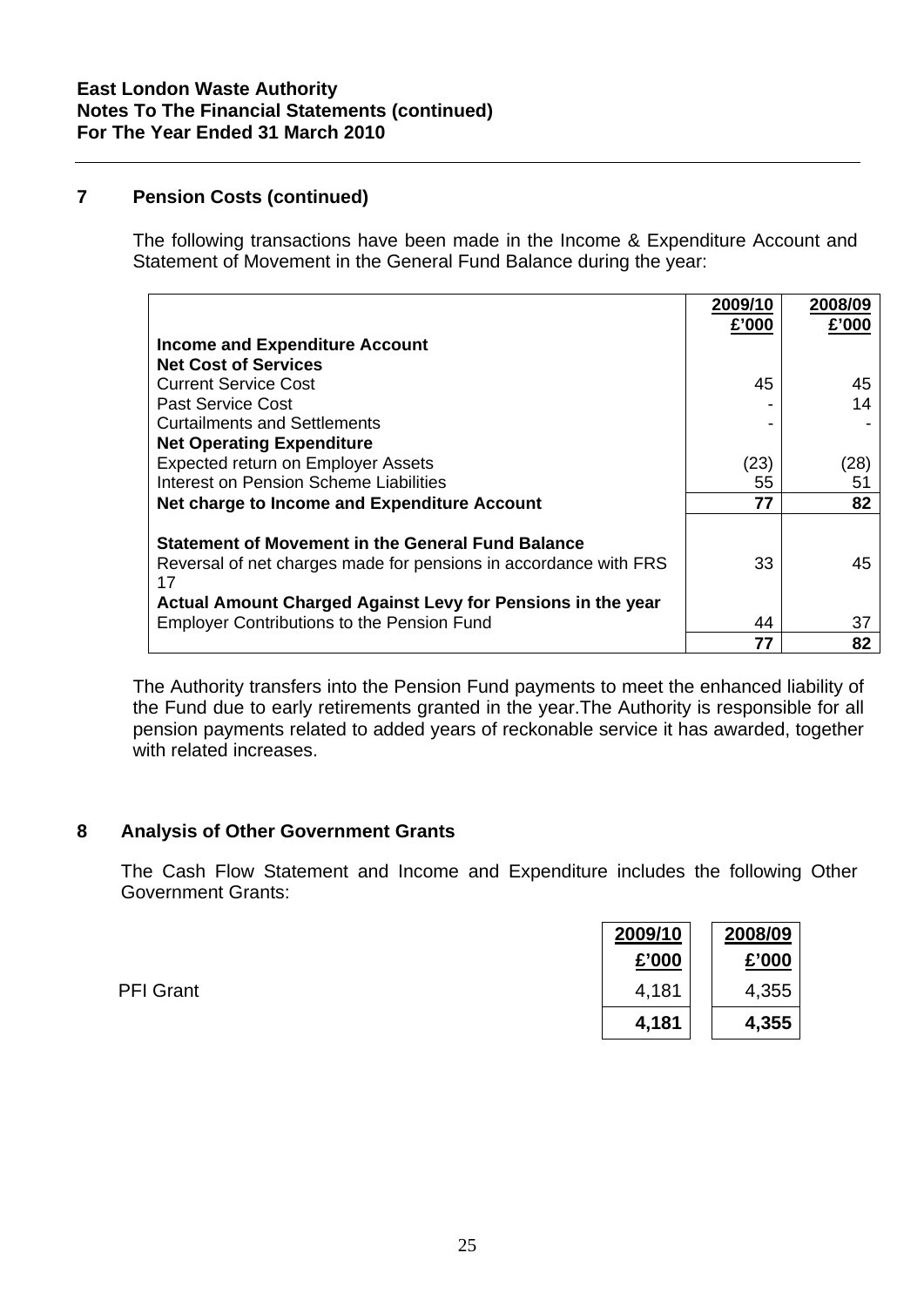### **9 Financing of New Capital Expenditure**

The Authority incurred no new capital expenditure during the years ended 31 March 2009 and 2010.

### **10 Investments**

a) The Authority owns 1,500,000 £1 shares partly paid (0.1p per share) in Aveley Methane Limited, whose principal activity is the utilisation of landfill gas including electricity generation under the Government's Non Fossil Fuel Obligation. Aveley Methane Ltd is regarded by the Authority as an authorised company for the purposes of the Local Authority (Companies) Order 1995. The investment was transferred at nil value to the Authority as successor to the Greater London Council. This shareholding represents a holding of almost 50% of the total share capital of Aveley Methane Limited and the Authority would be required to meet any request for uncalled share capital that Aveley Methane Limited might make. The Authority's interest in Aveley Methane Limited is an important part of the management of its closed landfill site at Aveley 1.

 In addition, the Authority has made loans to Aveley Methane Limited prior to 1.4.2006 as summarised below:

|                                      | 2009/10 | 2008/09      |
|--------------------------------------|---------|--------------|
|                                      | £'000   | £'000        |
| Loan repayable in more than one year | 93      | 93           |
| Less: Provision against loan         | (93)    | $ 93\rangle$ |
|                                      | -       |              |

The estimated net liabilities of Aveley Methane Limited as at 31 December 2009 were £13,431 (2008/09, £4,431). The estimated loss before taxation for the period ended 31 December 2009 was £9,000 (Period ended 31 December 2007: Loss after taxation £41,712). The figures are based on unaudited financial statements.

Copies of the financial statements of Aveley Methane Limited can be obtained from Novera Energy Europe Limited, Mill Lane, Wingerworth, Chesterfield Derbyshire S42 6NG.

b) Until 23<sup>rd</sup> December 2002, the Authority owned 100% of the share capital of ELWA Limited, its Local Authority Waste Disposal Company (LAWDC). As part of the IWMS/PFI Contract, the Authority transferred all its equity shareholding to Shanks Waste Services Limited on 23<sup>rd</sup> December 2002. Following the transfer, the Authority owns 19 Class 'A' non-equity, voting shares in ELWA Limited with a nominal value of £0.01p each. ELWA Limited commenced trading on 24<sup>th</sup> December 2002 and its principal activity is the operation of waste disposal services for ELWA.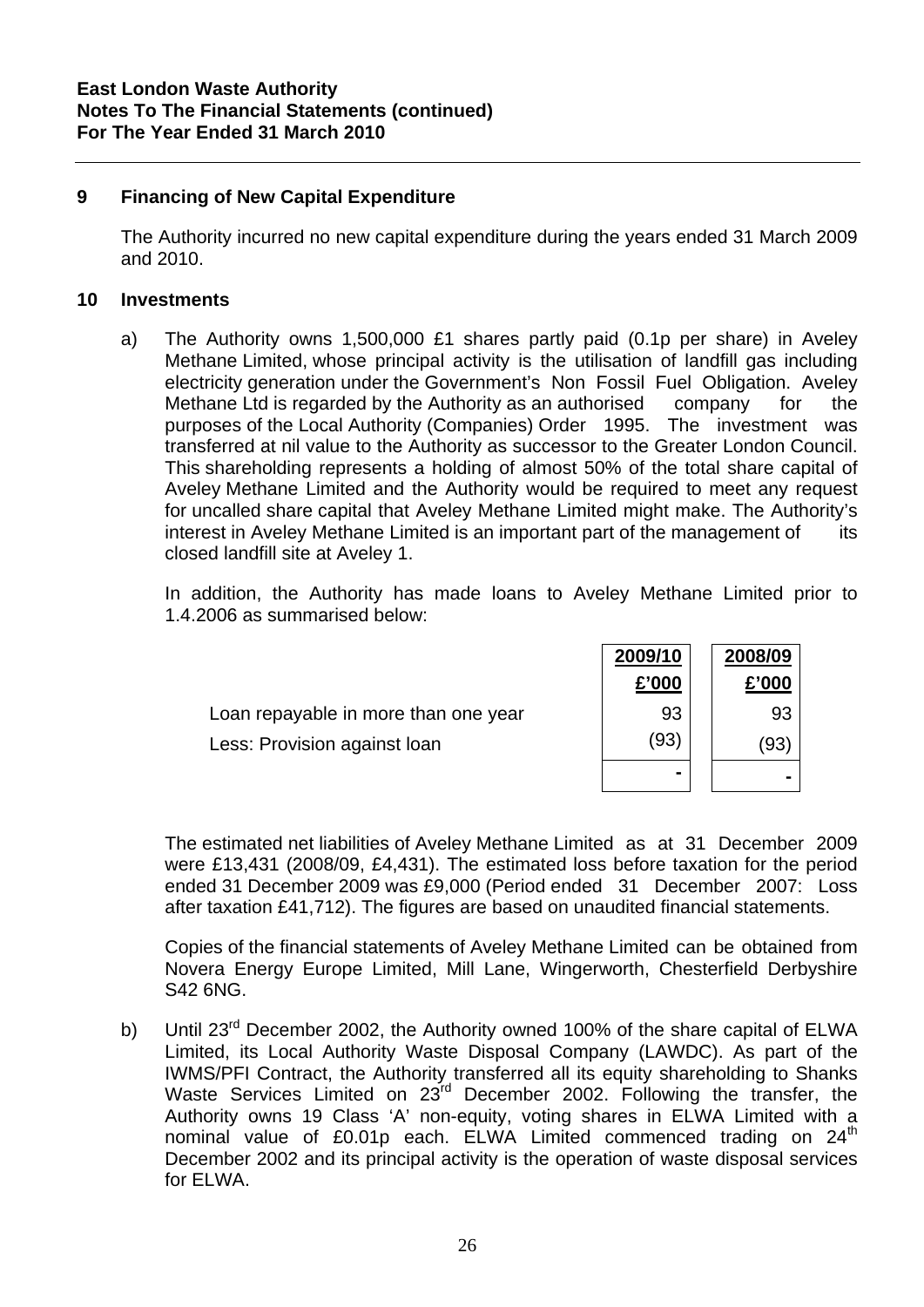### **10 Investments (continued)**

 The net liabilities of ELWA Limited as at 31 March 2010 were £7,560,000 (2008/09: Net liabilities £5,803,000). The loss after taxation for the year ended 31 March 2010 was £1,757,000 (2008/09: Loss after taxation £2,267,000). The 2009/10 figures are based on unaudited financial statements.

 Copies of the financial statements of ELWA Limited can be obtained from Shanks Waste Services Limited, Dunedin House, Auckland Park, Mount Farm, Milton Keynes MK1 1BU.

- c) In the opinion of the Directors, the investments in Aveley Methane Limited and ELWA Limited are not material interests for the purposes of Group Accounts as defined in the Code of Practice on Local Authority Accounting (2009) and therefore, there is no requirement to produce Group Accounts.
- d) Cash investments are managed by the London Borough of Redbridge and held in cash deposits on behalf of the Authority in accordance with the Authority's Treasury Management Strategy. Note 25 shows further details.

In 2008, following the collapse of the Icelandic banks, Heritable Bank went into administration and the Authority had to recognise an impairment based on it recovering 80p in the pound; the total amount to be received was estimated to be between 70% and 80% of the claim including interest.

Ernst & Young LLP, the administrators of Heritable Bank, have reassessed the amount recovered by creditors and dividends are now expected to be not less than 84.98p in the pound. This has allowed £63,000 to be credited against the impairment provision made previously.

Following the reassessment of the value of amount recoverable as at 31 March 2010 and complying with the latest guidance, it is also recommended that the following repayment schedule is used to estimate the recoverable amount at 31 March 2010. The schedule is based on expected total dividends of 84.98% of the claim. It is anticipated that there will be some front loading of these repayments and that a final sale of assets will take place after the books have been run down to the end of 2012.

| <b>Date</b>       | <b>Repayment</b> | <b>Date</b>       | Repayment |
|-------------------|------------------|-------------------|-----------|
| <b>June 2010</b>  | 5%               | September 2011    | 5%        |
| September 2010 5% |                  | December 2011     | 5%        |
| December 2010 5%  |                  | <b>March 2012</b> | 5%        |
| March 2011        | 5%               | June 2012         | 5%        |
| <b>June 2011</b>  | 5%               | September 2012    | 5%        |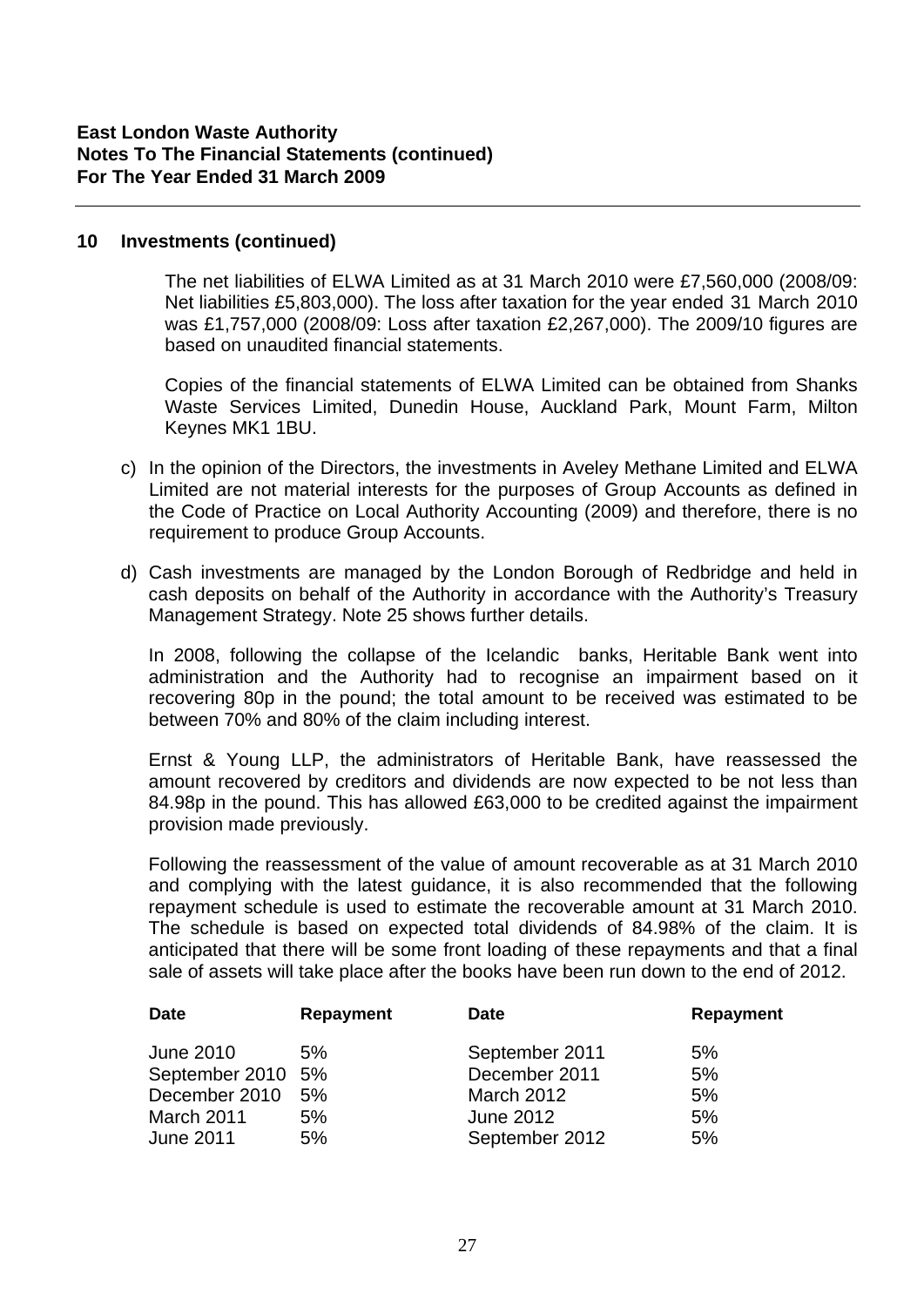### **East London Waste Authority Notes To The Financial Statements (continued) For The Year Ended 31 March 2010**

### **11 Debtors**

|                                            | 2009/10 | 2008/09 |
|--------------------------------------------|---------|---------|
|                                            | £'000   | £'000   |
| Loans and Receivables                      |         |         |
| VAT                                        | 556     | 349     |
| <b>Sundry Debtors</b>                      | 42      | 90      |
| <b>Grants Receivable</b>                   |         | 83      |
| Amounts due from Constituent Councils for: |         |         |
| <b>Commercial Waste Charges</b>            | 1,176   | 3,022   |
| Payments in advance - Land Lease Rentals   | 17      | 17      |
| Other                                      | 5       | 13      |
|                                            | 1,796   | 3.574   |

 There is no material difference between the book value of Debtors and their fair value. No bad debt provision is required based on previous debt collection history.

### **12 Creditors**

|                                                | 2009/10 | 2008/09 |
|------------------------------------------------|---------|---------|
| <b>Financial Liabilities Amortised at Cost</b> | £'000   | £'000   |
| <b>IWMS/PFI Contract payment</b>               | 4,082   | 3,875   |
| <b>Sundry Creditors and Accruals</b>           | 88      | 209     |
| Amounts due to Constituent Councils for:       |         |         |
| Tonne Mileage payments                         | 190     | 231     |
| Disposal and Recycling Credit payments         | 15      | 57      |
| <b>Recycling Initiatives</b>                   | 40      | 109     |
| <b>Land Lease Rentals</b>                      | 29      | 67      |
| <b>Employee and Support Costs</b>              | 174     | 315     |
| Other                                          | 23      | 23      |
|                                                | 4,641   | 4.886   |

There is no material difference between the book value of Creditors and their fair value.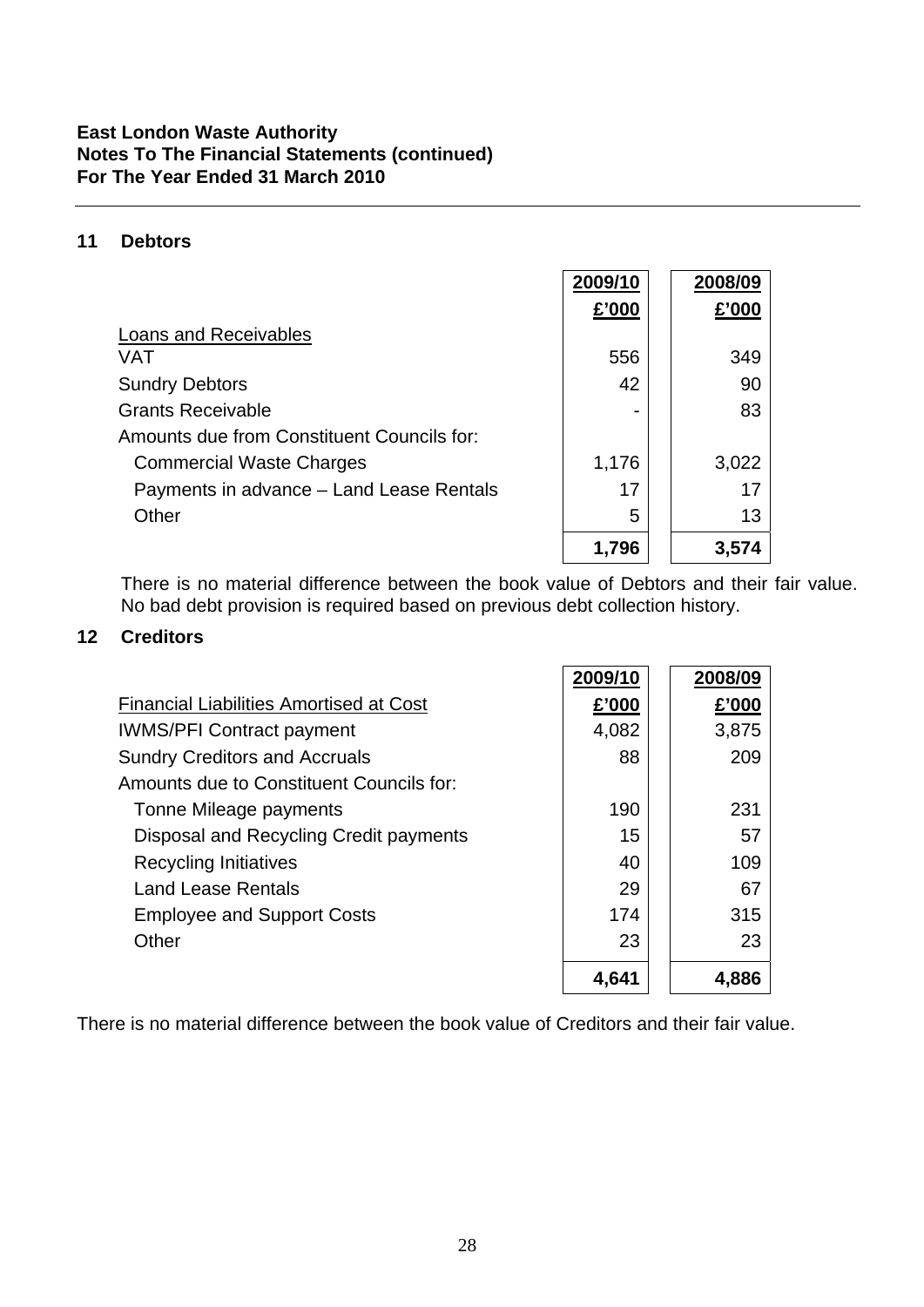### **13 Long Term Borrowing**

|                                                | 2009/10<br>£'000 | <b>Restated</b><br>2008/09<br>£'000 |
|------------------------------------------------|------------------|-------------------------------------|
| <b>Analysis of Long Term Loans by Maturity</b> |                  |                                     |
| Maturing in:                                   |                  |                                     |
| $1 - 2$ years                                  | 122              |                                     |
| $2 - 5$ years                                  | 238              | 360                                 |
| 5 - 10 years                                   |                  |                                     |
| More than 10 years                             | 1,250            | 1,250                               |
|                                                | 1,610            | 1,610                               |

All long-term loans are with the Public Works Loans Board. The range of average interest rates payable is between 8.5% and 10.5%.

### **14 Cash Investments**

|                         | 2009/10 | 2008/09 |
|-------------------------|---------|---------|
|                         | £'000   | £'000   |
| Cash Investments        | 21,486  | 25,311  |
| <b>Accrued Interest</b> | 28      | 359     |
|                         | 21,514  | 25,670  |
|                         |         |         |
| <b>Short Term</b>       | 21,231  | 23,051  |
| Long Term               | 283     | 2,619   |
|                         | 21,514  | 25,670  |

In accordance with SORP 2009, the accrued interest receivable on cash investments is added to the investment value as at  $31^{st}$  March 2009 and 2010. There is no material difference between the book value and fair value of cash investments as at 31st March 2009 and 2010.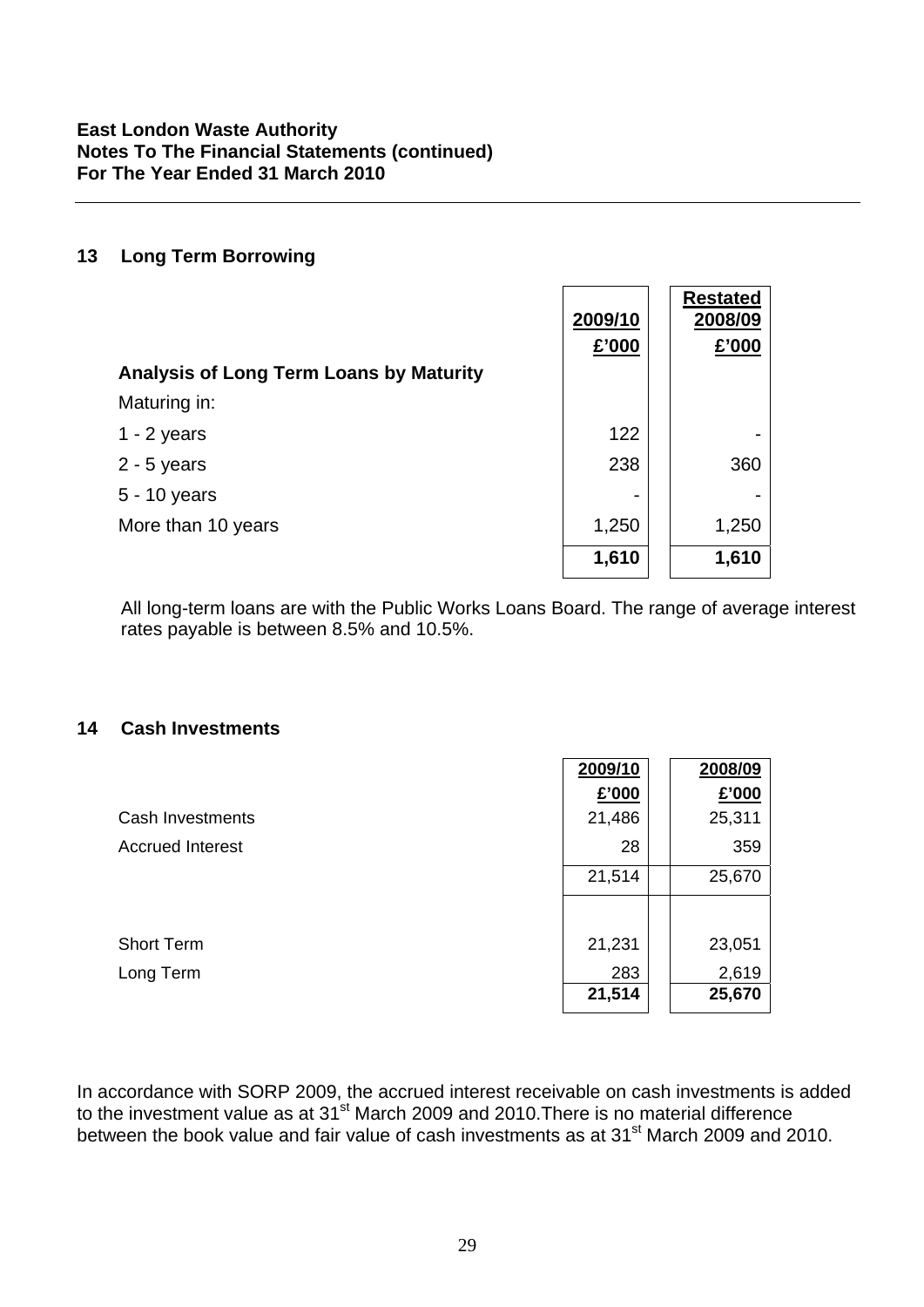# **15 Reconciling Items for Statement of Movement on General Fund Balance**

|                                                                                                                                                                                                                                                                                                | 2009/10<br>£'000       | <b>RESTATED</b><br>2008/09<br>£'000 |
|------------------------------------------------------------------------------------------------------------------------------------------------------------------------------------------------------------------------------------------------------------------------------------------------|------------------------|-------------------------------------|
| Amounts included in the Income and Expenditure<br>Account but required by statute to be excluded when<br>determining the Movement on the General Fund<br><b>Balance for the year</b>                                                                                                           |                        |                                     |
| Charges made for pensions in accordance with IFRS 17                                                                                                                                                                                                                                           | (77)                   | (82)                                |
| Depreciation and Impairment of Fixed Assets                                                                                                                                                                                                                                                    | (5,680)                | (2,565)                             |
| Amounts not included in the Income and Expenditure<br>Account but required to be included by statute when<br>determining the Movement on the General Fund<br><b>Balance for the year</b><br>Minimum revenue provision for capital financing<br>Employers contributions payable to Pension Fund | (5,757)<br>1,242<br>44 | (2,647)<br>(2,098)<br>37            |
|                                                                                                                                                                                                                                                                                                | (4, 471)               | (4,708)                             |
| Transfers to and from the General Fund that are<br>required to be taken into account when determining<br>the Movement on the General Fund Balance for the<br>year                                                                                                                              |                        |                                     |
| Net transfer from earmarked reserves                                                                                                                                                                                                                                                           | (2,768)                | (3,036)                             |
| Net additional amount to be credited to the General<br><b>Fund Balance for the year</b>                                                                                                                                                                                                        | (7, 239)               | (7, 744)                            |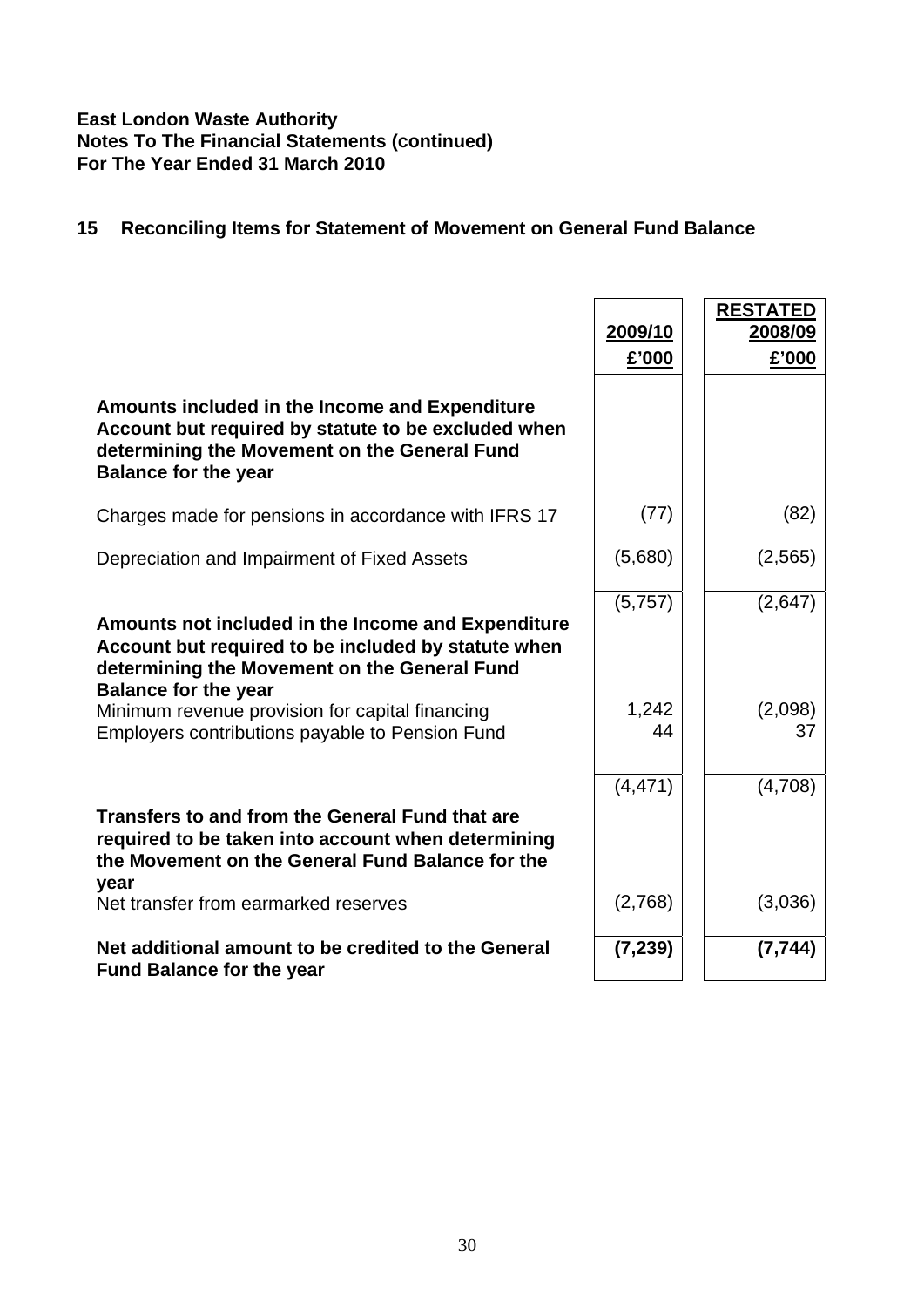### **East London Waste Authority Notes To The Financial Statements (continued) For The Year Ended 31 March 2010**

# **16 Total Movements on Reserves**

|                                       | <b>Capital</b><br><b>Adjustment</b> | <b>Capital</b> | Revaluation    | <b>Pensions</b> | <b>PFI</b><br><b>Contract</b> | <b>Revenue</b> |              |
|---------------------------------------|-------------------------------------|----------------|----------------|-----------------|-------------------------------|----------------|--------------|
|                                       | <b>Account</b>                      | <b>Reserve</b> | <b>Reserve</b> | <b>Reserve</b>  | <b>Reserve</b>                | <b>Reserve</b> | <b>Total</b> |
|                                       | £'000                               | £'000          | £'000          | £'000           | £'000                         | £'000          | £'000        |
| Balance as at<br>1.4.2009<br>Restated | (7,806)                             | 400            |                | (429)           | 13,535                        | 10,157         | 15,857       |
| Gains/Losses                          |                                     |                |                |                 |                               |                |              |
| Net Deficit for<br>the year           |                                     |                |                |                 |                               | (9, 293)       | (9, 293)     |
| Revaluation<br>movement               |                                     |                | 2,278          |                 |                               |                | 2,278        |
| <b>Actuarial Loss</b>                 |                                     |                |                | (528)           |                               |                | (528)        |
| <b>Movements</b>                      |                                     |                |                |                 |                               |                |              |
| Contributions<br>from/(to) GF         | (4, 438)                            |                |                | (33)            | (2,768)                       | 7,239          |              |
| <b>Balance as at</b><br>31.3.2010     | (12, 244)                           | 400            | 2,278          | (990)           | 10,767                        | 8,103          | 8,314        |

# **17 Reconciliation of Surplus for the year to Net Cash Inflow from Operating Activities**

|                                           | 2009/10 | <b>Restated</b><br>2008/09 |
|-------------------------------------------|---------|----------------------------|
|                                           | £'000   | £'000                      |
| Deficit for the year                      | 9,293   | 7,524                      |
| Items not involving transfer of funds:    |         |                            |
| <b>Contributions from Reserves</b>        | (2,768) | (3,045)                    |
| Minimum Revenue Provision                 | 1,242   | (2,098)                    |
| Depreciation & Impairment of Fixed Assets | (5,680) | (2, 565)                   |
| <b>Revaluation of Fixed Assets</b>        | 2,278   |                            |
| Adjustment to Pensions Costs for FRS 17   | (561)   | (98)                       |
| LATs reserves-revaluations                |         | (754)                      |
| Impairment of Investments                 | 63      | (333)                      |
| Decrease in Debtors                       | 1,778   | 4,941                      |
| Decrease in Creditors                     | (245)   | (3,028)                    |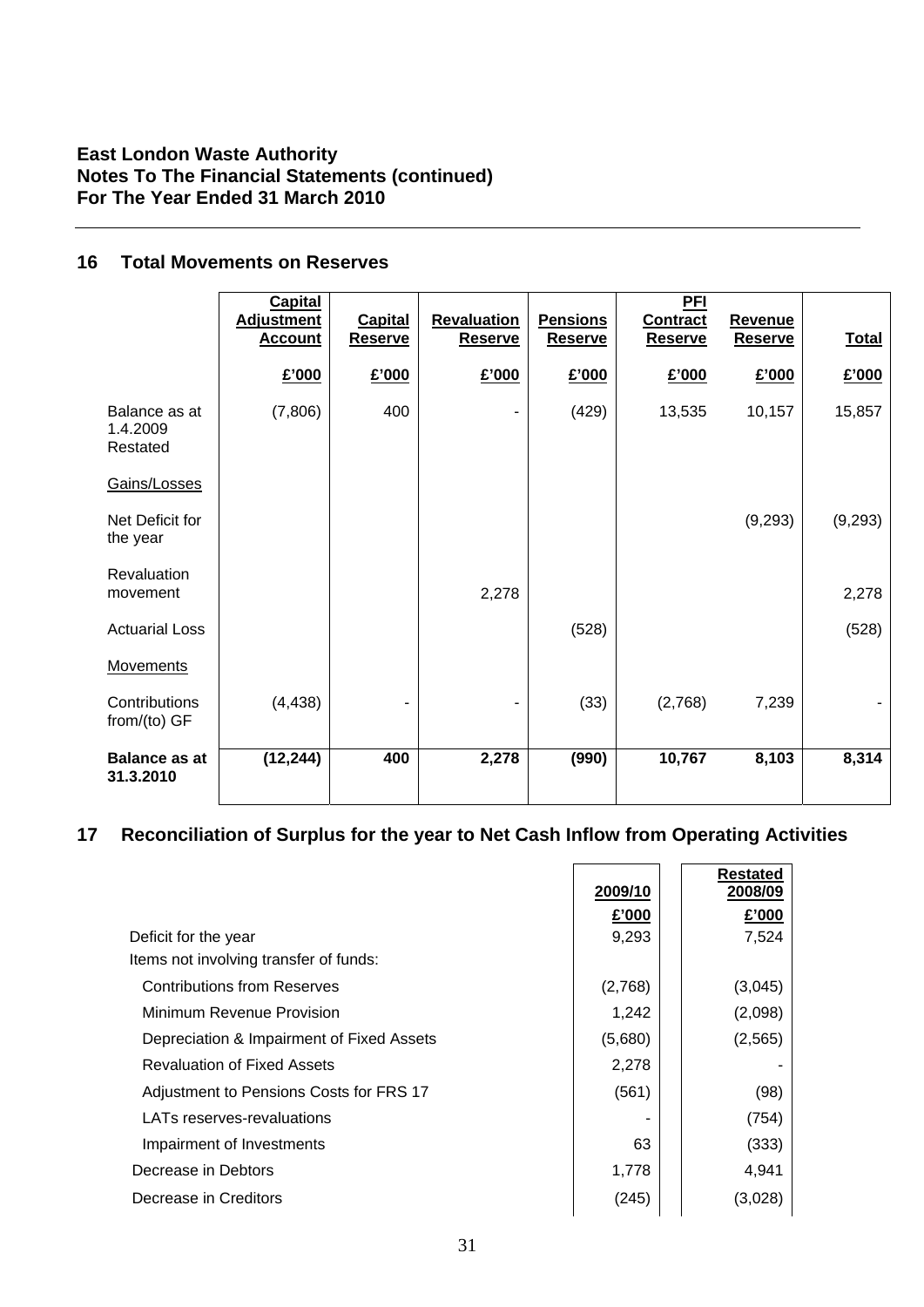Less: Servicing of Finance

**Net Cash (Outflow)/Inflow from Operating Activities** 

| 4,908 | (2, 182) |
|-------|----------|
| (492) | (2,726)  |

### **East London Waste Authority Notes To The Financial Statements (continued) For The Year Ended 31 March 2010**

### **18 Movements in Liquid Resources**

| <b>Short Term Investments</b>  | 2009/10 | 2008/09 |
|--------------------------------|---------|---------|
|                                | £'000   | £'000   |
| Balance brought forward        | 23,051  | 28,039  |
| (Decrease)/Increase in year    | (1,820) | (4,988) |
| <b>Balance carried forward</b> | 21,231  | 23,051  |

### **19 Movements in Cash**

|                                   | 2009/10 | 2008/09  |
|-----------------------------------|---------|----------|
|                                   | £'000   | £'000    |
| Balance brought forward           | (11)    | (1, 385) |
| Net Cash Inflow/(Outflow) in year | 945     | 1.374    |
| <b>Balance carried forward</b>    | 934     | (11)     |

### **20 Movement in Borrowing**

|                             | 2009/10        | 2008/09        |
|-----------------------------|----------------|----------------|
|                             | £'000          | £'000          |
| Balance brought forward     | 1,639          | 2,033          |
| Repayments in year          | (29)           | (423)          |
| <b>Accrued Interest</b>     | 29             | 29             |
| Balance carried forward     | 1,639          | 1,639          |
| <b>Short Term Borrowing</b> | 29             | 29             |
|                             |                |                |
| Long Term Borrowing         | 1,610<br>1,639 | 1,610<br>1,639 |
|                             |                |                |

In accordance with the SORP 2009 the accrued interest payable on PWLB loans is added to the outstanding loan.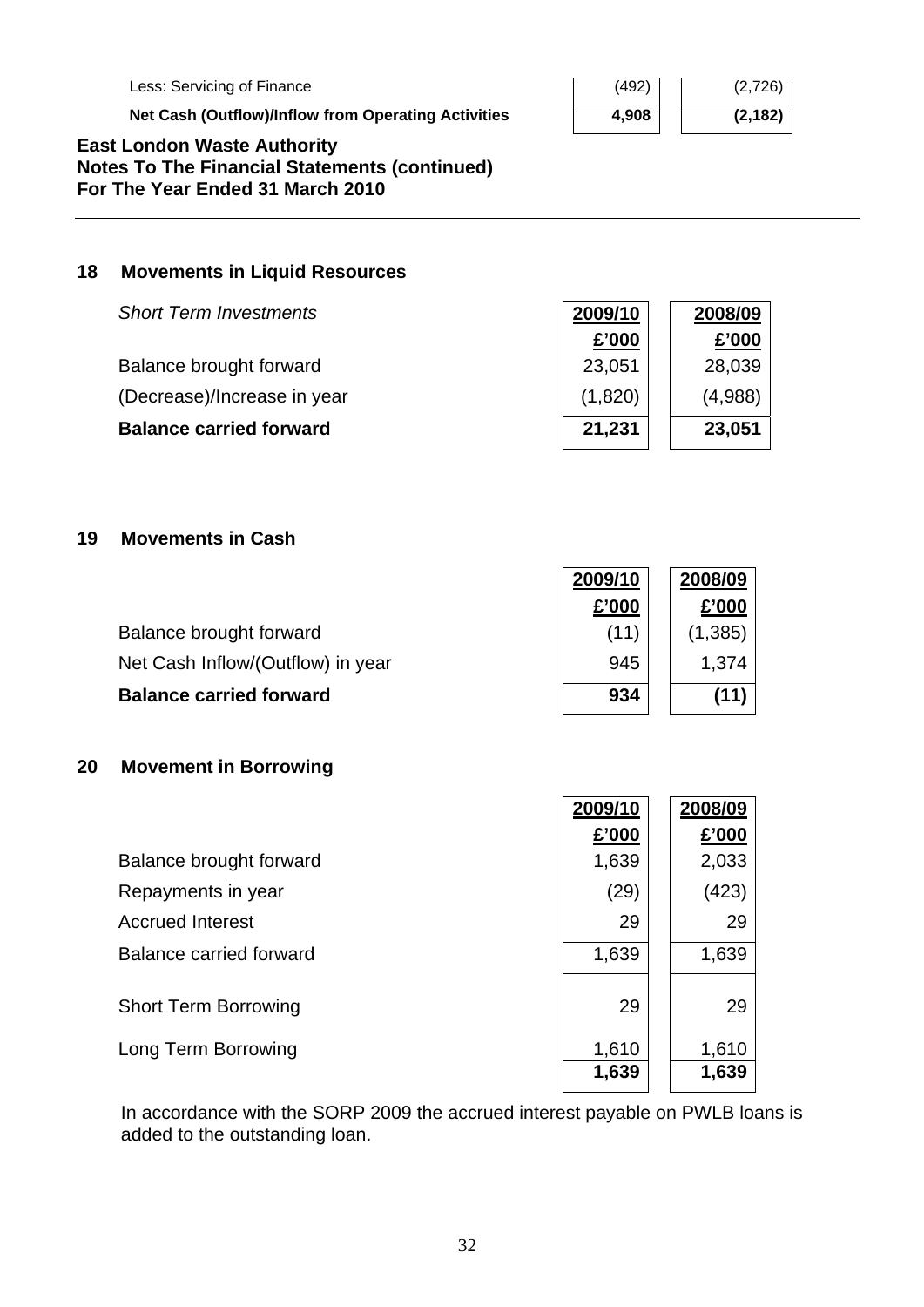### **21 Related Party Disclosures**

Since the 1st April 1986, ELWA has assumed the statutory responsibility for the disposal of waste arising in the area covered by the London Boroughs of Barking & Dagenham, Havering, Newham and Redbridge and has an interest in Aveley Methane Limited and ELWA Limited. The Members of the Authority have official appointments within their respective Constituent Boroughs.

The Code of Practice requires the disclosure of interests between the Authority and its related parties not disclosed elsewhere in the Statement of Accounts. The material expenditure and income transactions with these related parties are set out below.

|                               | 2009/10 |            | 2008/09 |            |  |
|-------------------------------|---------|------------|---------|------------|--|
|                               | Exp     | <u>Inc</u> | Exp     | <b>Inc</b> |  |
|                               | £'000   | £'000      | £'000   | £'000      |  |
| London Boroughs of:           |         |            |         |            |  |
|                               |         |            |         |            |  |
| Barking and Dagenham          | 603     | 7,464      | 702     | 7,449      |  |
| Havering                      | 404     | 11,007     | 414     | 10,440     |  |
| Newham                        | 186     | 12,166     | 293     | 11,591     |  |
| Redbridge                     | 420     | 11,074     | 415     | 10,614     |  |
| <b>Aveley Methane Limited</b> |         |            |         |            |  |
| <b>ELWA Limited</b>           | 49,034  | 338        | 45,998  | 122        |  |
|                               |         |            |         |            |  |

### **Members of the Authority and Chief Officers**

The following Member and Officer have made declarations of their interest in the following organisations, which arise from official Authority Appointments.

### **Membership of Other Organisations**

|          | Councillor I Corbett – Director of ELWA Limited |
|----------|-------------------------------------------------|
| Mark Ash | - Director of Aveley Methane Limited            |

### **22 Private Finance Initiative**

### **(a) Scheme Details**

The IWMS/PFI Contract, which commenced on 24th December 2002, is for 25 years. ELWA Limited is implementing a capital investment programme of more than £100 million in new waste management facilities over the life of the contract. The designing, building, alteration, financing and operation of the waste management facilities required for provision of the IWMS together with any associated risks, will be the responsibility of ELWA Limited.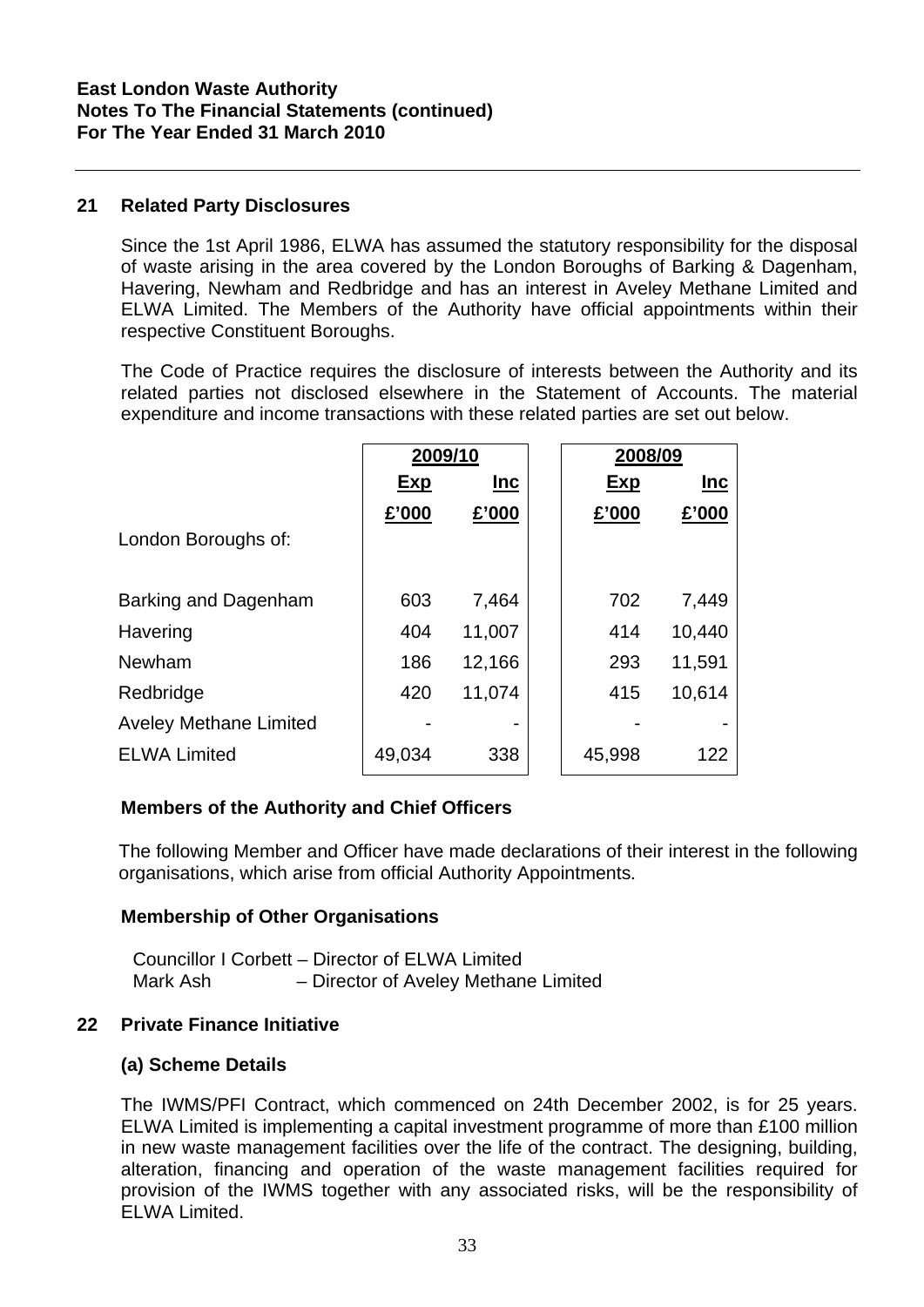### **22 Private Finance Initiative (continued)**

The Government will provide PFI grant funding based upon a National Credit Approval of £47 million, equivalent to approximately £85 million over 25 years.

SORP 2009 requires the application of International Financial Reporting Standards for PFI; specifically IFRIC 12 Service Concession Arrangements. The contract complies with the criteria detailed in IFRIC 12, and therefore the relevant accounting guidance has been applied as outlined in the Authority's Accounting Policies as detailed on pages 9 and 10.

The key financial details of the scheme are detailed below: -

|                                 | <b>Operational</b><br><b>Assets</b><br>£'000 |
|---------------------------------|----------------------------------------------|
| Value at 1 April 2009           | 103,202                                      |
| <b>Revaluations</b>             | 2,278                                        |
| Depreciation at 1 April 2009    | (5,642)                                      |
| Depreciation for the year       | (5,203)                                      |
| Impairments                     | 477                                          |
| Net Book Value at 31 March 2010 | 94,158                                       |

### **b) Future Contractual Obligations**

The Authority has the following future obligations under the terms of the contract: -

|                             | <b>Service</b> | <b>Principal</b>  | <b>Interest</b> |              |
|-----------------------------|----------------|-------------------|-----------------|--------------|
|                             | <b>Charges</b> | <b>Repayments</b> | <b>Payments</b> | <b>Total</b> |
|                             | £'000          | £'000             | £'000           | £'000        |
| Repayable within 1 year     | 39,476         | 3,545             | 6.014           | 49,035       |
| Repayable in 2 to 5 years   | 169,720        | 20,996            | 26,710          | 217,426      |
| Repayable in 6 to 10 years  | 262,860        | 27,397            | 19,533          | 309,790      |
| Repayable in 11 to 15 years | 263,790        | 35,256            | 10,744          | 309,790      |
| Repayable in 16 to 20 years | 293,085        | 15,623            | 1,082           | 309,790      |
| <b>Total</b>                | 1,028,931      | 102,817           | 64,083          | 1,195,831    |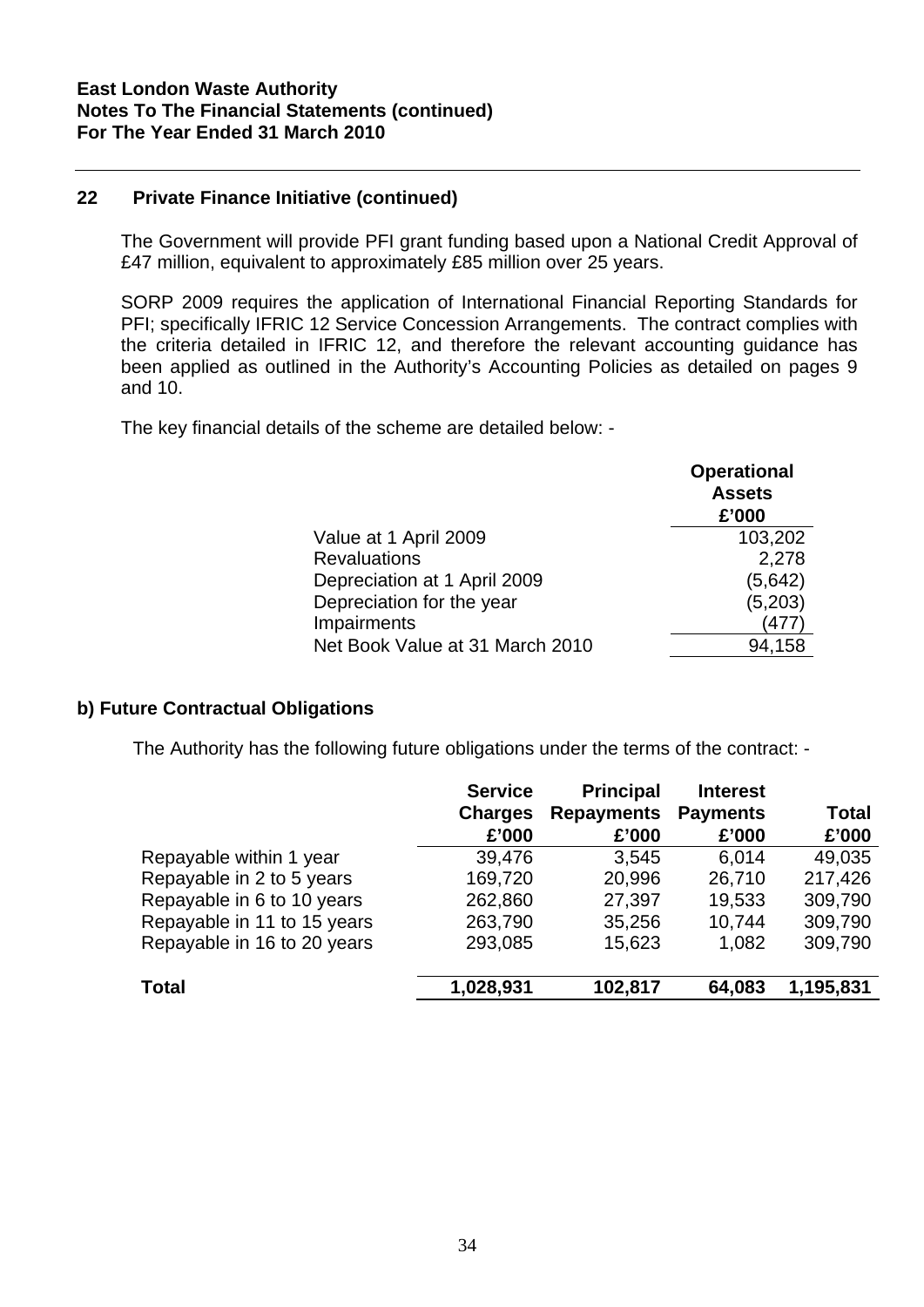### **22 Private Finance Initiative (continued)**

### **(c) PFI Finance Liability**

As detailed on pages 9 and 10, the PFI liability is written down annually by the principal repayment element of the annual charge.

|                                         | 2009/10 | 2008/09 |
|-----------------------------------------|---------|---------|
|                                         | £'000   | £'000   |
| Value of liability at 1 April 2009      | 103,982 | 52,345  |
| Additions during the year               |         | 49.458  |
| (Repayment)/Increase of capital in year | (1.164) | 2.179   |
| Value of liability at 1 April 2010      | 102,818 | 103,982 |

### **23 Disclosure of Net Pension Liability**

The underlying assets and liabilities attributable to the Authority with the London Pensions Fund Authority (LPFA) as at 31 March 2010 are as follows:

(i) Reconciliation of present value of scheme liabilities:

|                                                           | 2009/10 | 2008/09 |
|-----------------------------------------------------------|---------|---------|
|                                                           | £'000   | £'000   |
| Present Value of Scheme Liabilities as at 1 April         | 771     | 711     |
| <b>Current Service Cost</b>                               | 45      | 45      |
| <b>Interest Cost</b>                                      | 55      | 51      |
| <b>Contributions by Members</b>                           | 18      | 18      |
| Actuarial Loss/(Gain)                                     | 612     | (61)    |
| <b>Past Service Costs</b>                                 |         | 14      |
| <b>Benefits Paid</b>                                      | (19)    | (7)     |
| <b>Present Value of Scheme Liabilities as at 31 March</b> | 1,482   | 771     |

(ii) Reconciliation of Fair value of the scheme assets:

|                                           | 2009/10 | 2008/09 |
|-------------------------------------------|---------|---------|
|                                           | £'000   | £'000   |
| Fair Value of Scheme Assets as at 1 April | 342     | 380     |
| <b>Expected Return on Assets</b>          | 23      | 28      |
| <b>Contributions by Members</b>           | 18      | 18      |
| <b>Employers Contributions</b>            | 44      | 37      |
| <b>Actuarial Gain/(Loss)</b>              | 84      | (114)   |
| <b>Benefits Paid</b>                      | (19)    |         |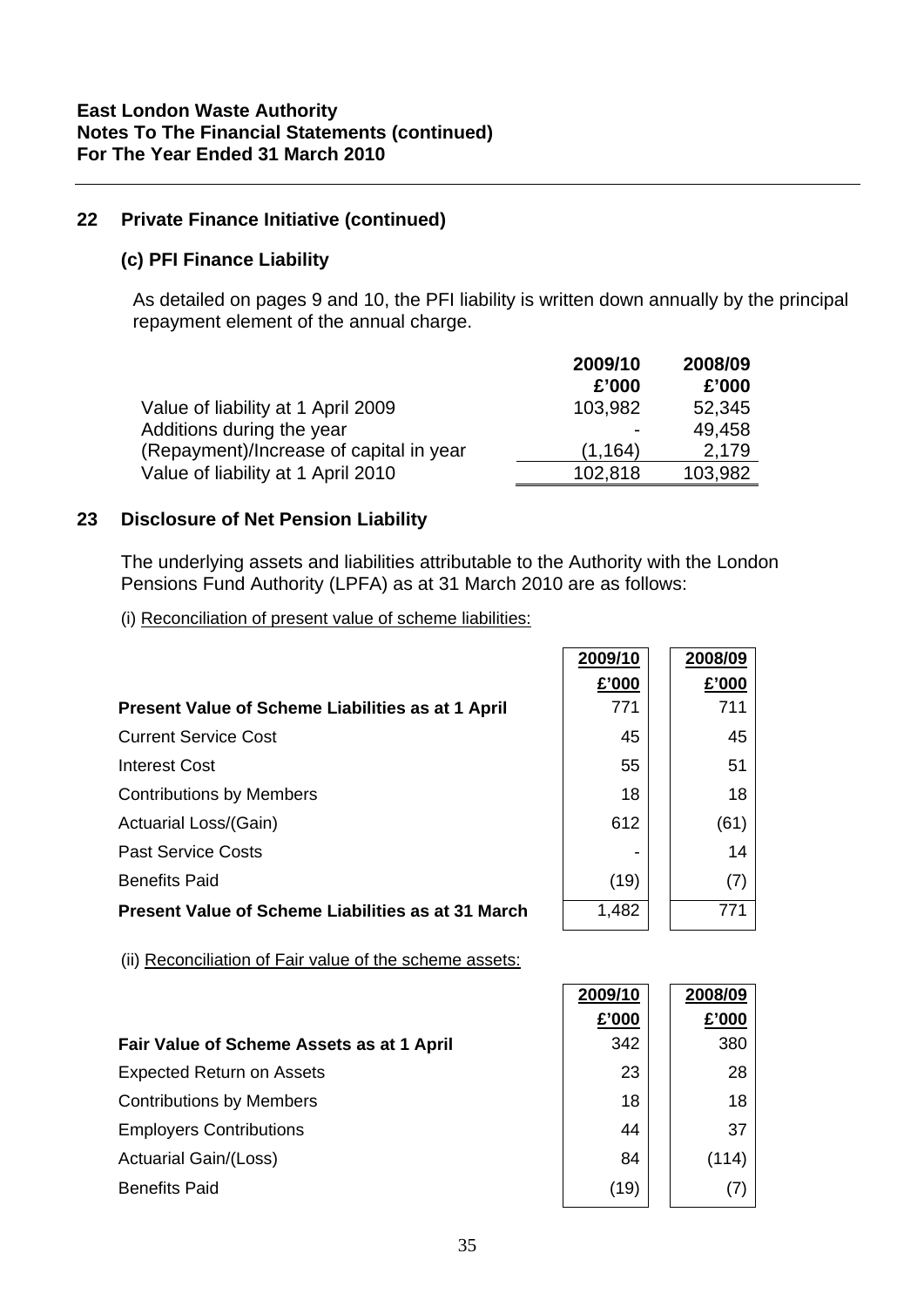| Fair Value of Scheme Assets as at 31 March | 342 |  |
|--------------------------------------------|-----|--|
|                                            |     |  |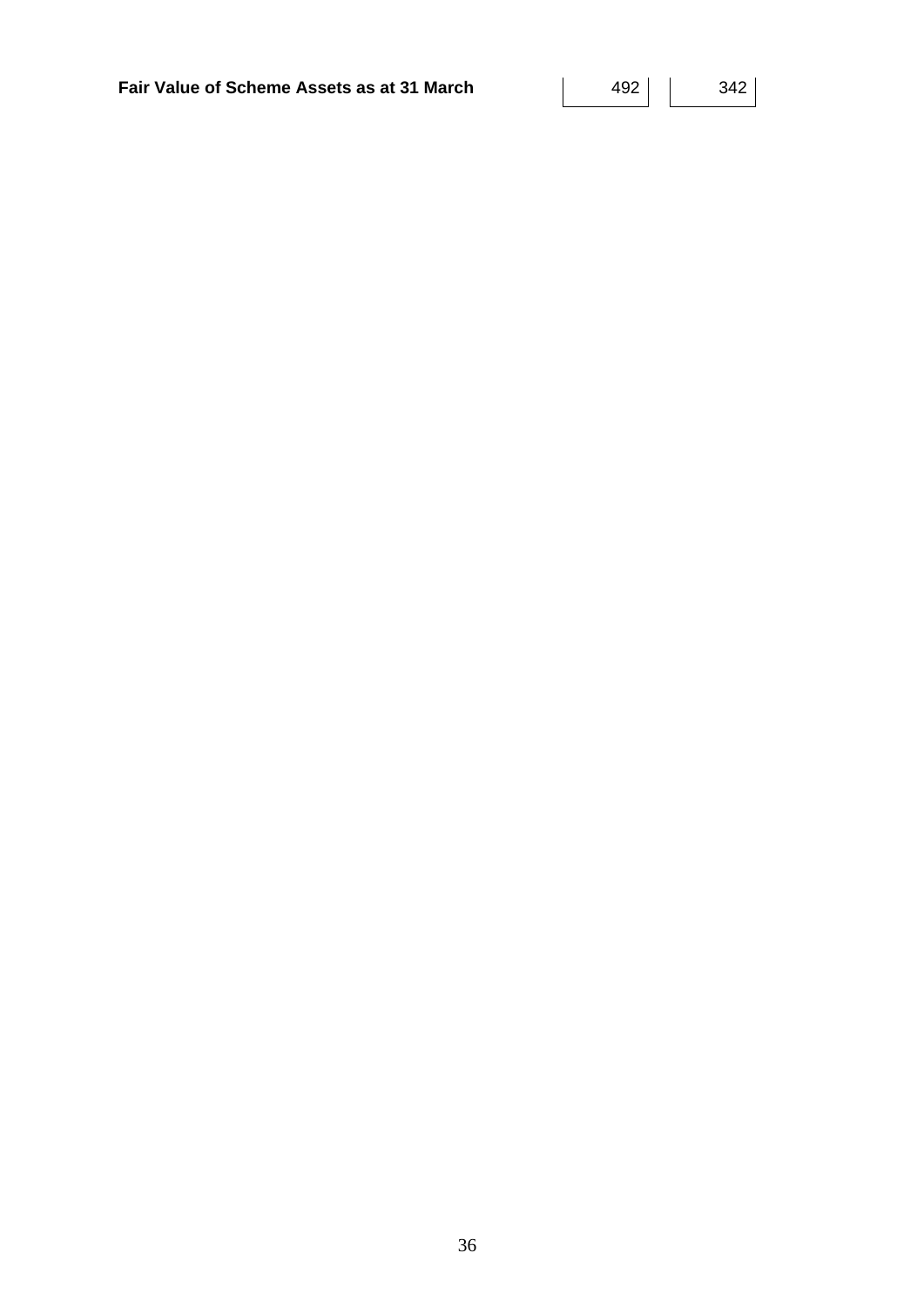### **23 Disclosure of Net Pension Liability (continued)**

The expected return on scheme assets is determined by considering the expected returns available on the assets underlying the current investment policy. Expected returns on fixed interest investments are based on gross redemption yields as at balance sheet date. Expected returns on equity investments reflect long-term real rates of return experienced in the respective markets.

The actual return on scheme assets in the year was £106,000 (2008/09 £-85,000).

### (iii) Scheme History

|                                              | 2009/10  | 2008/09         | 2007/08         |
|----------------------------------------------|----------|-----------------|-----------------|
|                                              |          | <b>Restated</b> | <b>Restated</b> |
|                                              | £'000    | £'000           | £'000           |
| Fair Value of Employer Assets                | 492      | 342             | 380             |
| Present Value of Defined Benefits Obligation | (1, 482) | 771             |                 |
| Surplus/(Deficits)                           | (990)    | (429)           | (331            |

With effect from 1<sup>st</sup> April 2007 the Authority became an employer. On 1<sup>st</sup> June 2007 five staff were transferred from the Constituent Councils to the Authority and three staff elected to join the LPFA.

The liabilities show the underlying commitment that the Authority has to pay retirement benefits. The net pension liability of £990,000 (As at 31<sup>st</sup> March 2009 £429,000) has a substantial impact on the net worth of the Authority as recorded in the balance sheet. However, statutory arrangements for funding the deficit mean that the financial position of the Authority remains healthy. The deficit in respect of LPFA Fund liabilities will be made good by increased contributions to the LPFA Fund as assessed by the LPFA's Actuary.

The total contribution expected to be made to the pension scheme by the Authority in the year to  $31<sup>st</sup>$  March 2011 is £63,000.

### (iv) Basis for estimating assets and liabilities

Liabilities have been assessed on an actuarial basis using the "projected unit method", an estimate of pensions that will be payable in future years dependent on actuarial and financial assumptions. Liabilities have been assessed by Barnett Waddingham LLP, an independent firm of actuaries, who use a roll forward approach, based on the results of the last full valuation of the LPFA Fund as at  $1<sup>st</sup>$  April 2007, and adjusting for known membership and scheme changes where applicable. The main assumptions used in these calculations for the LPFA fund as a whole have been: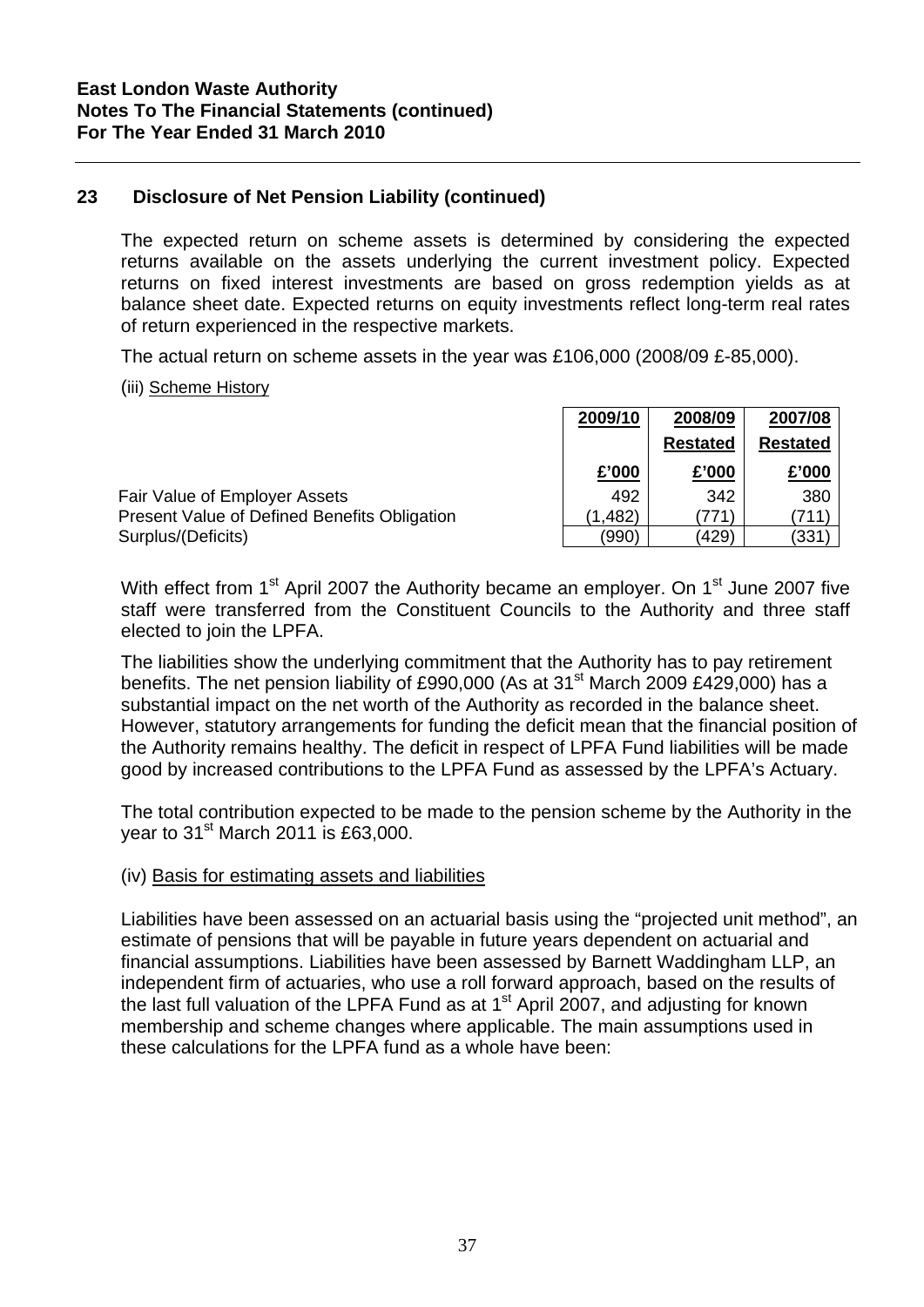# **23 Disclosure of Net Pension Liability (continued)**

### (a) Financial Assumptions

|                                   | 2009/10 | 2008/09 |
|-----------------------------------|---------|---------|
| Inflation / Pension Increase Rate | 3.9%    | $3.1\%$ |
| Salary Increase Rate              | 5.4%    | $4.6\%$ |
| <b>Expected Return on Assets</b>  | 6.8%    | 6.4%    |
| <b>Discount Rate</b>              | 5.5%    | 6.9%    |
|                                   |         |         |

### (b) Breakdown of the expected return on assets by category

|                           | 2009/10 | 2008/09 |
|---------------------------|---------|---------|
| Equities                  | 7.5%    | $7.0\%$ |
| Target Return Funds       | 4.5%    | 5.5%    |
| <b>Alternative Assets</b> | 6.5%    | $6.0\%$ |
| Cash                      | 3.0%    | 4.0%    |
| Corporate Bond            | 5.5%    |         |

### (c) Fair Value of employer's assets

| <b>Assets</b>              | 2009/10 |       |               |       |  | 2008/09 |
|----------------------------|---------|-------|---------------|-------|--|---------|
|                            | %       | £'000 | $\frac{9}{6}$ | £'000 |  |         |
| Equities                   | 70%     | 344   | 57%           | 195   |  |         |
| <b>Target Return Funds</b> | 10%     | 49    | 10%           | 34    |  |         |
| Property                   | 14%     | 69    | 25%           | 86    |  |         |
| Cash                       | 5%      | 25    | 8%            | 27    |  |         |
| <b>Corporate Bond</b>      | 1%      | 5     |               |       |  |         |
| Total                      |         | 492   |               | 342   |  |         |

The above asset valuations as at 31 March 2010 and 31 March 2009 in the LPFA Fund are at bid value.

### (d) History of Experience gains and losses

The actuarial gains identified as movements on the Pension reserve in 2009/10 can be analysed into the following categories, measured as a percentage of assets or liabilities at 31 March 2010.

| <b>Assets</b>                                                                                     | 2009/10<br>£'000 | 2008/09<br>£'000 |
|---------------------------------------------------------------------------------------------------|------------------|------------------|
| Difference between the expected<br>and actual return on assets.<br>Experience gains and losses on | 84               | (114)            |
| liabilities                                                                                       |                  |                  |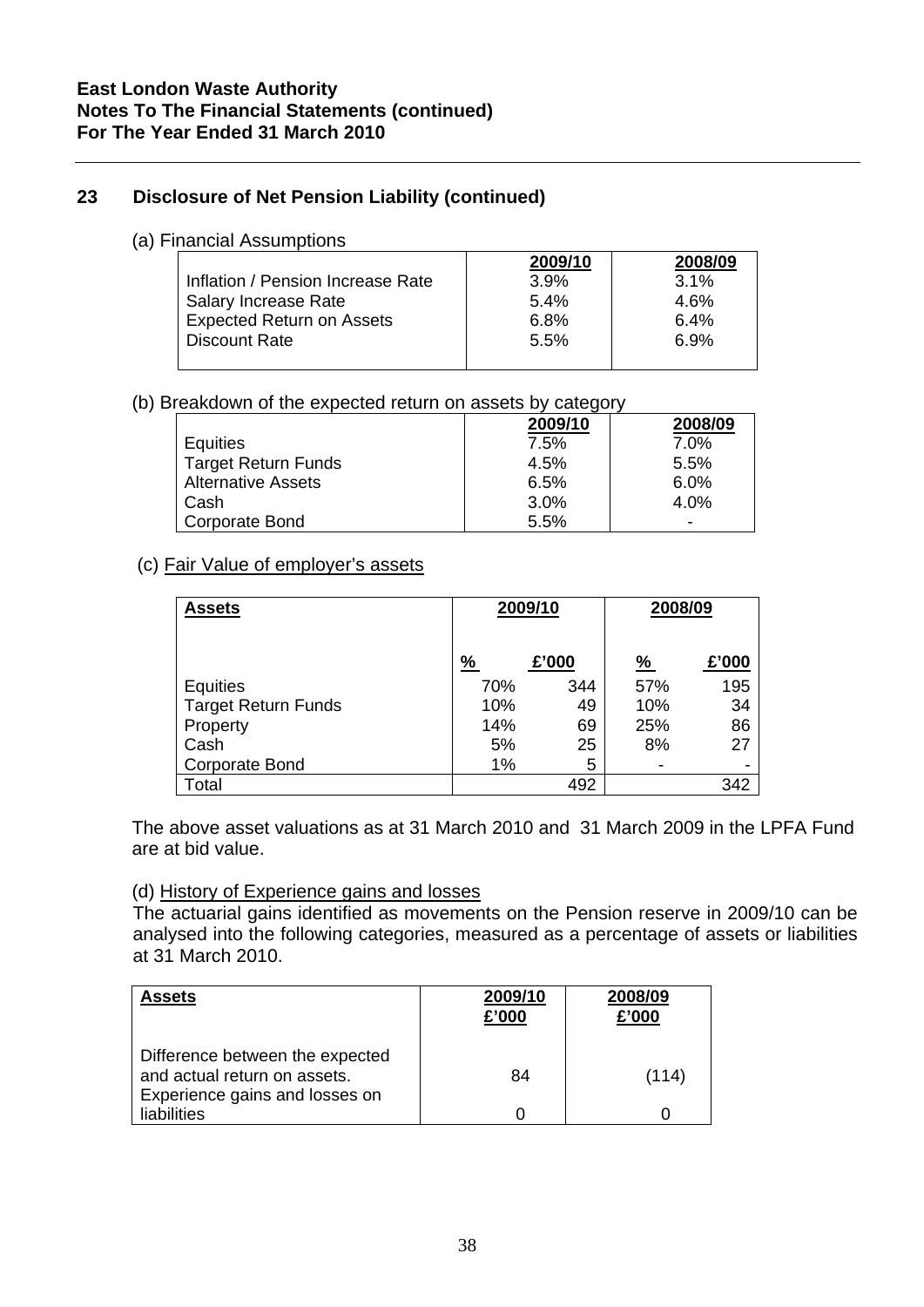# **24 Financial Instruments - (a) Fair Value Disclosure**

The borrowing and Investments shown in the Balance Sheet are made up of the following categories of Financial Instruments:

| 31/03/2010<br>31/03/2010<br>31/03/2009<br>31/03/2009<br><b>Book Value</b><br><b>Market</b><br><b>Book Value</b><br><b>Market</b><br><b>Value</b><br><b>Value</b><br>(Carrying<br>(Fair Value)<br>(Carrying<br>(Fair value)<br>Value)<br>Value)<br>£000<br>£000<br>£000<br>£000<br><b>Financial Liabilities at Amortised</b><br>Cost<br><b>Public Works Loans Board</b><br>1,639<br>2,542<br>1,639<br>2,720<br>2,542<br>1,639<br><b>Total</b><br>1,639<br>2,720<br><b>Loans and Receivables</b><br>283<br>283<br>2,619<br>2,628<br><b>Cash Investments</b><br><b>Total</b><br>283<br>283<br>2,628<br>2,619<br><b>SHORT TERM</b><br>31/03/2010<br>31/03/2010<br>31/03/2009<br>31/03/2009<br><b>Book Value</b><br><b>Market</b><br><b>Book Value</b><br><b>Market</b><br><b>Value</b><br><b>Value</b><br>(Carrying<br>(Fair Value)<br>(Carrying<br>(Fair value)<br>Value)<br>Value)<br>£000<br>£000<br>£000<br>£000<br><b>Financial Liabilities at Amortised</b><br>Cost<br>11<br>11<br>Cash held by Authority<br>4,641<br>4,641<br>4,886<br>4,886<br><b>Creditors</b><br><b>Total</b><br>4,641<br>4,641<br>4,897<br>4,897<br><b>Loans and Receivables</b><br>1,796<br>1,796<br><b>Debtors</b><br>3,574<br>3,574<br>934<br>934<br>Cash at bank<br>21,297<br>21,231<br>23,051<br>23,153<br>Cash Investments<br><b>Total</b><br>23,961<br>26,625<br>26,727<br>24,027 | <b>LONG TERM</b> |  |  |
|-----------------------------------------------------------------------------------------------------------------------------------------------------------------------------------------------------------------------------------------------------------------------------------------------------------------------------------------------------------------------------------------------------------------------------------------------------------------------------------------------------------------------------------------------------------------------------------------------------------------------------------------------------------------------------------------------------------------------------------------------------------------------------------------------------------------------------------------------------------------------------------------------------------------------------------------------------------------------------------------------------------------------------------------------------------------------------------------------------------------------------------------------------------------------------------------------------------------------------------------------------------------------------------------------------------------------------------------------------------------|------------------|--|--|
|                                                                                                                                                                                                                                                                                                                                                                                                                                                                                                                                                                                                                                                                                                                                                                                                                                                                                                                                                                                                                                                                                                                                                                                                                                                                                                                                                                 |                  |  |  |
|                                                                                                                                                                                                                                                                                                                                                                                                                                                                                                                                                                                                                                                                                                                                                                                                                                                                                                                                                                                                                                                                                                                                                                                                                                                                                                                                                                 |                  |  |  |
|                                                                                                                                                                                                                                                                                                                                                                                                                                                                                                                                                                                                                                                                                                                                                                                                                                                                                                                                                                                                                                                                                                                                                                                                                                                                                                                                                                 |                  |  |  |
|                                                                                                                                                                                                                                                                                                                                                                                                                                                                                                                                                                                                                                                                                                                                                                                                                                                                                                                                                                                                                                                                                                                                                                                                                                                                                                                                                                 |                  |  |  |
|                                                                                                                                                                                                                                                                                                                                                                                                                                                                                                                                                                                                                                                                                                                                                                                                                                                                                                                                                                                                                                                                                                                                                                                                                                                                                                                                                                 |                  |  |  |
|                                                                                                                                                                                                                                                                                                                                                                                                                                                                                                                                                                                                                                                                                                                                                                                                                                                                                                                                                                                                                                                                                                                                                                                                                                                                                                                                                                 |                  |  |  |
|                                                                                                                                                                                                                                                                                                                                                                                                                                                                                                                                                                                                                                                                                                                                                                                                                                                                                                                                                                                                                                                                                                                                                                                                                                                                                                                                                                 |                  |  |  |
|                                                                                                                                                                                                                                                                                                                                                                                                                                                                                                                                                                                                                                                                                                                                                                                                                                                                                                                                                                                                                                                                                                                                                                                                                                                                                                                                                                 |                  |  |  |
|                                                                                                                                                                                                                                                                                                                                                                                                                                                                                                                                                                                                                                                                                                                                                                                                                                                                                                                                                                                                                                                                                                                                                                                                                                                                                                                                                                 |                  |  |  |
|                                                                                                                                                                                                                                                                                                                                                                                                                                                                                                                                                                                                                                                                                                                                                                                                                                                                                                                                                                                                                                                                                                                                                                                                                                                                                                                                                                 |                  |  |  |
|                                                                                                                                                                                                                                                                                                                                                                                                                                                                                                                                                                                                                                                                                                                                                                                                                                                                                                                                                                                                                                                                                                                                                                                                                                                                                                                                                                 |                  |  |  |
|                                                                                                                                                                                                                                                                                                                                                                                                                                                                                                                                                                                                                                                                                                                                                                                                                                                                                                                                                                                                                                                                                                                                                                                                                                                                                                                                                                 |                  |  |  |
|                                                                                                                                                                                                                                                                                                                                                                                                                                                                                                                                                                                                                                                                                                                                                                                                                                                                                                                                                                                                                                                                                                                                                                                                                                                                                                                                                                 |                  |  |  |
|                                                                                                                                                                                                                                                                                                                                                                                                                                                                                                                                                                                                                                                                                                                                                                                                                                                                                                                                                                                                                                                                                                                                                                                                                                                                                                                                                                 |                  |  |  |
|                                                                                                                                                                                                                                                                                                                                                                                                                                                                                                                                                                                                                                                                                                                                                                                                                                                                                                                                                                                                                                                                                                                                                                                                                                                                                                                                                                 |                  |  |  |
|                                                                                                                                                                                                                                                                                                                                                                                                                                                                                                                                                                                                                                                                                                                                                                                                                                                                                                                                                                                                                                                                                                                                                                                                                                                                                                                                                                 |                  |  |  |
|                                                                                                                                                                                                                                                                                                                                                                                                                                                                                                                                                                                                                                                                                                                                                                                                                                                                                                                                                                                                                                                                                                                                                                                                                                                                                                                                                                 |                  |  |  |
|                                                                                                                                                                                                                                                                                                                                                                                                                                                                                                                                                                                                                                                                                                                                                                                                                                                                                                                                                                                                                                                                                                                                                                                                                                                                                                                                                                 |                  |  |  |
|                                                                                                                                                                                                                                                                                                                                                                                                                                                                                                                                                                                                                                                                                                                                                                                                                                                                                                                                                                                                                                                                                                                                                                                                                                                                                                                                                                 |                  |  |  |
|                                                                                                                                                                                                                                                                                                                                                                                                                                                                                                                                                                                                                                                                                                                                                                                                                                                                                                                                                                                                                                                                                                                                                                                                                                                                                                                                                                 |                  |  |  |
|                                                                                                                                                                                                                                                                                                                                                                                                                                                                                                                                                                                                                                                                                                                                                                                                                                                                                                                                                                                                                                                                                                                                                                                                                                                                                                                                                                 |                  |  |  |
|                                                                                                                                                                                                                                                                                                                                                                                                                                                                                                                                                                                                                                                                                                                                                                                                                                                                                                                                                                                                                                                                                                                                                                                                                                                                                                                                                                 |                  |  |  |
|                                                                                                                                                                                                                                                                                                                                                                                                                                                                                                                                                                                                                                                                                                                                                                                                                                                                                                                                                                                                                                                                                                                                                                                                                                                                                                                                                                 |                  |  |  |
|                                                                                                                                                                                                                                                                                                                                                                                                                                                                                                                                                                                                                                                                                                                                                                                                                                                                                                                                                                                                                                                                                                                                                                                                                                                                                                                                                                 |                  |  |  |
|                                                                                                                                                                                                                                                                                                                                                                                                                                                                                                                                                                                                                                                                                                                                                                                                                                                                                                                                                                                                                                                                                                                                                                                                                                                                                                                                                                 |                  |  |  |
|                                                                                                                                                                                                                                                                                                                                                                                                                                                                                                                                                                                                                                                                                                                                                                                                                                                                                                                                                                                                                                                                                                                                                                                                                                                                                                                                                                 |                  |  |  |
|                                                                                                                                                                                                                                                                                                                                                                                                                                                                                                                                                                                                                                                                                                                                                                                                                                                                                                                                                                                                                                                                                                                                                                                                                                                                                                                                                                 |                  |  |  |
|                                                                                                                                                                                                                                                                                                                                                                                                                                                                                                                                                                                                                                                                                                                                                                                                                                                                                                                                                                                                                                                                                                                                                                                                                                                                                                                                                                 |                  |  |  |
|                                                                                                                                                                                                                                                                                                                                                                                                                                                                                                                                                                                                                                                                                                                                                                                                                                                                                                                                                                                                                                                                                                                                                                                                                                                                                                                                                                 |                  |  |  |
|                                                                                                                                                                                                                                                                                                                                                                                                                                                                                                                                                                                                                                                                                                                                                                                                                                                                                                                                                                                                                                                                                                                                                                                                                                                                                                                                                                 |                  |  |  |
|                                                                                                                                                                                                                                                                                                                                                                                                                                                                                                                                                                                                                                                                                                                                                                                                                                                                                                                                                                                                                                                                                                                                                                                                                                                                                                                                                                 |                  |  |  |
|                                                                                                                                                                                                                                                                                                                                                                                                                                                                                                                                                                                                                                                                                                                                                                                                                                                                                                                                                                                                                                                                                                                                                                                                                                                                                                                                                                 |                  |  |  |

The fair value of outstanding long term debts as at  $31<sup>st</sup>$  March 2010 is £2,542,000 (As at 31<sup>st</sup> March 2009 £2,720,000). This is higher than the book value due to the changes in market factors since the original borrowing was made.

The carrying value of financial instruments reported on the Balance Sheet includes accrued interest on loans and investments.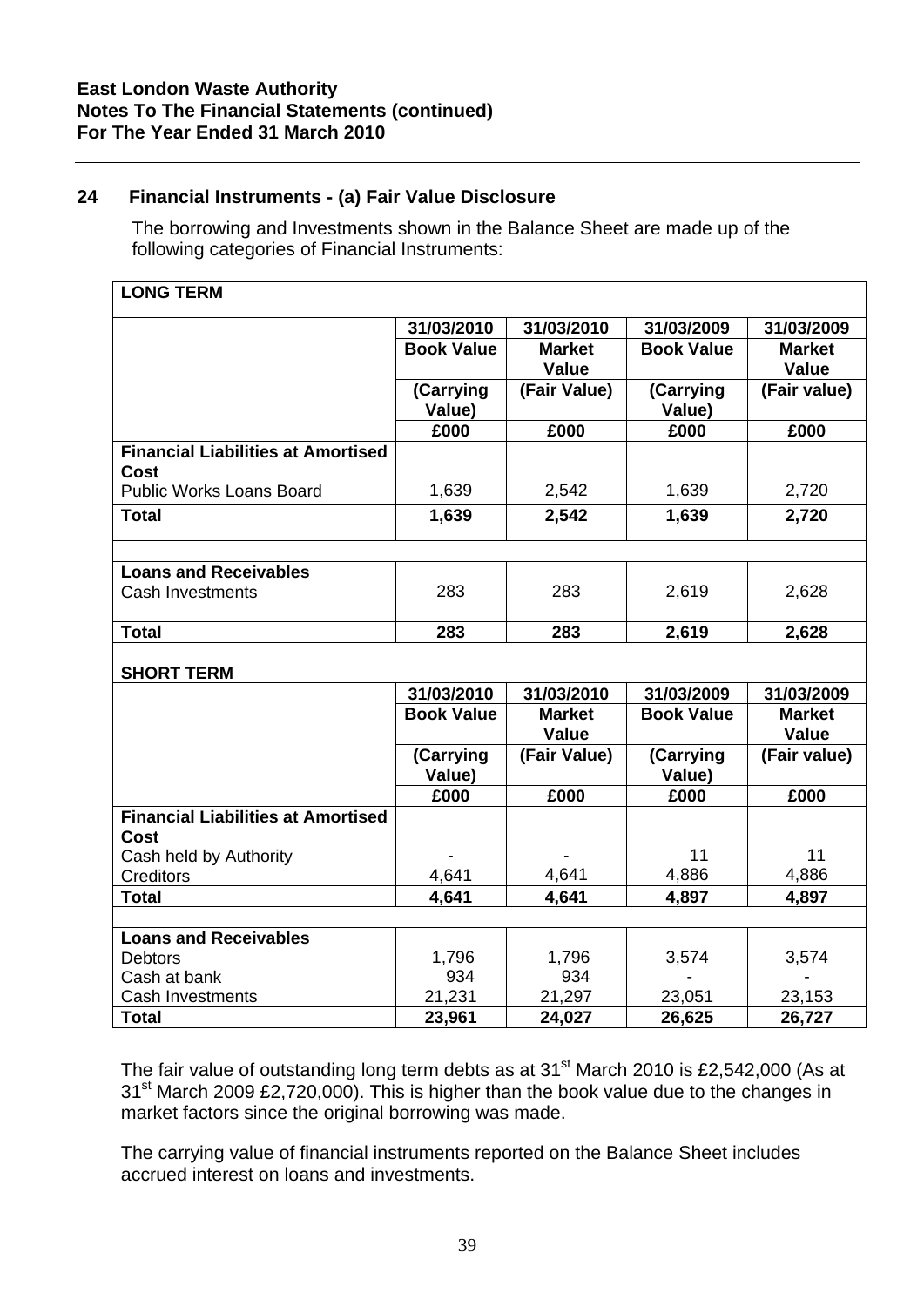### **24(a) Financial Instruments (Fair Value Disclosure continued)**

For the years ending  $31<sup>st</sup>$  March 2009 and 2010, the Authority has undertaken no repurchase or early settlement of borrowing, incurred no premiums and discounts, entered into no financial guarantees, not defaulted on any loans and not held or pledged any collateral in respect of the repayment of any loans. The Authority has made no concessionary loans in the years ended 31<sup>st</sup> March 2009 and 2010.

Financial Liabilities and Financial Assets represented by loans, investments and receivables are accounted for in the Balance Sheet at amortised cost.

The Fair Value (Market Value) has been based on the comparable new borrowing/deposit rates for the same financial instrument from a comparable lender; a consistent approach has been applied to assets and liabilities. Fair values can be assessed by calculating the present value of the future cash flow.

- For PWLB debt the discount rate reflects the new borrowing rates for PWLB loans at maturity.
- For investments the discount rate is calculated using the prevailing market rates at Balance Sheet date for instruments with similar structures and terms.
- The Fair Value of Trade debtors and other debtors are taken to be invoiced or billed amount.

As at 31<sup>st</sup> March 2010 the financial assets and liabilities Fair Value did not vary materially from the carrying value (book value).

### **24(b) Disclosure of nature and extent of risks arising from Financial Instruments.**

The Authority's activities expose it to a variety of financial risks in respect of financial instruments:

- Credit risk the possibility that other parties might fail to pay amounts due to the Authority.
- Liquidity risk the possibility that the Authority may not have the funds available to meet its commitments to make payment.
- Refinancing risk the possibility that the Authority might be required to renew a financial instrument on maturity at disadvantageous interest rates or terms.
- Market risk the possibility that financial loss might arise for the Authority as a result of changes in such measures as interest rates or stock market movements.

The Authority's overall risk management programme focuses on the unpredictability of financial markets and seeks to minimise potential adverse effects on the resources available to fund its services. The procedures for risk management in relation to key financial instruments are set out through the legal framework detailed within the Local Government Act 2003 and associated regulations. These require the Authority to comply with the CIPFA Prudential Code, the CIPFA Treasury Management in the Public Services Code of Practice and Investment Guidance. Overall, the Authority is required to manage risk in the following ways: -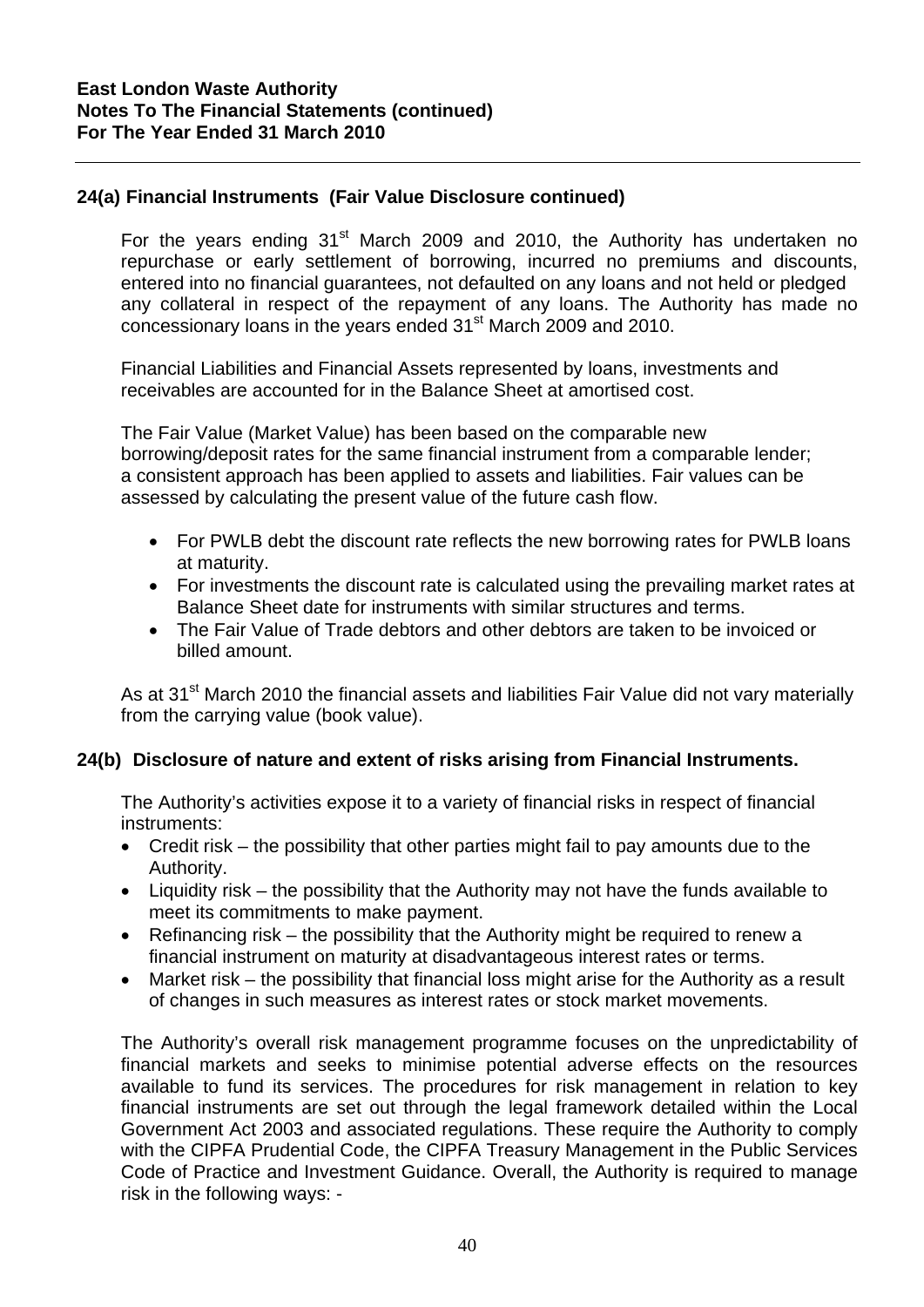- by formally adopting the requirements of the Code of Practice
- by approving annually in advance prudential indicators which limit the Council's overall borrowing, its maximum and minimum exposures to fixed and variable interest rates, its maximum and minimum exposure to the maturity structure of its debt, and its maximum annual exposures to investments maturing beyond a year.
- by approving an investment strategy for the following year, which sets out its criteria for both investing and selecting investment counterparties in compliance with government guidance.

In order to comply with the requirement that the Authority is required to set a balanced budget (Local Government Finance Act 1992) the above is required to be reported at the same time as the levy setting meeting. The annual treasury management strategy outlines the detailed approach to managing risk in relation to financial instrument exposure. Actual performance is compared to the strategy and reported annually to Members.

In accordance with Standing Orders, the Finance Director is responsible for all of the Authority's banking, borrowing and investment activities. Under the Authority's existing service level arrangements, the London Borough of Redbridge administers the treasury management function on behalf of ELWA. The policies and detailed guidance in the form of Treasury Management Practices (TMPs) are managed on a day to day basis by the London Borough of Redbridge. The TMPs are reviewed at regular intervals. ELWA receives reports and monitors the treasury management performance of the London Borough of Redbridge on a regular basis.

# **Credit risk**

Credit risk arises from deposits with banks and financial institutions, as well as credit exposures to the Authority's customers.

Deposits are not made with banks and financial institutions unless they are rated independently and meet the Authority's credit criteria, which are restricted to the upper end of the independent credit rating criteria. In addition, investment values are set taking into account the institutions' credit rating and the duration of lending. The Authority has also set limits as to the maximum percentage of the investment portfolio, which is placed with any one class of Institution and this is monitored on a daily basis. All transactions in relation to deposits were in line with the Authority's approved credit ratings.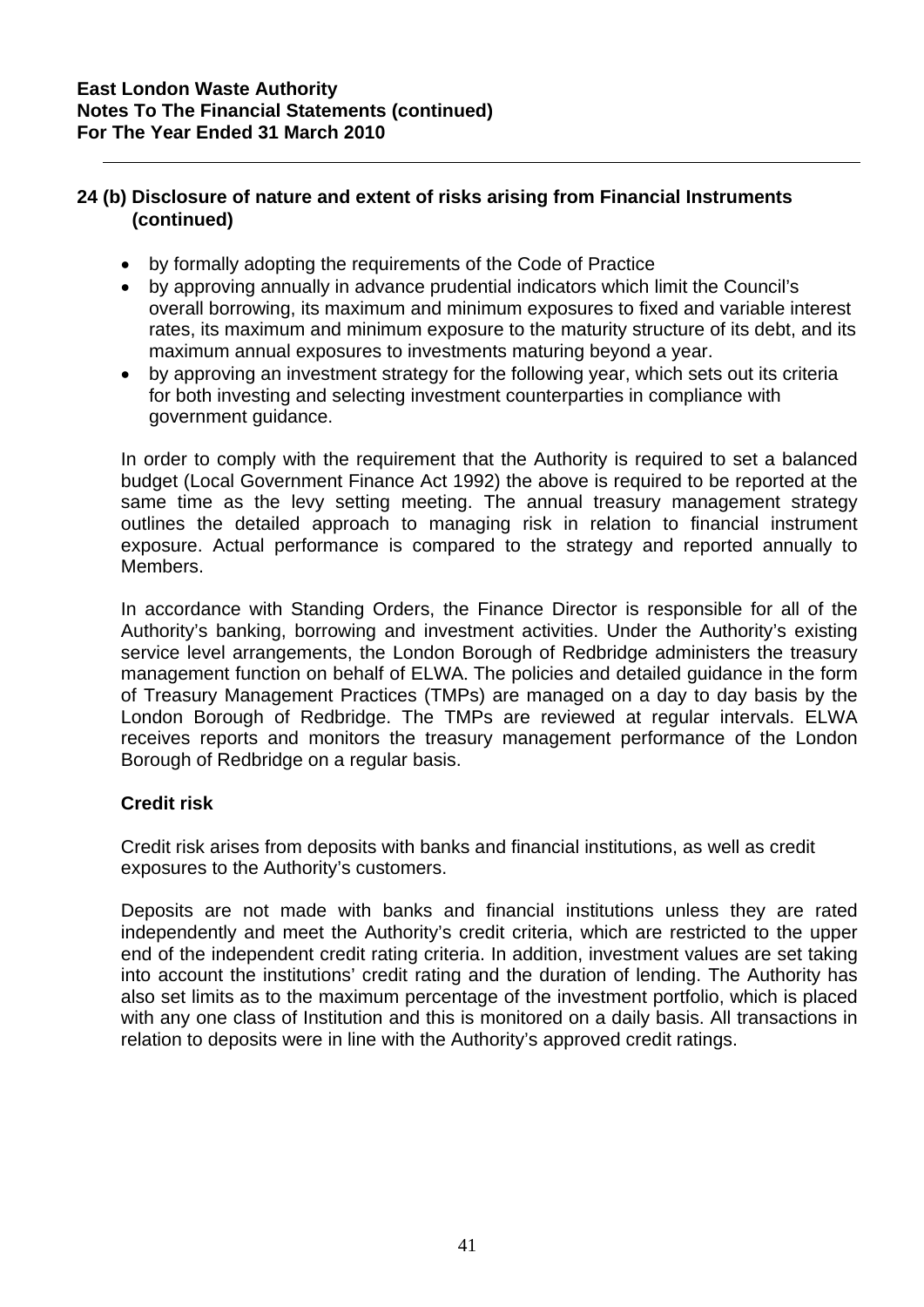### **Credit Risk in relation to payments due from Council Customers (Debtors)**

Credit risks can arise from the Authority's exposure to customers. Payments for services are either required in advance or due at the time the service is provided. As at  $31<sup>st</sup>$  March 2010, £0.527 million (£2.251 million as at 31 March 2009) is due to the Authority from its customers, the total being past its due date. The past due date can be analysed by age as follows:

|                            | 31/03/2010<br>£'000 | 31/03/2009<br>£'000 |
|----------------------------|---------------------|---------------------|
| Overdue: Less than 3 month | 309                 | 1,235               |
| Overdue: 4 to 6 months     | 174                 | 670                 |
| Overdue: 7 to 12 months    |                     | 346                 |
| Overdue: 1 to 2 years      | 44                  |                     |
|                            | 527                 | 2,251               |

There was no provision for bad debts as at  $31<sup>st</sup>$  March 2010 and  $31<sup>st</sup>$  March 2009 as all outstanding debtors are expected to be paid.

### **Credit risk arising from deposits with Banks and Financial Institutions.**

The Annual Investment Strategy requires the Authority to maintain a counterparty list that follows the criteria set out in the Treasury Management Practices. Creditworthiness is assessed by the use of credit ratings provided by Fitch, Moody's and Standard & Poor's to assess an institution's long and short-term financial strength along with its individual and suppost ratings. Other information provided by Brokers, Advisers and financial and economic reports are also collated and assessed and then used to produce a matrix to monitor each individual institution against the Authority's criteria.

Any counterparty whose ratings fall to the extent that they no longer meet the credit criteria are immediately removed from the lending list.

Only highly rated counterparties may be included on the lending list:

- UK Banks supported by the UK government;
- Building Societies with assets in excess of £3bn;
- AAA rated Money Market Funds;
- UK Government (Debt Management Office and Gilts);
- Other Local Authorities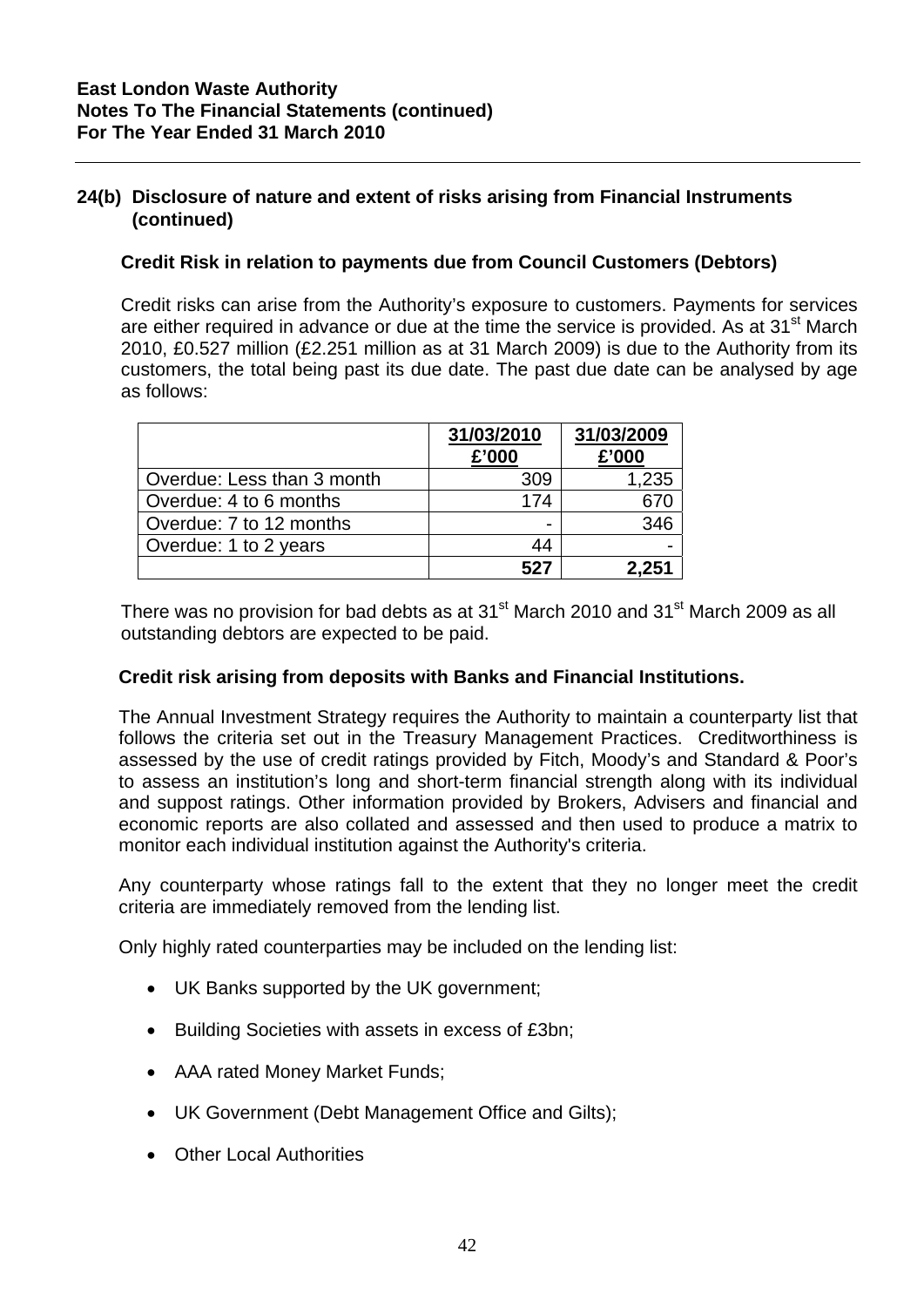The following analysis summarises the Authority's maximum exposure to credit risk. The table (composite defaults from Fitch, Standard & Poors and Moody's) gives details of global corporate finance average cumulative default rates (including financial organisations) for the period 1990-2009 on investments up to 1 year, which are the most commonly held investments.

| <b>Deposits with</b><br>banks and<br>financial<br>institutions | <b>Amount</b><br>at 31<br>March<br>2010<br>£'000<br>(a) | <b>Historical</b><br>experience<br>of default<br>$\frac{9}{6}$<br>(b) | <b>Adjustment</b><br>for market<br>conditions at<br>31 March<br>2010<br>%<br>(c) | <b>Estimated</b><br>maximum<br>exposure to<br>default<br>£'000<br>(a)x(c) |
|----------------------------------------------------------------|---------------------------------------------------------|-----------------------------------------------------------------------|----------------------------------------------------------------------------------|---------------------------------------------------------------------------|
| AAA rated                                                      |                                                         |                                                                       |                                                                                  |                                                                           |
| counterparties                                                 | 1,000                                                   | 0.00                                                                  | 0.00                                                                             | 0                                                                         |
| AA rated                                                       |                                                         |                                                                       |                                                                                  |                                                                           |
| counterparties                                                 | 20,000                                                  | 0.03                                                                  | 0.03                                                                             | 600                                                                       |
| A rated                                                        |                                                         |                                                                       |                                                                                  |                                                                           |
| counterparties                                                 | $\overline{0}$                                          | 0.08                                                                  | 0.08                                                                             | 0                                                                         |
| Other                                                          |                                                         |                                                                       |                                                                                  |                                                                           |
| counterparties                                                 | $\overline{0}$                                          | 0.43                                                                  | 0.43                                                                             | 0                                                                         |

The above breakdown does not include the deposit of £1 million in Heritable Bank which was placed into administration in 2008/09 (see Note 10d).

The total impairment of the investment in 2008/09 was £333,000. Following recent advice from Ernst and Young, the minimum expected dividend on the claim is now 84.98%. As a result of this, a reduction of £63,000 has been made against the impairment made in the last financial year and the total amount of repayment due on the principle is £485,444. The recoverable interest receivable from 2010/11 to 2012/13 of £41,927.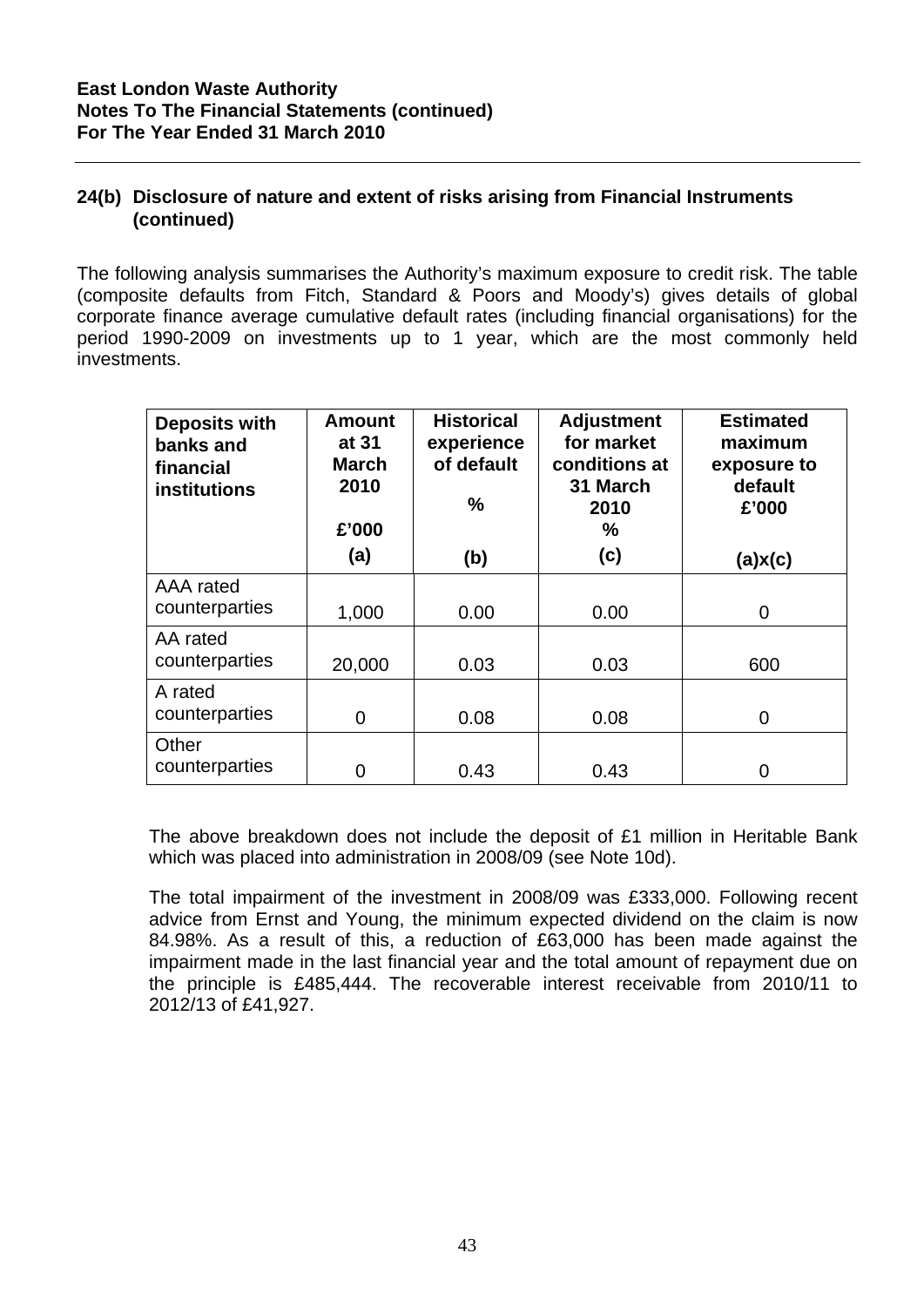The diversification of investments also provides additional security. The maximum percentages of the investment portfolio, which may be invested in each class of assets, are detailed below:

| <b>Asset Class Percentages</b>                                                   |                                                                                                                 |      |  |  |  |
|----------------------------------------------------------------------------------|-----------------------------------------------------------------------------------------------------------------|------|--|--|--|
| <b>Type of Asset</b>                                                             | % Of Total<br><b>Investment as</b><br>set by 2009/10<br><b>Treasury</b><br><b>Management</b><br><b>Strategy</b> |      |  |  |  |
|                                                                                  | $\%$                                                                                                            |      |  |  |  |
| UK Government and<br><b>Local Authorities</b>                                    | 100                                                                                                             | 4.7  |  |  |  |
| <b>Local Authorities</b>                                                         | 50                                                                                                              | 0    |  |  |  |
| <b>Banks- Specified</b>                                                          | 100                                                                                                             | 89.6 |  |  |  |
| Money Market Funds<br>- Specified                                                | 75                                                                                                              | 0    |  |  |  |
| <b>Building Societies</b><br>Specified                                           | 100                                                                                                             | 4.7  |  |  |  |
| Unspecified<br>Investments<br>including<br>un-rated<br><b>Building Societies</b> | 75                                                                                                              | 1    |  |  |  |
| Non UK Government<br>Supranational<br>and<br><b>Bonds</b>                        | 15                                                                                                              | 0    |  |  |  |

The asset class percentages are well within the Upper limits prescribed in the Authority's Treasury Management Strategy for 2009/10. All transactions in relations to deposits were in line with the Authority's approved credit ratings and asset class limits.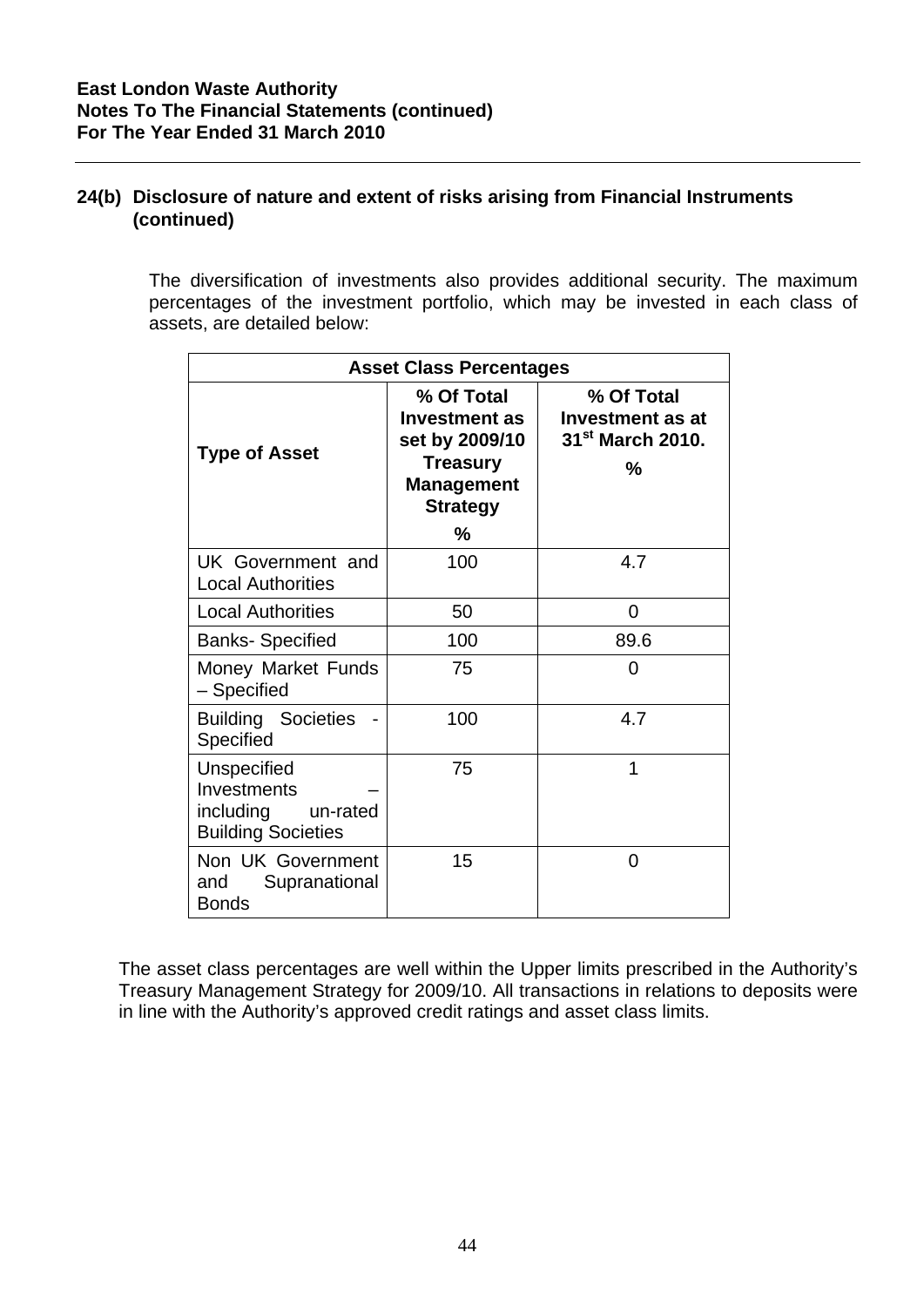No new breaches of the Authority's counter-party criteria occurred during the 2009/10 and the Authority does not expect any losses from non-performance by any of its counterparties in relation to deposits.

Whilst the current credit crisis in international markets has raised the overall possibility of default, the Authority's use of the highest credit ratings for investment counterparties allows it to minimise undue risk. The Authority has continued to refine procedures to ensure that the highest quality institutions are used throughout 2009/10 and a cautious lending policy is adopted by :-

- Adopting the lowest common denominator approach, whereby rating agencies provide credit ratings of institutions and the lowest rating is applied for the institution to determine whether they meet the criteria to be on the Authority's counterparties list;
- The monitoring of country (sovereign) ratings as well as institutional ratings;
- No new lending beyond one year;
- Expansion of information gathering procedures to identify changes in the status of the Authority's investment counterparties such as continually monitoring the financial and economic publications and the internet.
- Adoption of strict guidelines for investing with Banks with ratings below the minimum credit rating adopted

### **Liquidity Risk**

The Authority manages its liquidity position through the risk management procedures above (the setting and approval of prudential indicators and the approval of the treasury and investment strategy reports), as well as through a comprehensive cash flow management system, as required by the Code of Practice. This seeks to ensure that cash is available when it is needed.

The Authority manages its liquidity position through the risk management procedures above (the setting and approval of prudential indicators and the approval of the treasury and investment strategy reports), as well as through a comprehensive cash flow management system, as required by the Code of Practice. This seeks to ensure that cash is available when it is needed.

The Authority has ready access to the Public Works Loans Board (PWLB). The PWLB provides access to longer- term funds and acts as lender of last resort to authorities. Therefore there is no significant risk that it will be unable to raise finance to meet its commitments under financial instruments. As at 31<sup>st</sup> March 2010, all of the Authority's outstanding loans were with PWLB.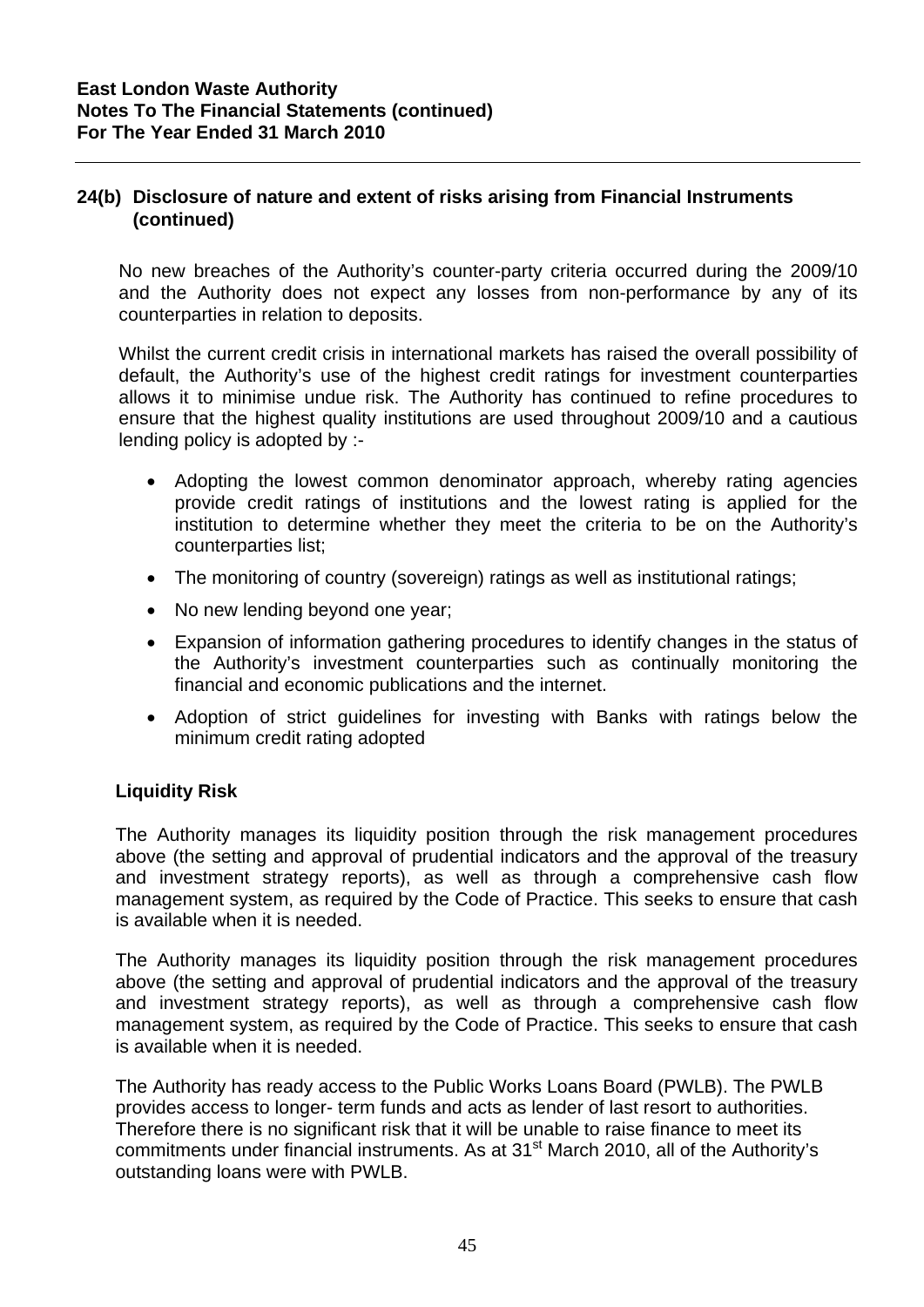Through the Local Government Finance Act 1992, the Authority is required to provide a balanced budget, which ensures sufficient monies are raised to cover annual expenditure. There is no significant risk that the Authority will be unable to raise finance to meet its commitments.

The Authority manages its day-to-day liquidity position through: -

- The setting of Prudential Indicators, associated strategies and practices;
- The cash flow management procedures;
- The use of deposits and call funds.

### **Refinancing and Maturity Risk**

The key risk is that the Authority will be bound to replenish a significant proportion of its financial instruments at a time of unfavourable interest rates. The risk relates to both maturing financial liabilities and assets. The Authority approved Treasury Management and Investment Strategies address the main risks and the L B of Redbridge treasury team address the operational risks within approved parameters. This includes: -

- Monitoring the maturity profile of financial liabilities and amending the profile through either new borrowing or rescheduling existing debt; and
- Monitoring the maturity of investments to ensure that there is sufficient liquidity available for the Authority's day to day cash flow needs, and the spread of long term investments provide stability of maturities and returns in relation to long term cash flow needs.

The maturity structure for borrowing as at  $31<sup>st</sup>$  March 2010 is set out below and is within the Authority's Prudential Code limits for 2009-10 as set out in its Treasury Management Strategy:

| <b>Renewal Period</b>      | <b>Market Loans</b><br>Outstanding<br>as at 31 <sup>st</sup><br><b>March 2010</b><br>£000's | % Of Total<br>borrowing  | <b>Market Loans</b><br><b>Outstanding as</b><br>at 31 <sup>st</sup> March<br>2009<br>£000's | % Of Total<br>borrowing |
|----------------------------|---------------------------------------------------------------------------------------------|--------------------------|---------------------------------------------------------------------------------------------|-------------------------|
| Less than One Year         |                                                                                             | $\overline{\phantom{0}}$ |                                                                                             |                         |
| Between One and Two Years  | 122                                                                                         | 7.6                      |                                                                                             |                         |
| Between Two and Five Years | 238                                                                                         | 14.8                     | 360                                                                                         | 22.4                    |
| Between Five and Ten Years |                                                                                             |                          |                                                                                             |                         |
| More than Ten Years        | 1,250                                                                                       | 77.6                     | 1,250                                                                                       | 77.6                    |
| <b>Total</b>               | 1,610                                                                                       | 100.0                    | 1,610                                                                                       | 100.0                   |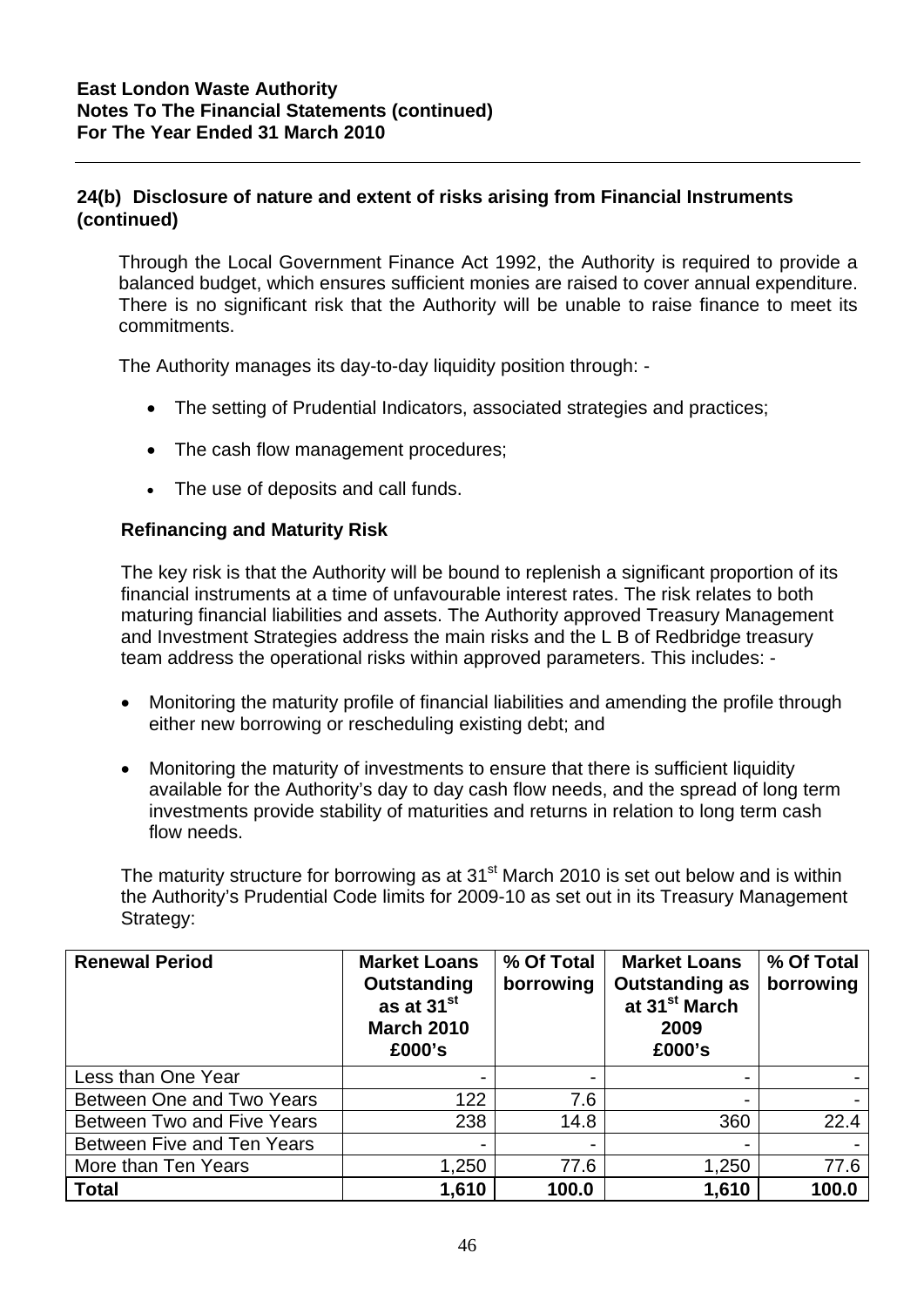In terms of the maturity of long-term investments (over 364 days), as at  $31<sup>st</sup>$  March 2010, the Authority had no long-term investments (as at  $31<sup>st</sup>$  March 2009 £2.6 million), which is within the upper limit for long-term investments set out in the Authority's Treasury Management Strategy.

### **Market Risk**

The Authority is exposed to significant risk in terms of its exposure to interest rate movements on its borrowings and investments. Movements in interest rates have a complex impact on the Authority. For instance, a rise in interest rates would have the following effects:

- Borrowings at fixed rates the fair value of the liabilities will fall.
- Investments at fixed rates the fair value of the assets will fall.

Since the Authority's borrowings are not carried at fair value in the Accounts under FRS 26, nominal gains and losses on fixed rate borrowings will not impact on the Income and Expenditure Account or the STRGL. Movement in the fair value of fixed rate investments will be reflected in the Statement of Total Recognised Gains and Losses (STRGL).

The Authority has the following strategies to manage interest rate risk: -

- Setting a maximum for Authority's borrowings at variable rates. For 2009-10 all the Authority's borrowings were at fixed rates.
- Prudent borrowing and repayments arrangements, by limiting the net annual repayment of debt to the outstanding debt.

The Authority, through the L B of Redbridge treasury management team has an active strategy for assessing interest rate exposure that feeds into the setting of the annual budget and which is used to monitor performance throughout the year. This allows any adverse changes to be responded to and accommodated quickly.

According to this assessment strategy, at 31<sup>st</sup> March 2010, if interest rates had been 1% higher with all other variations held constant, the financial effect would be:

- In view of the fact that the Authority has no variable rate investments or borrowings, no financial impact on the Authority's financial performance for 2009-10 as reported in the key financial statements.
- Decrease in fair value of fixed rate investment assets approximately £80,000 (as at 31<sup>st</sup> March 2009 £55,000), with no impact on the Income and Expenditure and STRGL; and
- Decrease in fair value of fixed rate borrowings £208,000 (as at  $31<sup>st</sup>$  March 2009 £238,000), with no impact on Income and expenditure account or STRGL.

The approximate impact of a 1% fall in interest rates would be as above but with the movements being reversed.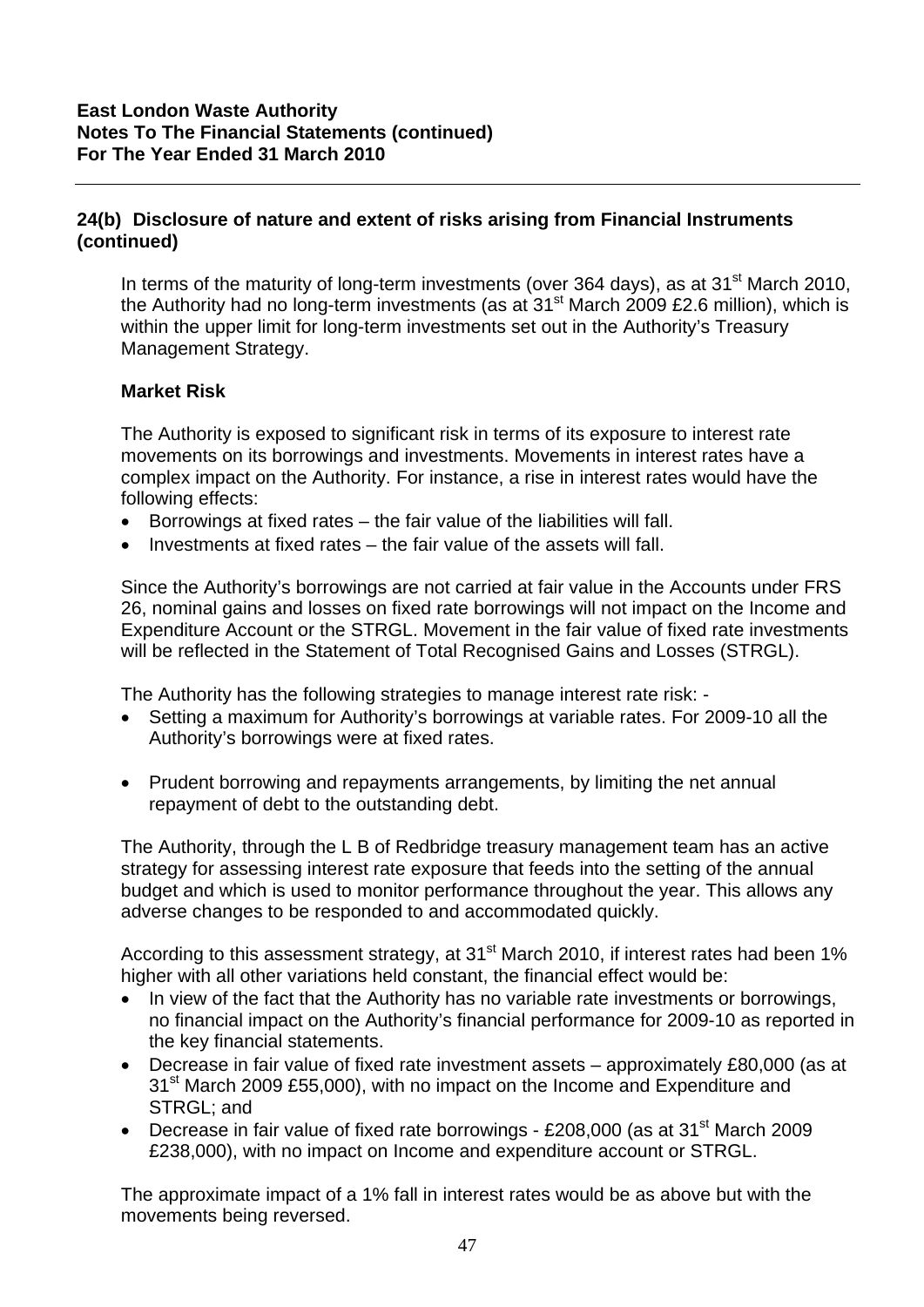### **East London Waste Authority Notes To The Financial Statements (continued) For The Year Ended 31 March 2010**

### **24(b)Disclosure of nature and extent of risks arising from Financial Instruments (continued)**

### **Price Risk**

The Authority does not invest in equity shares and therefore is not exposed to losses arising from movements in the price of the shares.

### **Foreign Exchange Risk**

The Authority has no financial assets or a liability denominated in foreign currencies and thus has no exposure to loss arising from movements in exchange rates.

### **25 Post Balance Sheet Events**

The Government announced in its Budget on Tuesday 22 June 2010 that the Consumer Price Index (CPI), as opposed to the current Retail Price Index (RPI), will be adopted for the indexation of public service pensions from April 2011. In accordance with paragraph 21 of Financial Reporting Standard 21 (Events after the balance sheet Date), this change is deemed to be a non-adjusting post balance sheet event. This change will reduce the value of the net liability (or deficit) in the London Pensions Fund Authority Pension Fund by £53,000.

### **26 Contingent Assets and Liabilities**

There are no material contingent assets or liabilities as at 31<sup>st</sup> March 2010.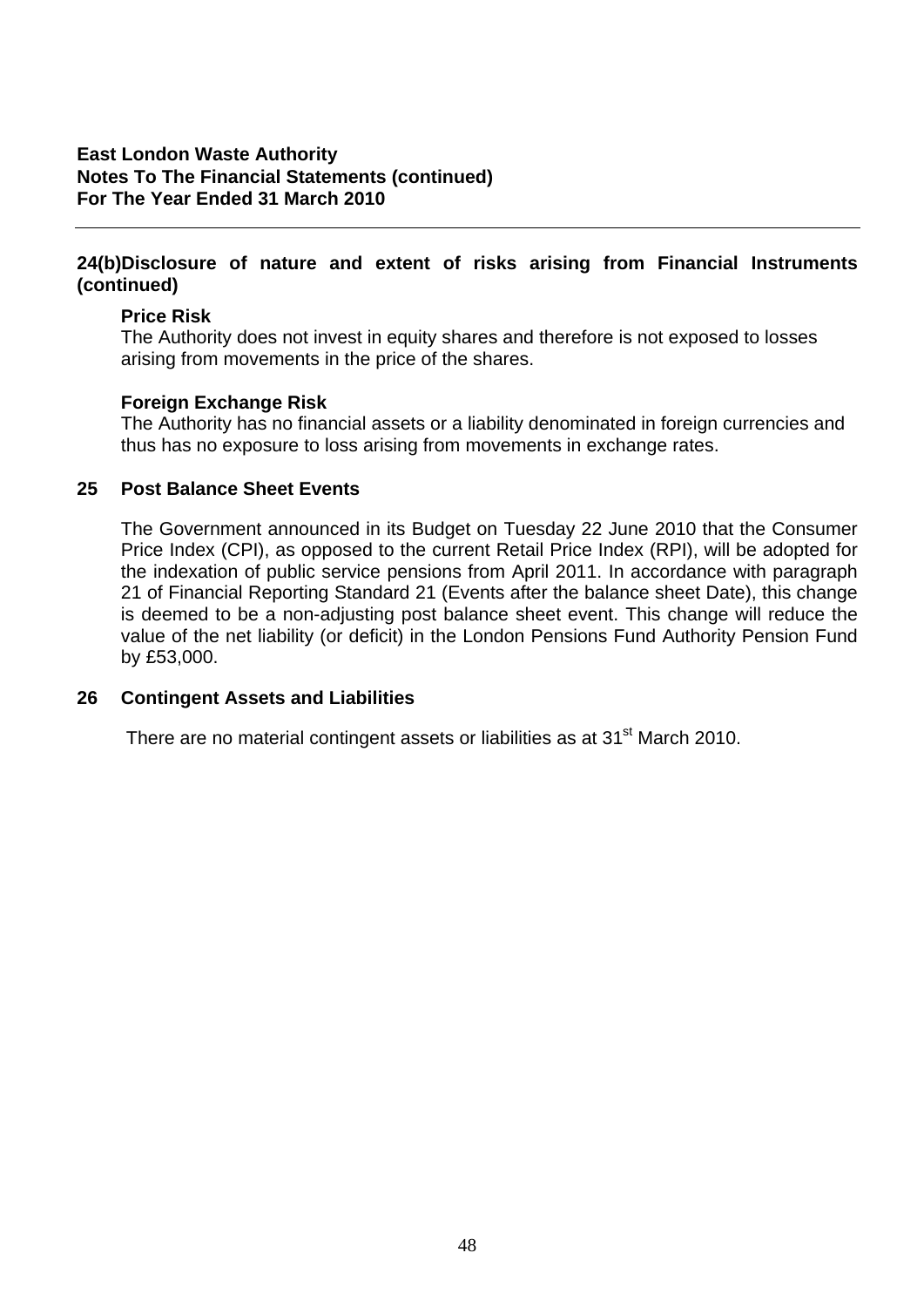Each year the Authority is required by law to produce a statement that details the framework for making decisions and controlling the resources of the Authority. The statement covers both the Authority's governance arrangements as well as internal control issues. This statement should enable stakeholders to have an assurance that decisions are properly made and public money is being properly spent on citizens' behalf.

### **The Governance Framework**

The governance framework enables the Authority to monitor the achievement of its strategic objectives and to consider whether those objectives have led to the delivery of appropriate, cost-effective services. The key elements of the systems and processes that comprise the Authority's governance arrangements are described in more detail below: -

### **Vision and Purpose**

ELWA has the vision "To provide an effective and efficient waste management service that is environmentally acceptable and delivers services that local people value". This vision is supported by objectives and joint targets. The vision was adopted in consultation with stakeholders.

The Joint Waste Management Strategy sets out the Authority's strategic direction. It shows the integrated planning process that links the Strategy, the Authority's Vision, Aims and priorities, right through to service area planning and individual staff performance. The Strategy also outlines the actions to be taken to deliver on the strategic priorities. This is reviewed annually to identify new key actions to be considered in the service planning process. A range of performance indicators assists in the monitoring of activity.

To support the Joint Waste Management Strategy the Authority has a service planning process. The Service Delivery Plans combine the operational management components of a business plan with the longer-term planning and customer focus of a service plan. Service Plans link to statutory plans, key improvement plans and the strategic priorities of the Joint Waste Management Strategy, and demonstrate how these are to be achieved. They are the method of planning to ensure the delivery of key improvements contained within these documents whilst delivering value for money services. Service Plans are monitored and reviewed by the Management Board to ensure that teams and individual members of staff all contribute to achieving the Authority's vision and objectives.

It is recognised that the Authority cannot achieve its Vision alone. It needs to work in partnership with its four Constituent Boroughs, other agencies and the community to make this happen. An example of this partnership working includes the work undertaken with all partners for the improvement in the collection and sorting of dry recyclables.

### **Performance Management and Reporting**

The performance management framework demonstrates how effective the actions being taken are and assists in monitoring progress in the way in which the Authority's strategies are translated into action plans. It also helps to identify if any risks are materialising when indicators do not show the level of progression anticipated.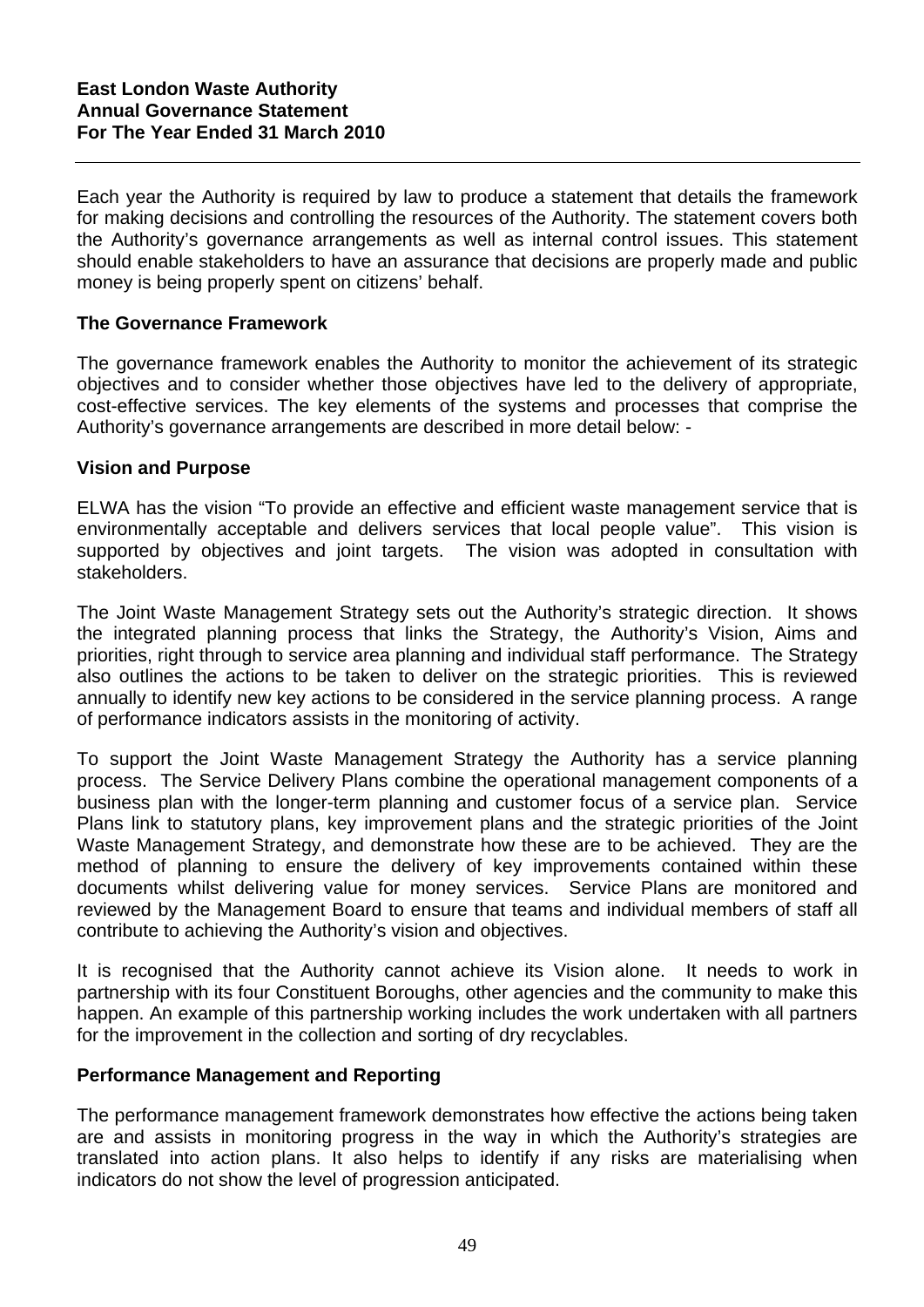The performance management framework is therefore instrumental in identifying and mapping continuous improvement of services across the Authority.

The fundamentals of performance management are embedded in the way the Authority operates. There is:

- a corporately defined process that ensures that Plans are linked to strategic aims;
- mechanisms whereby performance is reported to Members and Officers.

### **Authority Constitution**

This sets out the roles and responsibilities of Members and officers. It provides details about how decisions are made and who can make them. It also contains the rules for managing our finances and resources effectively. The Authority has recently completed a Governance Review having employed two external specialist advisers to undertake a wide-ranging consultation and make recommendations for the future. Members have considered and approved new Governance arrangements and a new corporate structure. This is in the process of being implemented and will continue into 2010/11. A revised Constitution has accordingly been adopted. The Authority's rules and regulations form part of the constitution. There is a scheme of delegation that is published on the Authority's website. It states who is authorised to make decisions in particular areas. Alongside this the Authority has financial regulations, which provide details of officers responsibilities for the Authority's control environment relating to income, expenditure, internal control, risk management and partnerships. To support officers when they are making purchases the Authority has developed a procurement code of practice. The schemes of delegation and financial rules and regulations have also been reviewed and are in the process of being updated.

# **Codes of Conduct**

Part E of the ELWA Constitution deals with the Codes of Conduct for Members and Employees. Each of ELWA's four Constituent Councils has adopted the mandatory provisions of the Model Code. ELWA is not required to adapt a Code of Conduct for its Members. However, the Members of the four Councils are bound by their respective Council Codes when they act on their official capacity for ELWA.

A consolidated Code of Conduct for officers was approved in April 2009.

### **Risk Management**

The Authority has embedded risk management processes throughout its structure. A Risk Management Policy and Strategy is agreed and reviewed by Management Board and Members on an annual basis.

Risks identification and management processes are also in place for projects, partnerships and contracts. Given the growing use of partnership working to deliver joined-up services and VFM, the processes of risk identification and management will need to reflect the greater number and complexity of such arrangements. The process of delivering these enhancements has already commenced with clarity achieved via, for example, contract variations.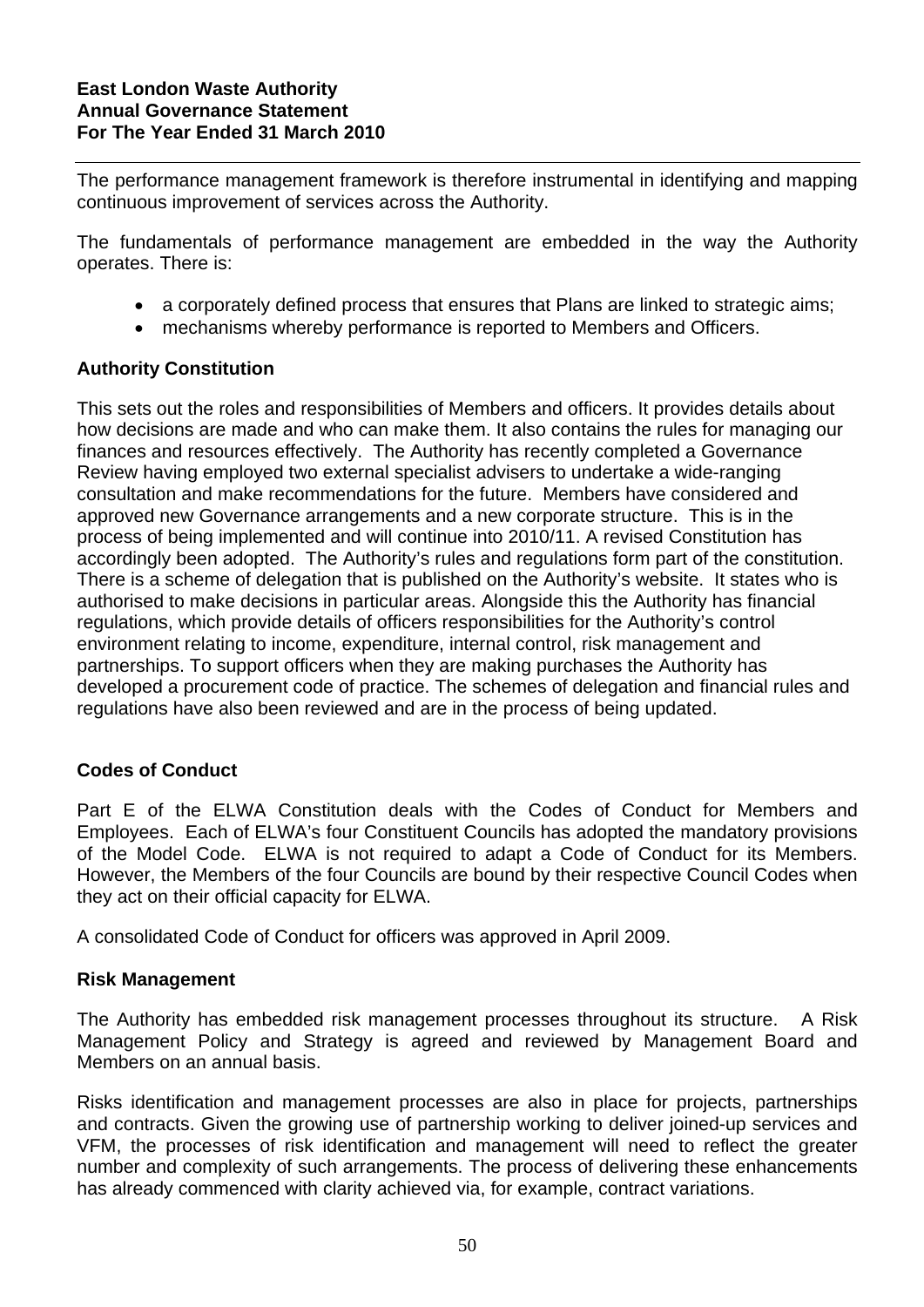### **Compliance with policies, laws and regulations**

The constitution sets out the legal framework for making decisions and publishing them.

The Authority has the following statutory officers; Head of Paid Service – Managing Director, Section 151 officer (Local Government Act 1972) – Finance Director, and Monitoring Officer – Legal Adviser each of whom has the power to refer matters to full Authority if a breach of regulation is possible. These officers form part of the Management Board. None of these officers have been required to use their powers during the year. The statutory officers provide professional advice on all key decision-making reports to ensure legal, financial, risk management, procedure and equality implications are addressed.

### **Counter Fraud including Whistle-blowing**

The Authority has an agreed Anti Fraud & Corruption Strategy that is regularly reviewed to ensure it remains effective and adaptive to emerging issues and risks. Two key components that support this Strategy are:

- Whistle blowing arrangements that are available to the general public, employees, contractors and partners.
- Delivering a programme of anti fraud training and guidance, including a Fraud Response Plan to instill a culture and awareness that fraud will not be tolerated.

### **Complaints process**

The Authority has a recognised complaints process, and aims to comply and conform to the complaints procedures operating in each of the four Constituent Councils.

Members also receive enquiries and complaints via their surgeries, walkabouts or by correspondence. The Authority's staff support Members in addressing these queries to ensure that the public receive an appropriate answer.

Members of the public may also complain to the Local Government Ombudsman. The Authority has had no previous history of any such complaints.

Complaints are analysed and assessed so that the organisation can identify trends and issues and if necessary, put in place changes and improvements to prevent complaints reoccurring.

### **Training and development**

Members have a general programme to keep them up to date with changes and to supplement their training needs via their Constituent Councils. This is supplemented by formal and informal information about ELWA through briefings, workshops and conferences.

Training and development of staff continues via professional associations, conferences, seminars, courses run by Constituent Councils, on-line tuition and bespoke courses. These are related to the demands of new legislation and new system.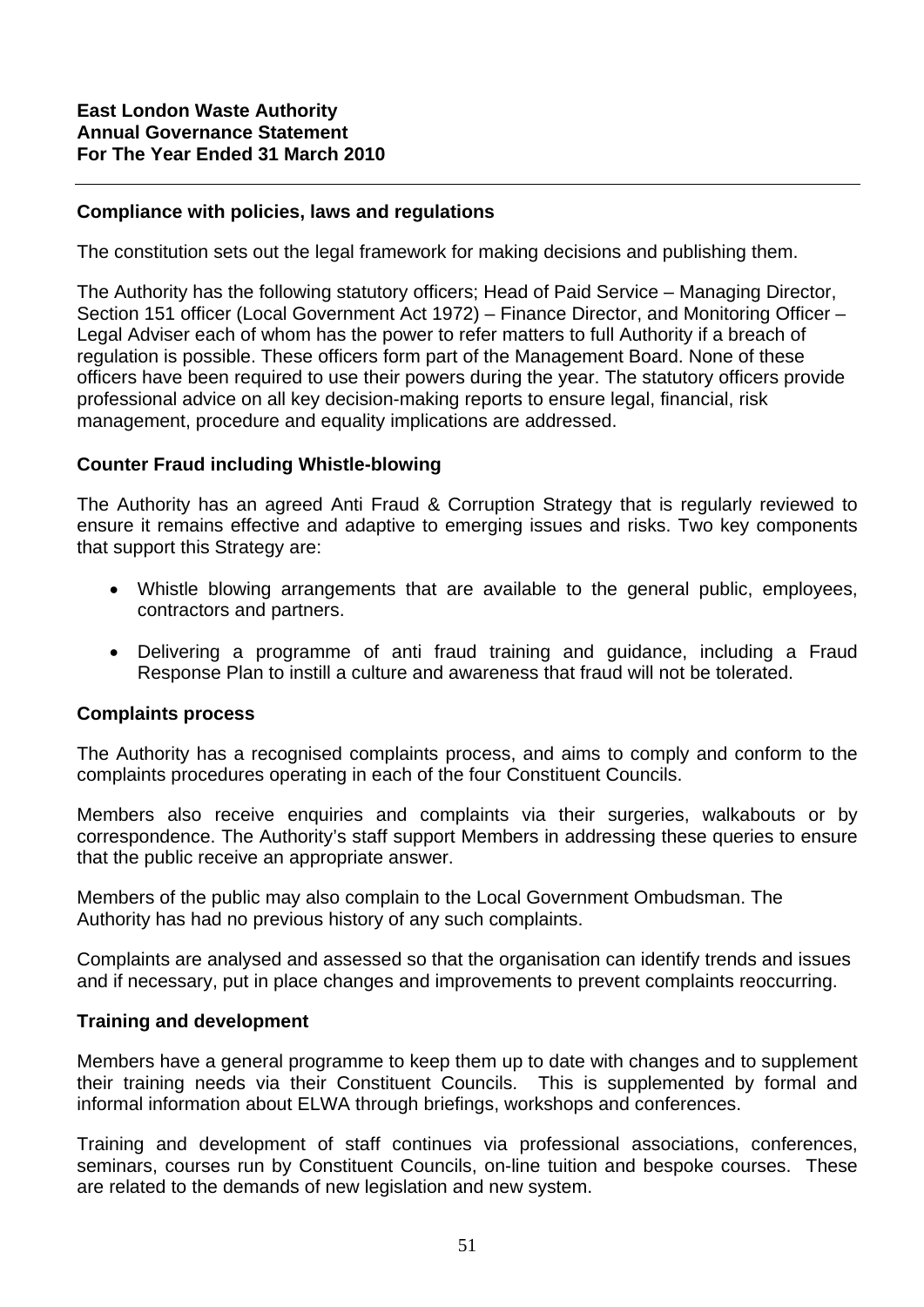### **Communication and engagement**

Good communication is key to the Authority being able to carry out its core business efficiently and effectively. The Authority has a responsibility to communicate how to access basic services and information. Communicating the Authority objectives and performance are an essential part of the democratic contract. Local people have a right to know what their Council Tax is funding and how their Authority is performing. Communication is also essential in encouraging people to get involved in the democratic process.

The Authority's primary communication methods are comprehensive reporting, its website leaflets and briefings for Constituent Councils. In respect to public and community information, the Authority and the Constituent Councils have combined with the main service provider to implement a 3 year Communications Strategy to drive through improvements in performance from the doorstep.

User satisfaction surveys provide services with feedback on Authority performance, used to shape service delivery and policy.

### **Partnerships**

The most significant partnerships for the Authority are with its four Constituent Boroughs and through the IWMS Contract with Shanks, East London.

There are sound governance arrangements in place for partnerships. They are implemented via regular formal meetings with Shanks including those at ELWA Ltd and regular formal meetings with the Boroughs including those at the ELWA Management Board and Operational Management Group.

### **Review of effectiveness**

ELWA has responsibility for conducting, at least annually, a review of the effectiveness of its governance framework including the system of internal control. The review of effectiveness is informed by the work of the Directors who have responsibility for the development and maintenance of the governance environment, the annual report of Chief Auditor for the London Borough of Redbridge, and also by comments made by the external auditors and other review agencies and inspectorates.

The Managing Director and Statutory Officers have responsibility for the development and maintenance of the internal control and governance environment. To support and reinforce routine review processes, such as internal audit, the Authority has an established overview assurance process through its Management Board. Management Board members consider the AGS before it is presented to the Members to endorse. In this way the process involves internal controls and corporate governance arrangements being overviewed corporately and the ensuing Statement being subjected to both Member and Director scrutiny.

The Managing Director and Statutory Officers, having made enquiries with relevant senior officers, are required to complete an assurance statement to confirm that proper governance and internal control arrangements are in place for their areas of responsibility. These statements should also identify any significant areas of concern or weakness within each area. **East London Waste Authority**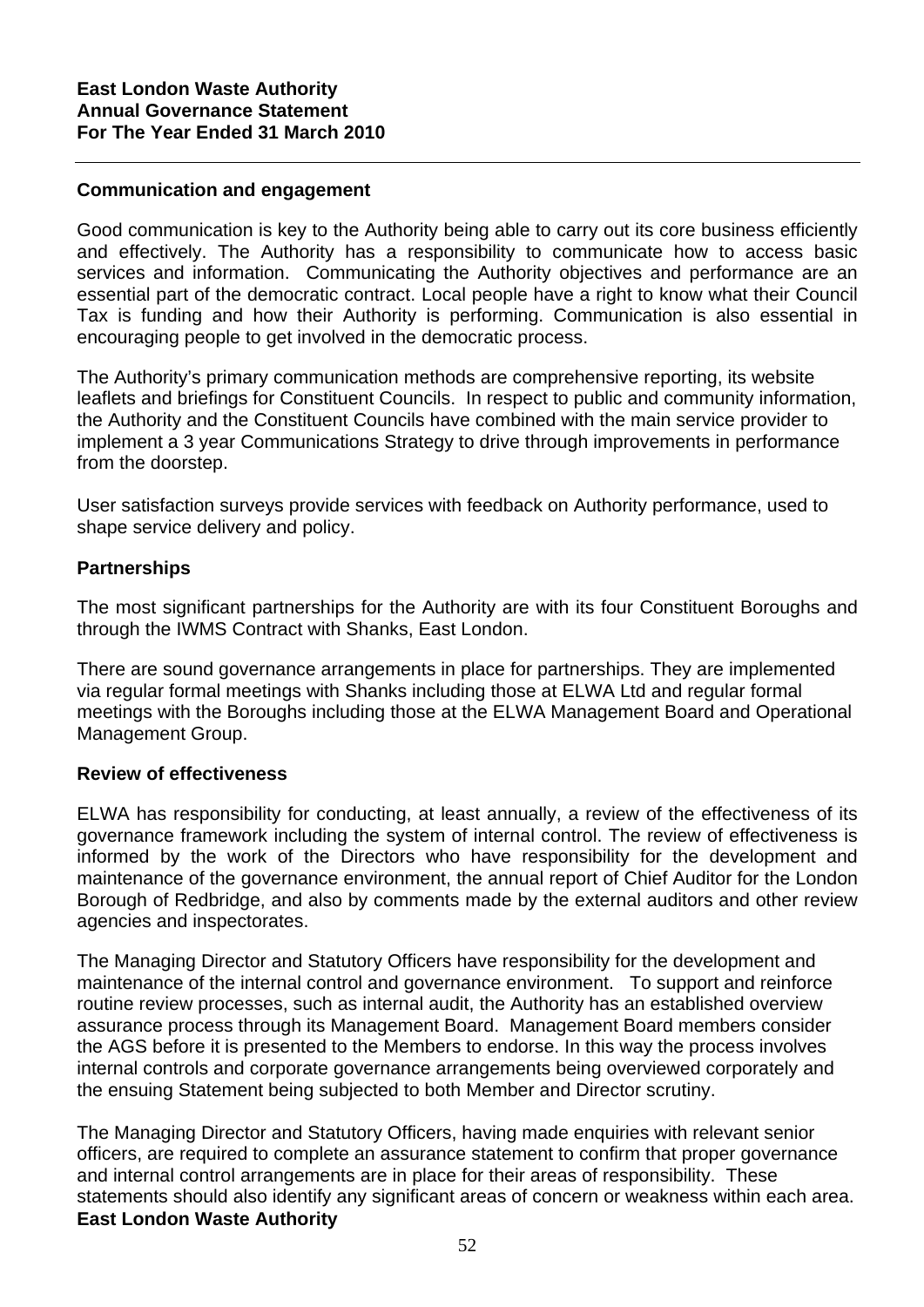During 2009/10, significant time and effort has been invested by ELWA, the Boroughs and the Service Provider in consulting and negotiating and specifying the medium term service delivery plans for the majority of ELWA's activities.

The 5 yearly and annual processes, conducted within a formal framework provided by the Integrated Waste Management Strategy and Contract, enforces a disciplined review of objectives and effectiveness

### **Internal Audit**

Internal Audit and External Audit operate a joint working arrangement to maximise the effectiveness of the audit scrutiny of the Authority. In accordance with the Audit Commission's Code of Audit Practice, the external auditors seek to place reliance upon Internal Audit's work in the assessment of risk, core accounting processes, and the effectiveness of internal control. An effective Internal Audit function is a core part of the Authority's arrangements to ensure the proper conduct of its financial affairs. Internal Audit priorities are risk based and agreed with the Finance Director, following consultation with the Management Board and External Audit as part of the annual planning process.

The Chief Auditor for the London Borough of Redbridge is authorised to complete a programme of audit reviews within the Authority. To assist in the accomplishment of this programme, the Financial Regulations of the Authority give authority for Internal Auditors to have full, free and unrestricted access to all Authority assets, records, documents, correspondence and personnel for the purposes of that audit. Recommendations arising from the work of both internal and external auditors are discussed and agreed with management, including acceptable timescales for their implementation. The Chief Auditor for the London Borough of Redbridge reports on the outcomes of the annual programme of audit work to Members and management.

# **Governance and internal control issues requiring improvement**

Areas for development that have been identified within the Annual Governance Statement are listed below together with the improvements made during the year and those planned to be delivered in 2010/11.

Contract Monitoring – embedding best practice and monitoring performance outcomes.

*Ongoing improvements have been implemented through changes to reporting systems and data including the new Monthly Bulletin on Contract Performance. Maintaining strong and robust contract monitoring arrangements are essential to ELWA's operational effectiveness and therefore further improvements shall be made following the implementation of actions arising from the recent Internal Audit report on contract monitoring. Improvements actions in 2010/11 include* 

o *The introduction of hand-held devices is being trialed to improve the consistency of information between inspection records and data held within the constituent boroughs.* 

### **East London Waste Authority**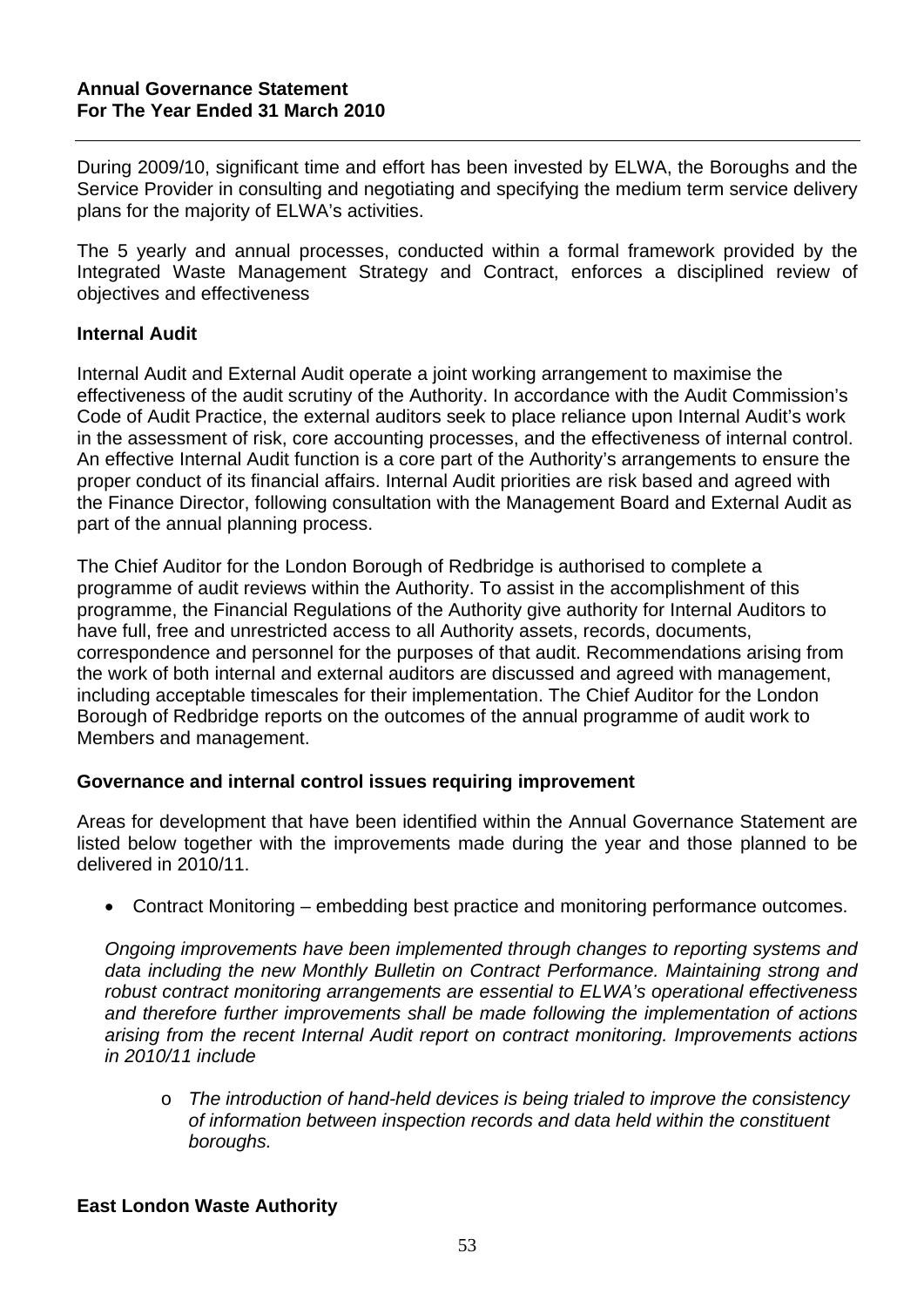- o *Reviewing the processes in place that align performance issues identified from inspection visits to the penalties deducted from the monthly invoiced amount*
- o *Review of arrangements ensuring service level agreements are formally signed off in a timely basis between ELWA and constituent boroughs*.
- Risk assessment and business continuity. *This has been addressed in the annual review of the Risk Strategy and the emphasis placed on these issues within the 5 year Service Delivery Plan and Annual Budget and Service Delivery Plan both commencing 1st April 2010.*
- Review of Member and Board Governance. *A series of reports to Members have been presented over the 2009/10 financial year, which have resulted in new governance arrangements and a new management structure for the Municipal Year 2010/11. The Governance Review will continue into the 2010/11 year, with work to update and modernise the Financial Rules within the ELWA constitution so that it meets best practice.*

We propose over the coming year to take steps to confirm and implement the above matters to embed the new arrangements. We are satisfied that these steps will continue ELWA's satisfactory performance and national standing

**Signed:** 

**……………………………………………………………..** 

**Paul Taylor (Managing Director)** 

**……………………………………………………………..** 

 **(Chairman)** 

**Date:**